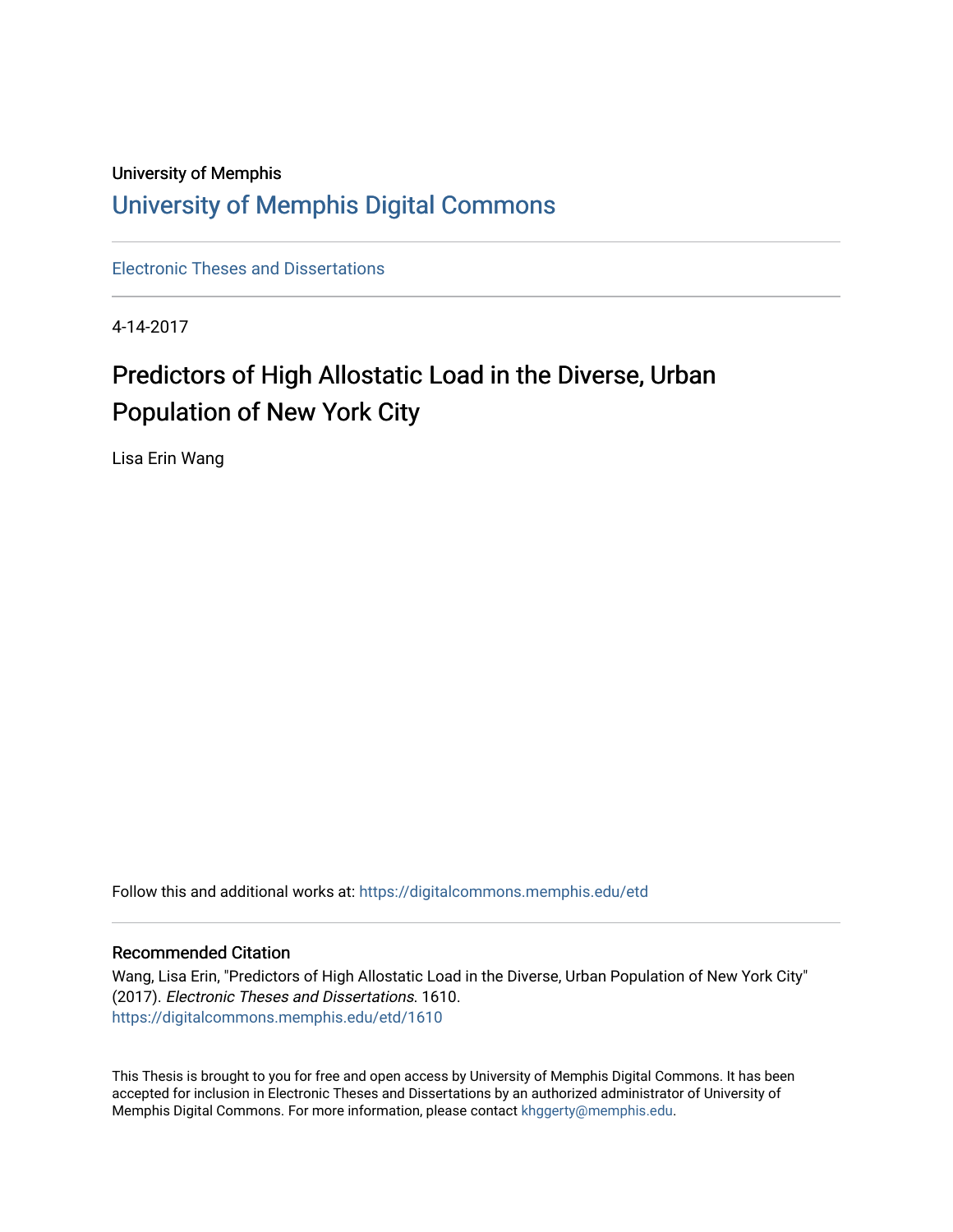# PREDICTORS OF HIGH ALLOSTATIC LOAD IN THE DIVERSE, URBAN POPULATION

### OF NEW YORK CITY

by

Lisa Wang

A Thesis

Submitted in Partial Fulfillment of the

Requirement for the Degree of

Master of Public Health

Major: Public Health

The University of Memphis

May, 2017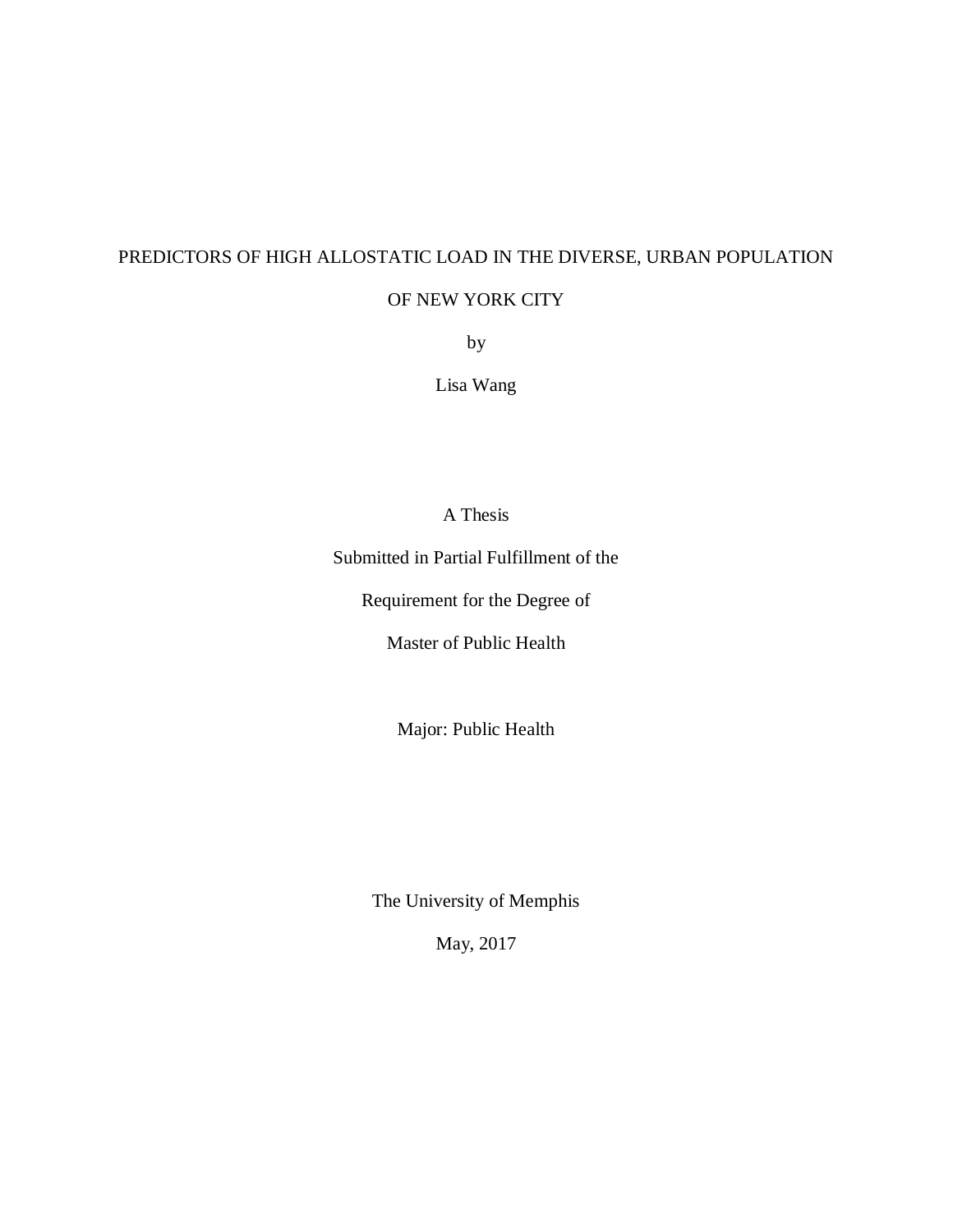#### **Acknowledgements**

From the University of Memphis School of Public Health, I would like to thank my advisor and Master's thesis committee chair **Vikki Nolan**, DSc, MPH, Associate Professor, Division of Epidemiology, Biostatistics, and Environmental Health and Interim Assistant Dean for Academic Affairs for her immense support throughout my Master's candidacy. Her straightforward yet supportive nature has helped me to grow into a more independent and savvy researcher, and I am so fortunate that she agreed to be my advisor. I would also like to thank my other thesis committee members **Fawaz Mzayek**, MD, MPH, PhD, Associate Professor, Division of Epidemiology, Biostatistics, and Environmental Health and **George Relyea**, MS, Associate Professor, Division of Epidemiology, Biostatistics, and Environmental Health for their guidance and encouragement while working on my thesis and for helping me grow into a more detail-oriented and mindful researcher.

From the New York City Department of Health and Mental Hygiene, I would like to thank **Sharon Perlman**, MPH and **Claudia Chernov**, MPH from the Special Projects Unit in the Division of Epidemiology. It was an absolute pleasure working with them during my Health Research Training Program Internship, and I am very happy that I have been able to continue working with them on this project. Working with them showed me that I could shine within a big city setting, and I know I would not have the focus and drive I do now heading into a PhD program had I not worked with them. Finally, I would like to thank **Charon Gwynn**, PhD, Deputy Commissioner of Epidemiology, for being the originator of this project and for letting me take the lead.

ii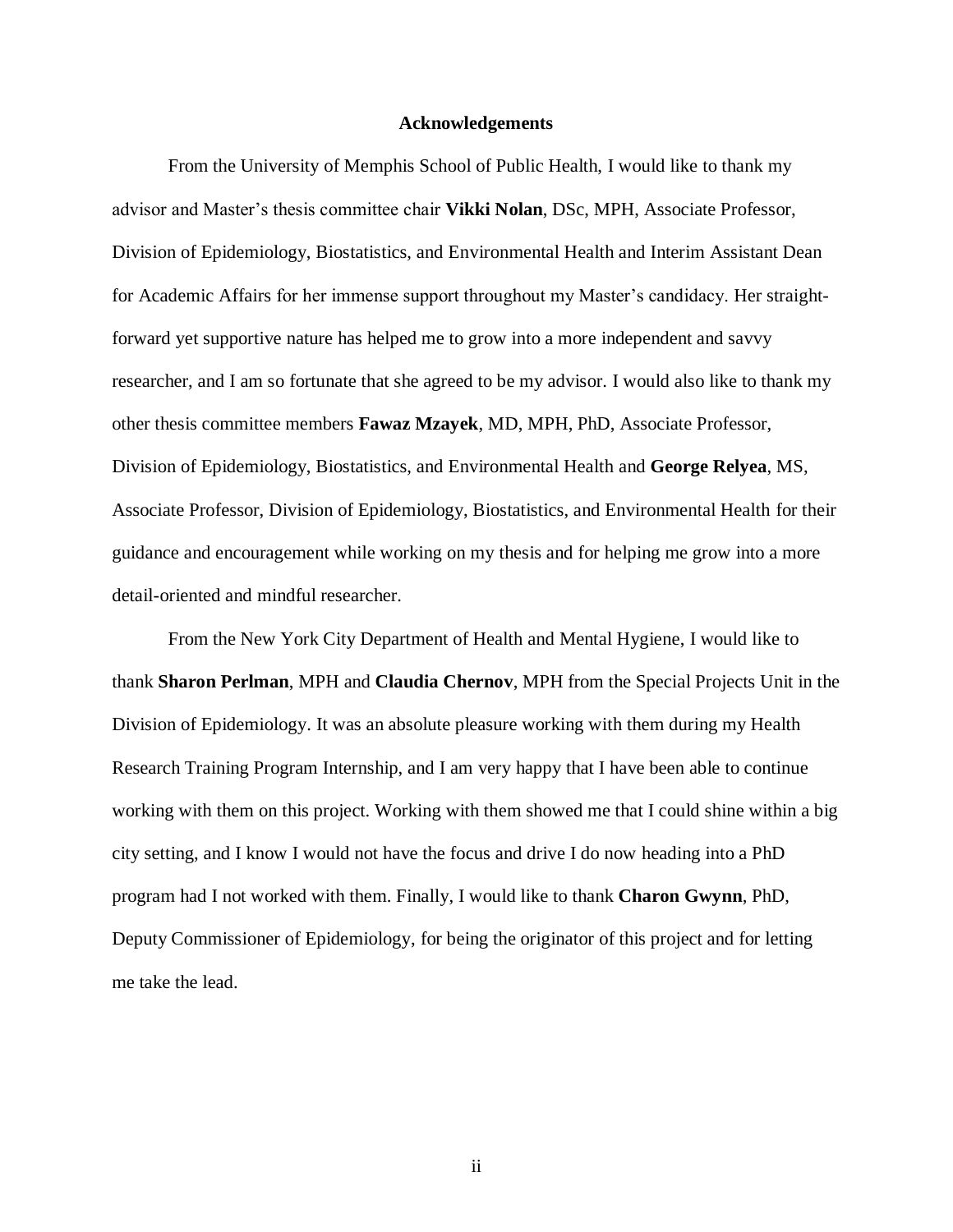#### **Abstract**

The aims of this study are to evaluate allostatic load and explore factors that could be associated with high allostatic load in New York City (NYC) residents. This study may provide insight into the physiological impact of chronic stress in NYC residents by identifying risk factors related to high allostatic load, future morbidity and early mortality. Data for this project came from the NYC Health and Nutrition Examination Survey (HANES) 2013–2014, a population-based, cross sectional survey of NYC non-institutionalized adult residents. About half the population had high allostatic load. Predictors included gender, age, race/ethnicity, duration of US residence among immigrants, marital status, sexual orientation, education, employment status, household income, neighborhood income, health insurance, general physical health, physical activity, and sleep problems. This study could help the NYC Department of Health more precisely apply the City's resources to the health needs of the NYC population by designing interventions around these predictors.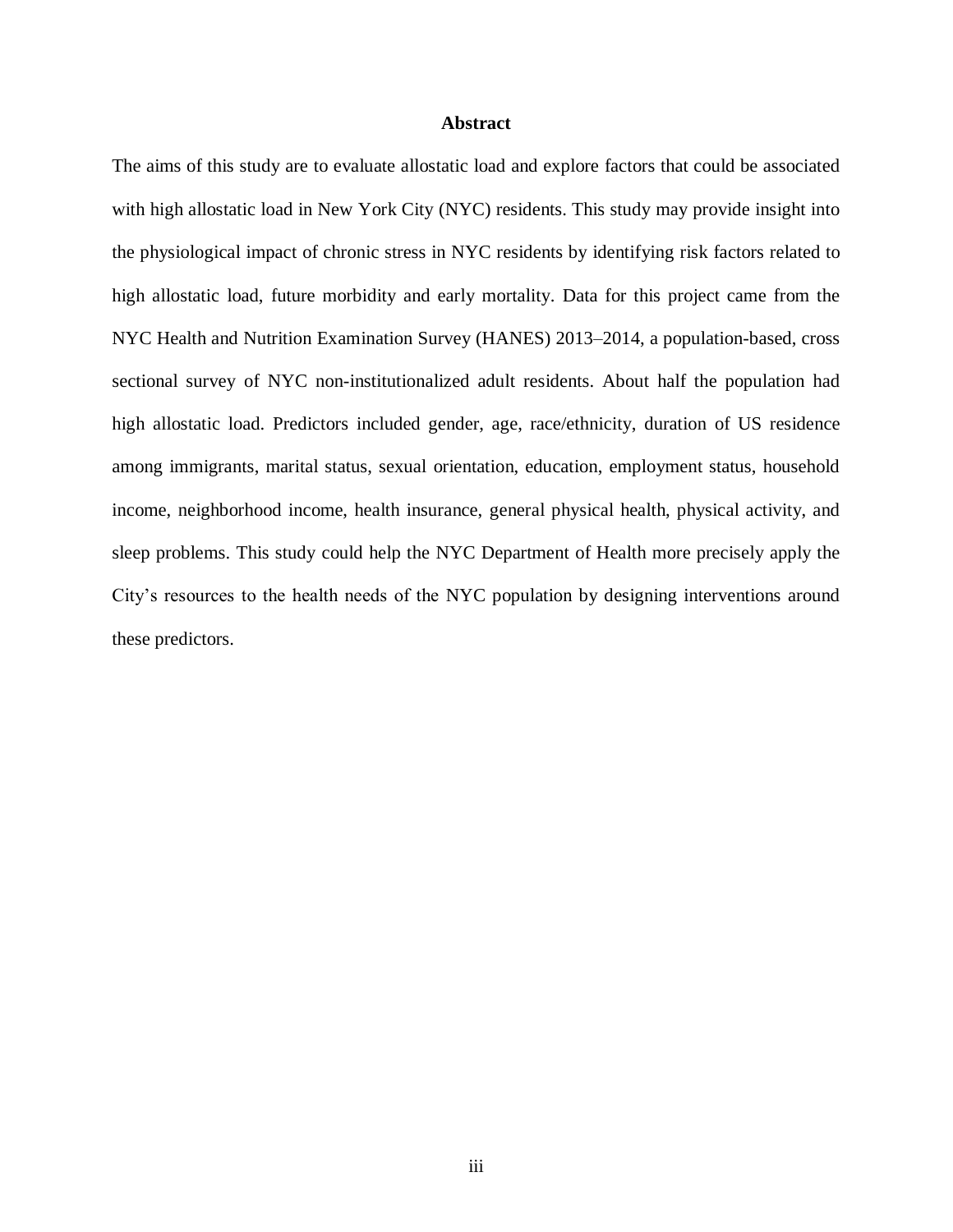# **Table of Contents**

| Chapter                 | Page           |
|-------------------------|----------------|
| List of Tables          | $\mathbf{V}$   |
| 1 Background            | $\mathbf{1}$   |
| Purpose of the Study    | $\mathfrak{Z}$ |
| 2 Method                | $\overline{4}$ |
| <b>Study Population</b> | $\overline{4}$ |
| Outcome                 | $\sqrt{5}$     |
| Predictors              | $\overline{7}$ |
| Data Analyses           | $10\,$         |
| 3 Results               | 12             |
| 4 Discussion            | 16             |
| Strengths               | 17             |
| Limitations             | $17\,$         |
| Conclusions             | 19             |
| References              | 20             |
| Appendices              | $27\,$         |
| A. Tables               | 27             |
| <b>B. IRB Approval</b>  | 36             |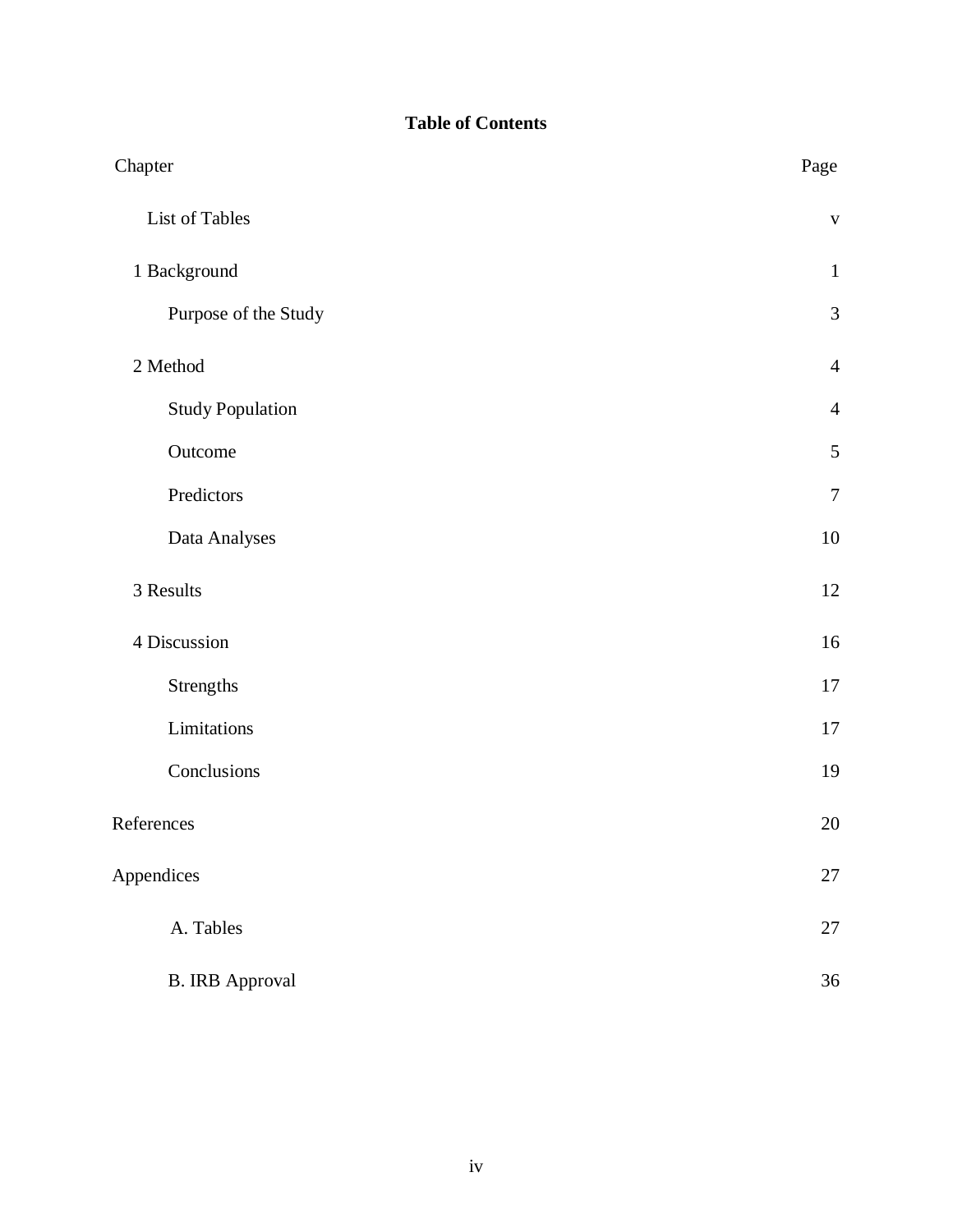# **List of Tables**

| Table                                                                                    | Page |
|------------------------------------------------------------------------------------------|------|
| 1. Clinical Risk Criteria for Allostatic Load Indicators, NYC HANES 2013–2014            | 27   |
| 2. Distribution for Allostatic Load Indicators, NYC HANES 2013–2014                      | 28   |
| 3. Subject Characteristics by Allostatic Load Score from NYC HANES 2013–2014             | 29   |
| 4. Predictors of High Allostatic Load from NYC HANES 2013–2014                           | 33   |
| 5. Association between High Allostatic Load and Race/Ethnicity Stratified by Gender, NYC |      |
| <b>HANES 2013-2014</b>                                                                   | 35   |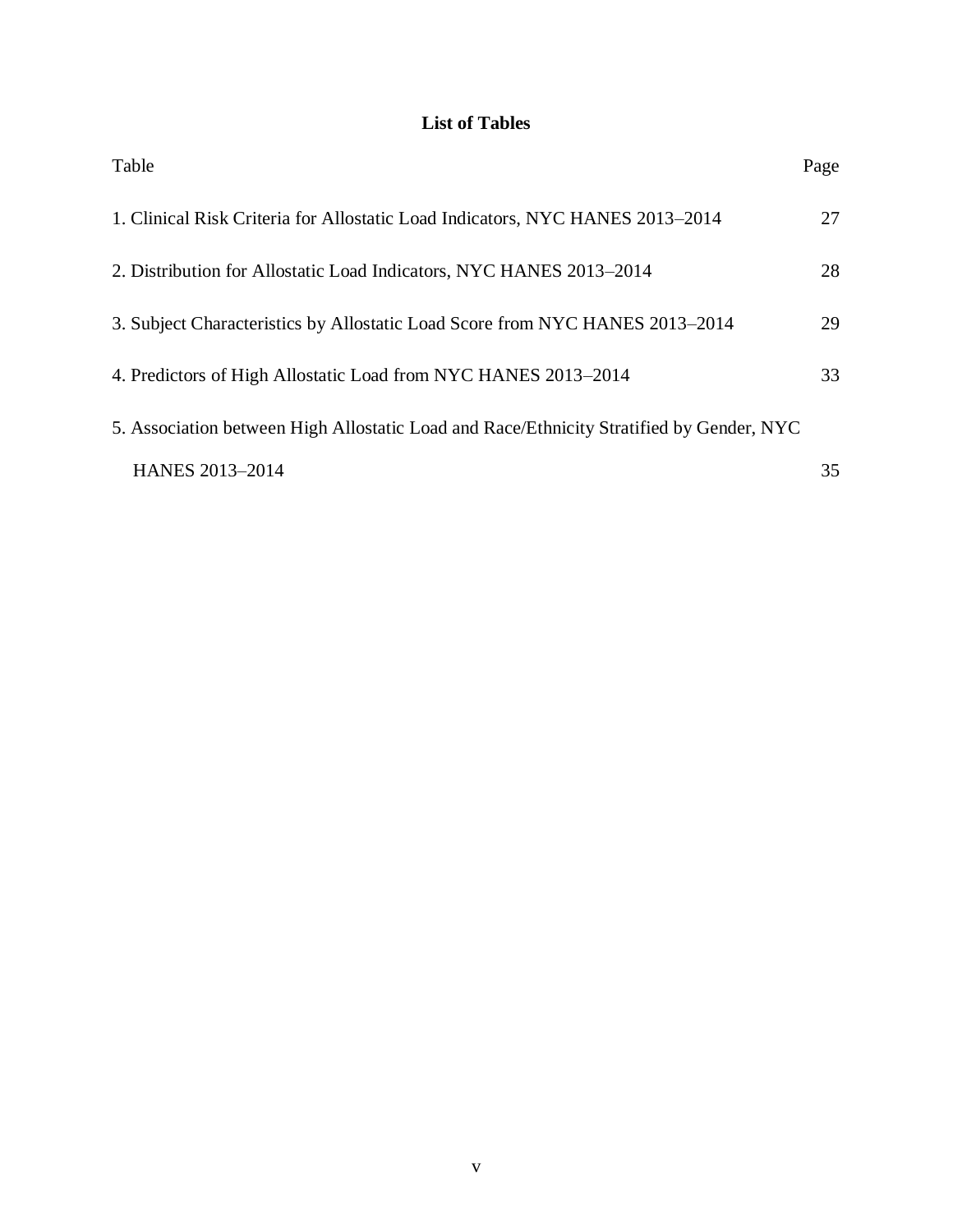#### **Background**

Allostatic load assesses the effects of chronic stress on individuals by evaluating measurable physiological responses. <sup>1</sup> Allostatic load is measured by a score based on three types of biomarkers or indicators: primary neuroendocrine, secondary, and tertiary. <sup>2</sup> Primary neuroendocrine biomarkers, such as epinephrine, norepinephrine, cortisol, and dehydroepiandrosterone, serve as the first response mediators to acute stress. <sup>2</sup> Secondary indicators are the result of continuous neuroendocrine responses to acute stress and, therefore, represent the long-term stress response that activates changes in the immune, metabolic, and cardiovascular systems. <sup>2</sup> Therefore, secondary indicators include anthropometric measures (e.g., BMI and waist circumference), indicators of the immune system (e.g., C-reactive protein), metabolic measures (e.g., hemoglobin A1c and cholesterol), cardiovascular measures (e.g., blood pressure and pulse rate), and respiratory indicators (e.g., diagnosis of asthma). <sup>2</sup> Finally, responses to acute and chronic stress can manifest as tertiary indicators or outcomes, such as poor self-reported health, functional and cognitive decline, and cellular aging.<sup>2</sup>

Most often, researchers use a combination of primary stress mediators and secondary indicators of stress mediation to measure allostatic load; however, some researchers have used only measures of secondary indicators in their determination of allostatic load score to measure the effects of chronic stress. Developing an allostatic load score that is representative of the multisystem effect of chronic stress can be difficult due to the non-linearity of the effects of stress and the reciprocal relationship between stress and physical health.<sup>2</sup> With such a wide range of biomarkers associated with allostatic load, researchers often choose which biomarkers to include in their score calculations based on the ease and availability of obtaining these data. 2 Additionally, while a simple count score, where each high risk indicator is given one point and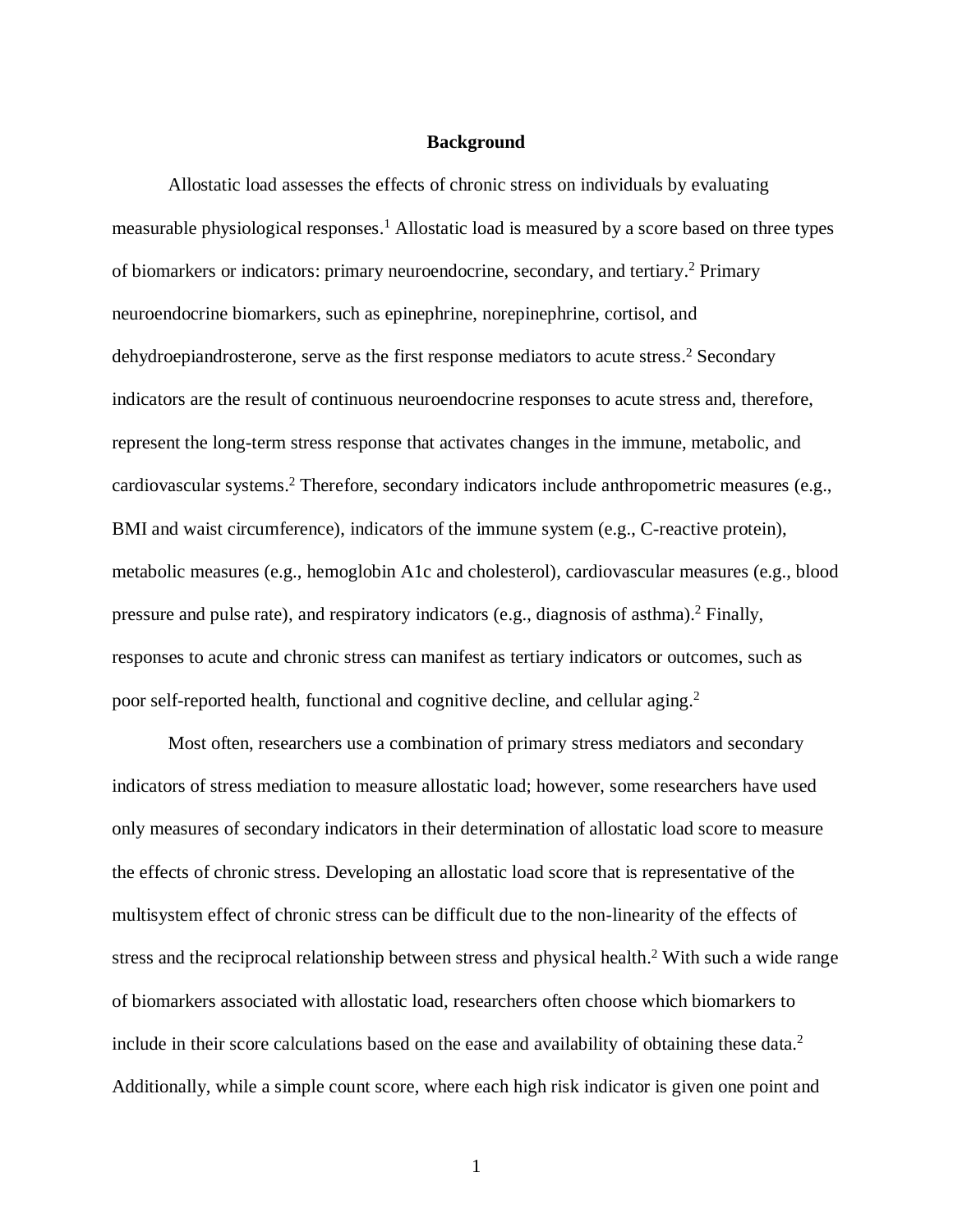the points from the indicators are summed to obtain the total score, is most often used, some researchers differ on how to score biomarkers. <sup>2</sup> This variability in calculating allostatic load scores makes it difficult to compare results between studies. 2

Allostatic load is associated with demographic factors such as sex, age, race/ethnicity, nativity, educational attainment, and individual socioeconomic status. Males are more likely than females to have higher allostatic load,<sup>3</sup> and those of older age are more likely to have higher allostatic load than those of younger age.<sup>3,4</sup> While in general blacks and Hispanics are more likely than whites to have higher allostatic loads,<sup>5</sup> black females are more likely to have higher allostatic loads than all other racial and gender groups.<sup>3,6</sup> These associations with race/ethnicity are seen independent of other factors and persist after controlling for individual socioeconomic factors.3,5 Compared to immigrants, especially recent immigrants who are less acculturated, U.S. born men and women are more likely to have high allostatic loads; for example, U.S.-born blacks and U.S.-born Hispanics have higher allostatic load than their foreign-born counterparts.<sup>3-5,7-11</sup> Those with less educational attainment are more likely to have a higher allostatic load,<sup>4</sup> and higher levels of education may result in slower increases in allostatic load later in life.<sup>12</sup> Socioeconomic disadvantage throughout the lifetime is also associated with high allostatic load compared to those who have not experienced lifelong socioeconomic disadvantage.<sup>13</sup>

Sustained stress that begins with early adverse childhood experiences is associated with higher allostatic load later in life.<sup>14,15</sup> In fact, having lived in an impoverished neighborhood during childhood is associated with high levels of allostatic load compared to living in an impoverished neighborhood as an adult, and currently living in an impoverished neighborhood is associated with high allostatic load compared to those not currently living in impoverished neighborhoods.<sup>3, 16-18</sup> The associations of living conditions in childhood with adult allostatic load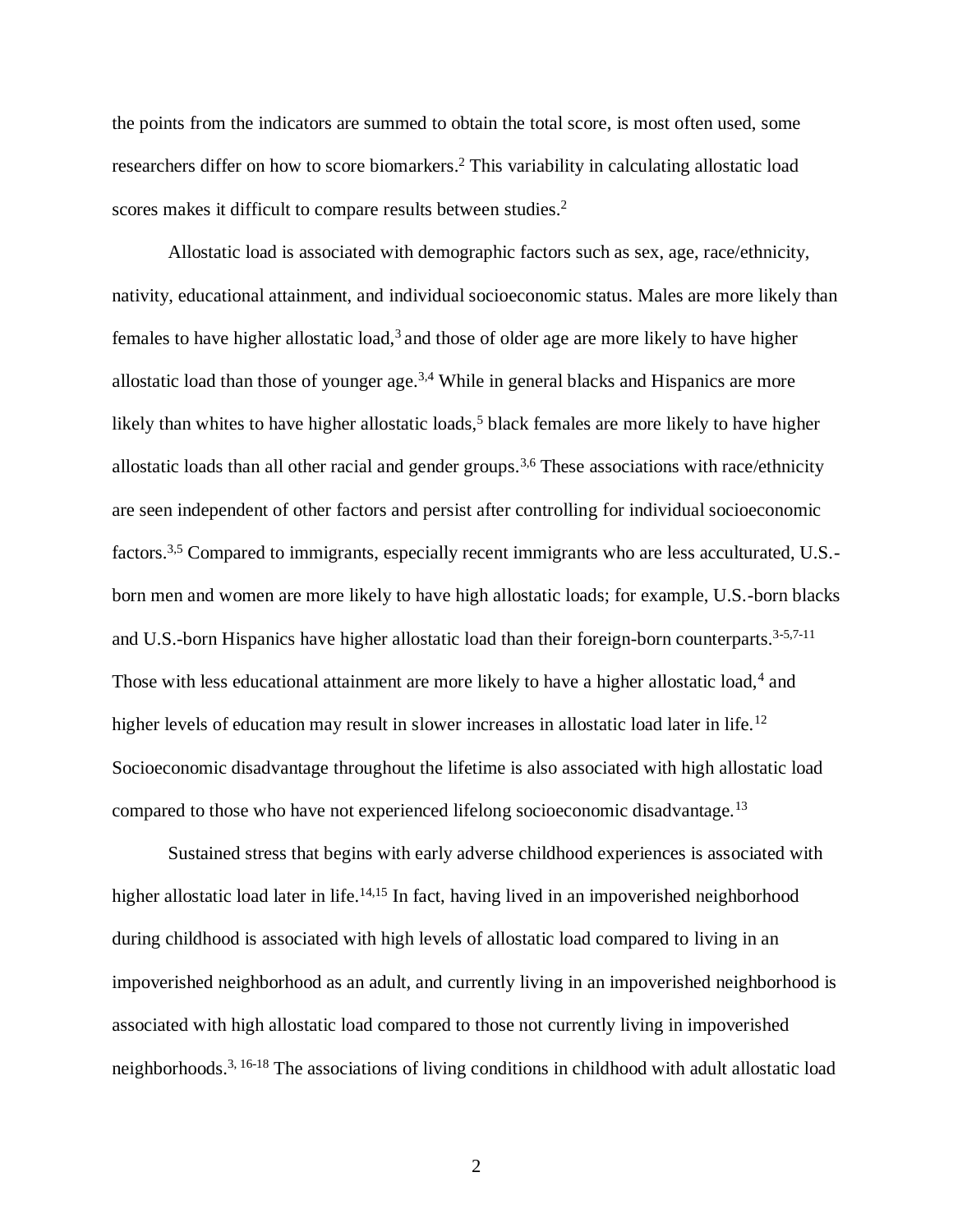persist even after controlling for individual socioeconomic status and current neighborhood characteristics, 16,17 and the associations of neighborhood poverty with high allostatic load become progressively stronger with increasing levels of neighborhood risk.<sup>18</sup>

With allostatic load being a method of quantifying the physiological effects of chronic stress, allostatic load is a useful tool for understanding how prolonged stress is associated with human behavior, physical health, and mental health. Individuals exposed to chronic stress, and who have high allostatic load, are more likely to engage in risky health behaviors, such as initiation and relapses of illicit drug use,<sup>19</sup> and are less likely to adopt healthy behaviors, such as engaging in physical activity. <sup>4</sup> Those with high allostatic load are more likely to additional chronic disease risks such as sleep problems, <sup>4</sup> higher caloric intake because of "self-medicating" with comfort foods,<sup>20</sup> and obesity.<sup>21</sup> Moreover, exposure to chronic stress is associated with the onset of chronic diseases, such as cardiovascular disease,<sup>22</sup> and worsened symptoms of chronic diseases, such as childhood asthma.<sup>23</sup> Finally, high allostatic load is even associated with structural and chemical changes to the brain that can lead to depression and other psychiatric conditions.24,25

#### **Purpose of the Study**

New York City has a large and diverse population with 41% of residents foreign- or USterritory-born and high variability in neighborhood income and living conditions.<sup>26,27</sup> Therefore, the city provides a unique opportunity to study and compare the influence of ethnicity/race, socioeconomics, health indicators, and risk behaviors on allostatic load. For this study, we use allostatic load to determine the physiological impact of chronic stress in the New York City population. The aims of this study are 1) to evaluate the allostatic load in the New York City population and 2) to explore factors that are associated with high allostatic load in New York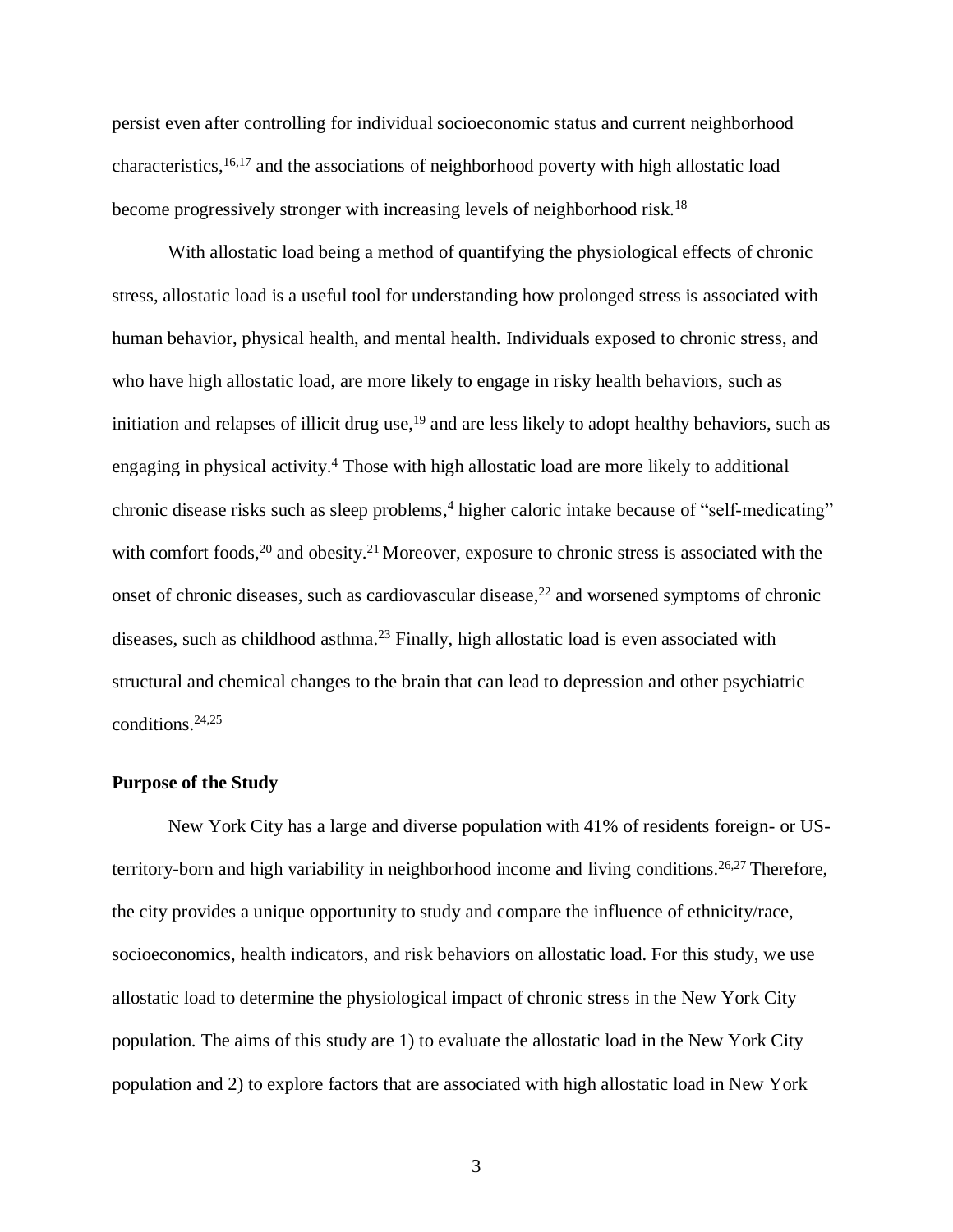City residents. This study may provide insight into the physiological impact of chronic stress in New York City residents by identifying demographic, socioeconomic, immigration, and risk behaviors related to high allostatic load and, therefore, risk factors for future morbidity and early mortality. Use of the allostatic load model may provide insight into the biopsychosocial pathways of chronic stress.

#### **Methods**

#### **Study Population**

Data for this project came from the New York City Health and Nutrition Examination Survey (NYC HANES) 2013–2014. The NYC HANES is a population-based, cross-sectional survey of non-institutionalized adults aged 20 years or older residing in New York City, and it was modeled after the National Health and Nutrition Examination Survey (NHANES).<sup>28</sup> The NYC HANES was administered by the New York City Department of Health and Mental Hygiene (NYC DOHMH) and the City University of New York School of Public Health (CUNY SPH) in 2013–2014.<sup>28</sup> The NYC HANES used a three-stage cluster-sampling plan.<sup>28</sup> Survey data are weighted to adjust for the complex sampling design, non-response, and post-stratification (based on age, gender, race/ethnicity, New York City borough, education, and marital status, per the 2013 American Community Survey).<sup>28</sup> Selected households were mailed an introductory letter describing the study during the first few weeks of field data collection, and field interviews were then conducted.<sup>28</sup> Survey participants were eligible to receive up to \$200 in cash upon completion of all three survey components (i.e., interview, physical exam, biospecimen collection).<sup>28</sup> Survey participants could complete the three survey components at home or at a designated survey clinic site in Manhattan.<sup>28</sup> The NYC DOHMH and CUNY SPH contracted with RTI International to develop the data collection applications and perform field data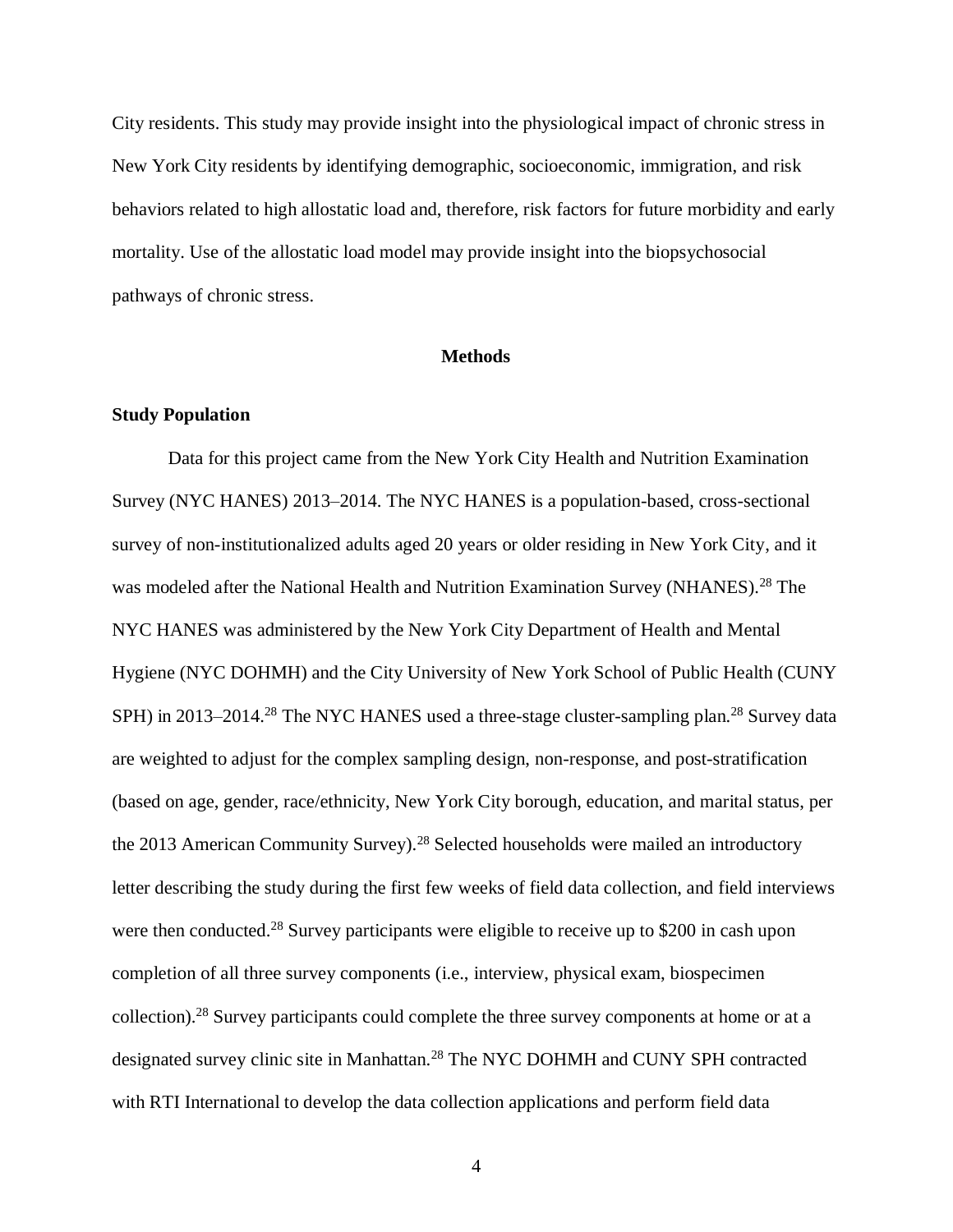collection. The study protocol was reviewed and approved by institutional review boards at the NYC DOHMH, CUNY SPH, and RTI International.<sup>28</sup> Written informed consent was obtained from all participants for each portion of the study.<sup>28</sup>

The interview portion of the study consisted of questions about health behaviors, medical history, health care access and utilization, nutrition, and demography, conducted through a faceto-face interview and an audio computer-assisted self-interview (ACASI).<sup>28</sup> The physical exam, adapted from the NHANES Medical Examination Component manuals, was conducted by field interviewers who were trained and certified in standardized protocols, and the portable equipment had been previously evaluated for validity and reliability.<sup>28</sup> For the biospecimen collection, trained field interviewers collected urine and oral rinse specimens, and phlebotomists collected blood samples. <sup>28</sup> All specimens were processed by the NYC DOHMH's Public Health Laboratory.<sup>28</sup> All measures from interviews, examinations, and biospecimen collections were evaluated for quality assurance.<sup>28</sup> The total sample size for the NYC HANES 2013–2014 was 1,527 participants, representing 6,285,749 New York City residents, and the analytic sample included 1231 participants.

#### **Outcome**

Indicators from laboratory, examination, and questionnaire data were assessed to develop the allostatic load score. Secondary indicators were chosen over primary neuroendocrine biomarkers for their stability and reliability in measuring chronic effects of stress rather than acute effects of stress, which are less stable and have large variability, and these indicators, available in NYC HANES 2013–2014, have previously been used in published literature.3,5,6,8,10,12,18,21,24 Cardiovascular biomarkers included measurement of resting systolic blood pressure (BP), resting diastolic BP, and resting pulse rate. For these three cardiovascular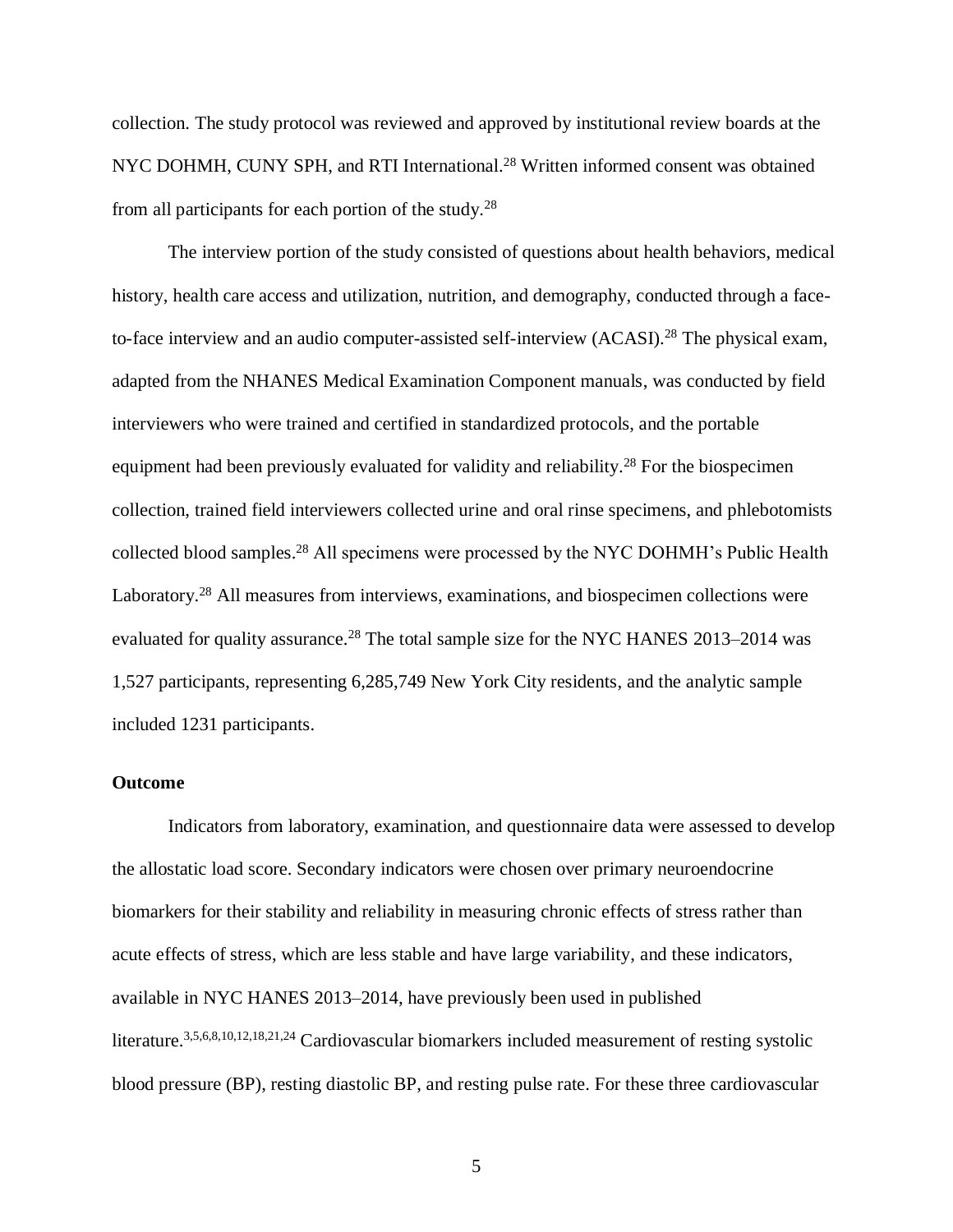biomarkers, the average of the last two of three consecutive measurements was used. Metabolic biomarkers included total cholesterol, high-density lipoprotein cholesterol (HDL-C), hemoglobin A1c, and estimated age-, sex-, and race-specific glomerular filtration rate (eGFR), which was calculated from serum creatinine using the Chronic Kidney Disease Epidemiology Collaboration formula.<sup>29</sup>

Anthropometric indicators included body mass index (BMI), calculated as measured weight in kg divided by height in meters squared, and waist circumference. Immune system indicators included self-reported diagnoses of asthma and of rheumatoid or psoriatic arthritis.

Clinical ranges were used to score each biological indicator of allostatic load as "high risk" (given one point) or "low risk" (given no point), and these clinical ranges can be found in Appendix 1 Table 1. Systolic BP greater than or equal to 140 mmHg was considered to be high risk.<sup>30</sup> Diastolic BP greater than or equal to 90 mmHg was considered to be high risk.<sup>30</sup> A resting pulse rate of more than 100 beats per minute (bpm) was considered to be of high risk.<sup>31</sup> A total cholesterol of 240 mg/dL and above was considered to be high risk.<sup>32</sup> For men, an HDL-C of less than 40 mg/dL was considered to be high risk, whereas for women, an HDL-C of less than 50 mg/dL was considered to be high risk.<sup>33</sup> A hemoglobin A1c of 6.5 or above was considered to be high risk.<sup>34</sup> An eGFR below 60 was considered to be high risk.<sup>35</sup> A BMI of 30 kg/m<sup>2</sup> or above was considered to be high risk.<sup>36</sup> For men, a waist circumference of more than 102 cm was considered to be high risk, whereas a waist circumference of 88 cm was considered to be high risk for women. <sup>33</sup> Self-reported diagnosis of asthma has previously been used as a high risk immune system indicator.<sup>18</sup> Self-reported diagnoses of rheumatoid arthritis and psoriatic arthritis are associated with the immune system and inflammation and were considered to be high risk immune system indicators.<sup>37,38</sup>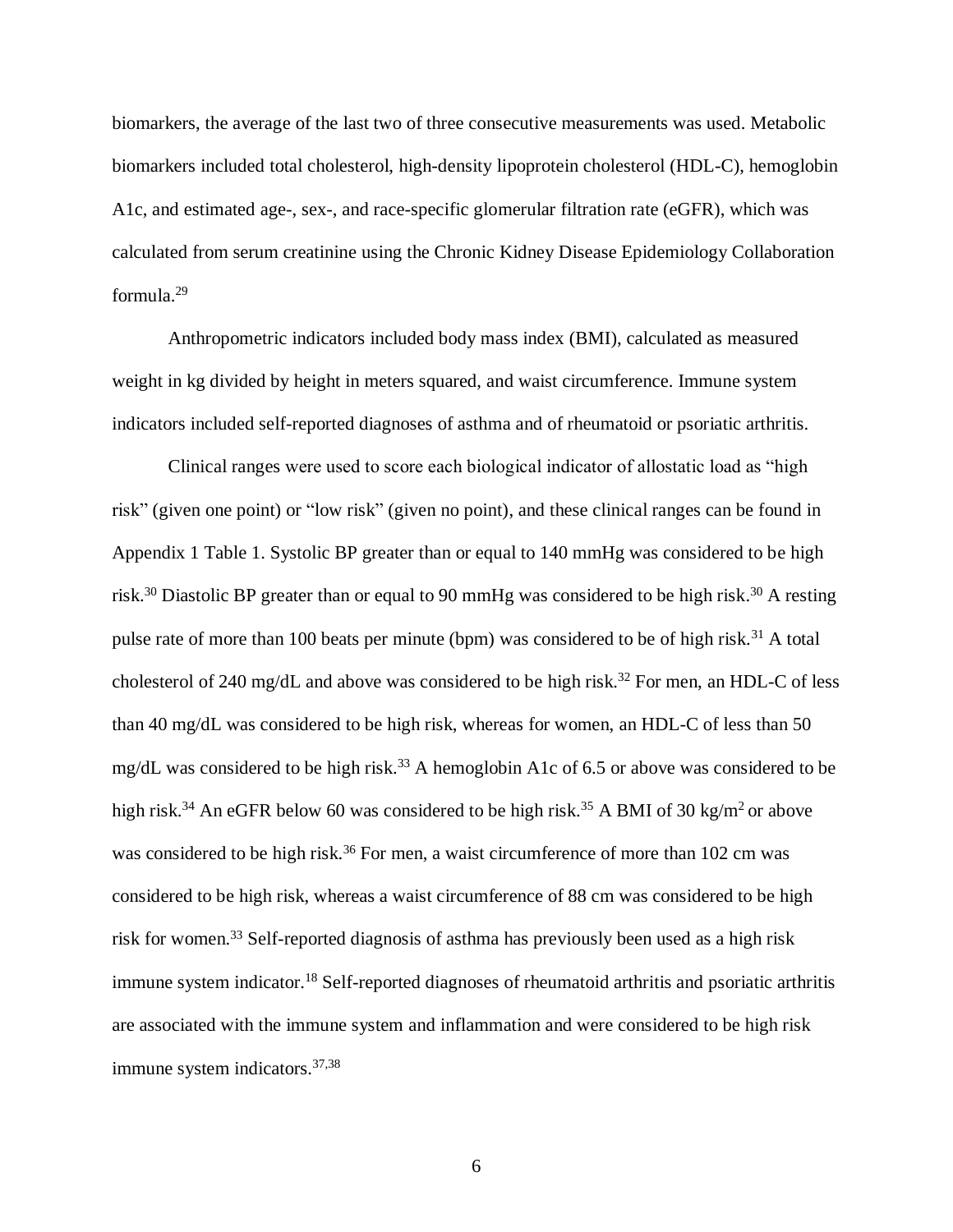Points from the indicators were then summed to create a total allostatic load score. The allostatic load scores were then dichotomized into low allostatic load  $(< 4)$  and high allostatic load  $(\geq 4)$  because past research found differences in morbidity and mortality once respondents had allostatic load scores of 3 or 4.<sup>10,39,40</sup> Respondents with data on all 11 indicators were included in the total sample size as well as those with combinations of total scores and numbers of missing indicators that made possible the individual's classification in one or the other of the dichotomous allostatic load categories. For example, those with a total allostatic load score of one and who were missing less than three of the 11 indicators were considered to have low allostatic load, whereas those with a total allostatic load score of one who were missing three or more of the eleven indicators were classified as missing because either high or low allostatic load score was possible. Similarly, those with a total allostatic load score of two and who were missing less than two of the 11 ndicators were considered to have low allostatic load, whereas those with a total allostatic load score of two who were missing two or more of the eleven indicators were classified as missing. Those with a total allostatic load score of three and who were missing no indicators were considered to have low allostatic load, whereas those with a total allostatic load score of 11 who were missing one or more indicators were classified as missing. Finally, those with a total allostatic load score of four or more were considered to have high allostatic load despite any missing indicators.

#### **Predictors**

Demographics were obtained or derived from self-reported measures and included gender, age category, ethnicity/race, immigrant status, marital status, and sexual orientation. Gender was categorized as male or female, and age was categorized as 20 to 39 years of age, 40 to 59 years of age, or 60 years or older. Ethnicity and race were combined into one variable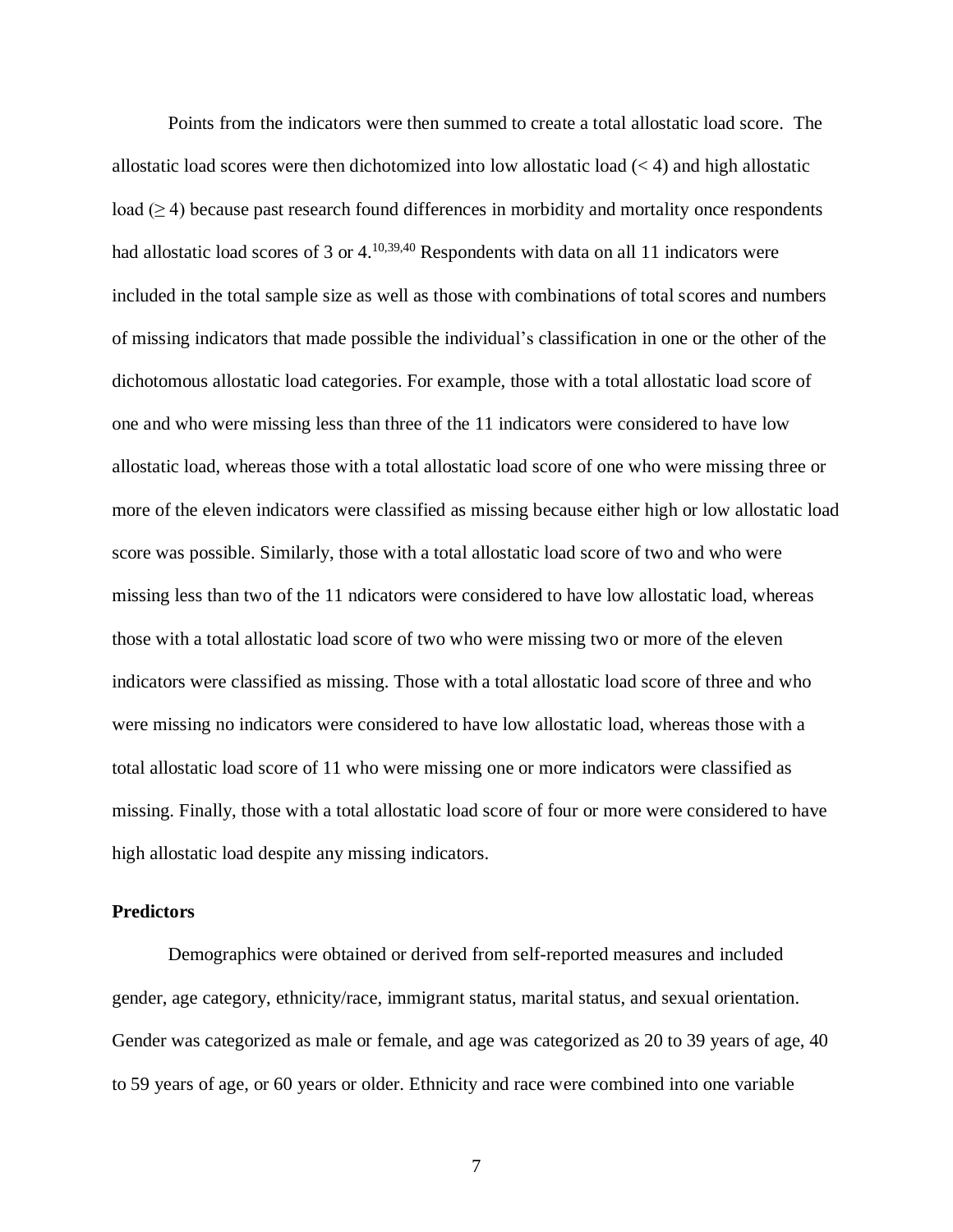categorized as non-Hispanic white, non-Hispanic black, Hispanic, non-Hispanic Asian, or non-Hispanic other race/ethnicity. Nativity was defined as native-born (born in the 50 states or DC) or foreign-born. Duration of residence was derived from self-reported nativity and year immigrated to the U.S. and was categorized as U.S. born, immigrant with less than or equal to 15 years in the U.S., or immigrant with greater than 15 years in the U.S. Age of arrival was derived from self-reported nativity, year immigrated to the U.S., and age at the time of interview and was categorized as U.S. born, immigrant who was younger than 25 years old at time of immigration, immigrant who was 25 years or older at time of immigration. Immigrant generation was derived from self-report of respondent's nativity and parents' nativity and was categorized as not of immigrant status (third generation immigrant or higher), first generation immigrant (respondent is foreign-born), or second generation immigrant (at least one of respondent's parents is foreignborn). Marital status was categorized as not currently with partner (single, never married, widowed, divorced, or separated) or currently living with partner (married or living with partner). Sexual orientation was categorized as heterosexual or straight ("that is, sexually attracted only to opposite gender") or not of heterosexual orientation.

Socioeconomic status indicators were obtained or derived from self-reported measures and included education, employment status, health insurance, outpatient care, and household income. Education was categorized as less than high school, high school graduate/GED, or more than high school. Employment status was categorized by the participants' employment status from the last week: employed, unemployed, or not seeking employment. Health insurance status was categorized as having health insurance coverage of any type. Outpatient care was measured as having had any form of care outside of an emergency room visit or hospitalization within the last twelve months. Annual household income was categorized as less than \$20,000 or \$20,000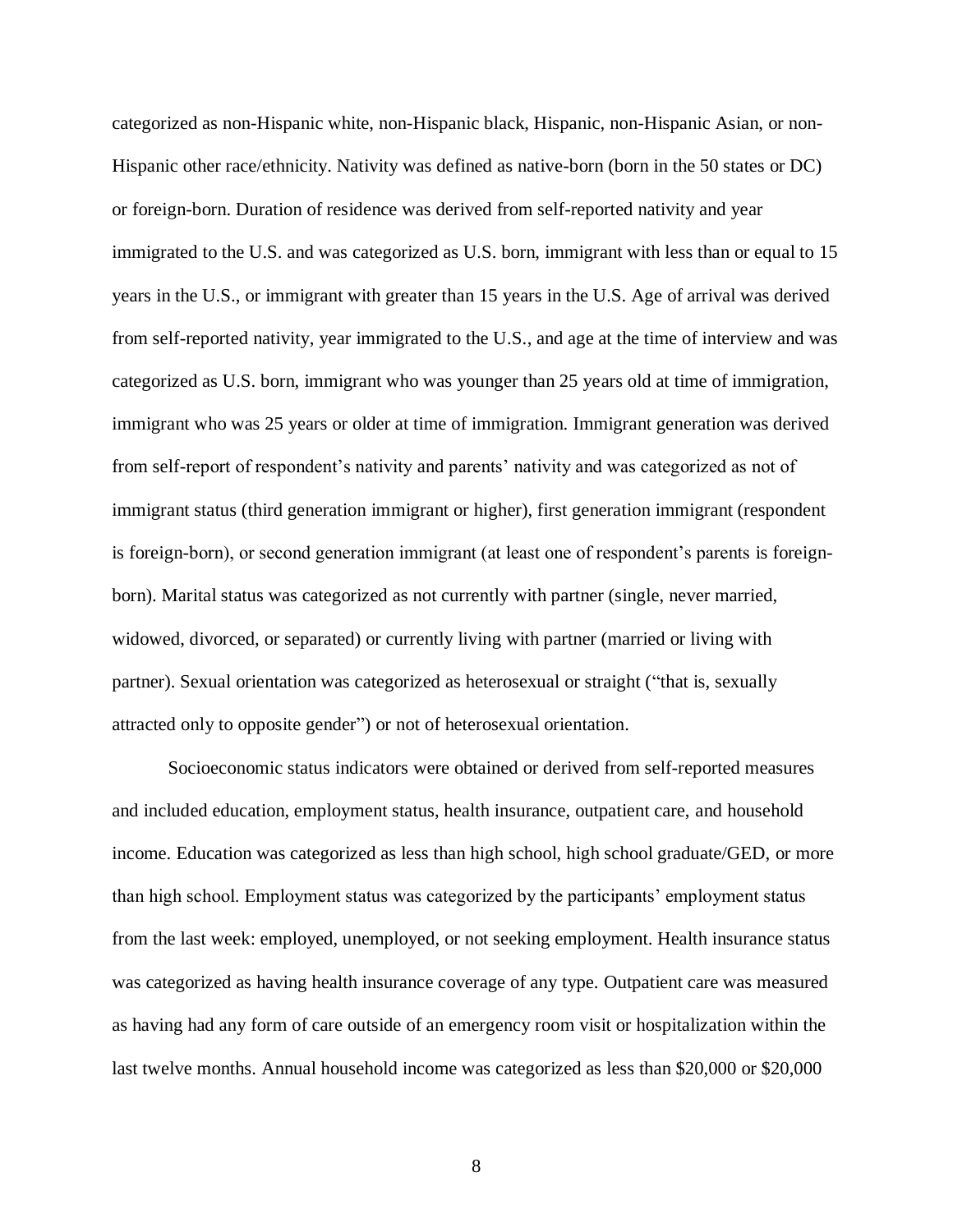or more. Neighborhood income was defined as the percentage of residents in the participant's census tract with an annual income below the federal poverty threshold (FPT) according to the American Community Survey 2008-2012, and was categorized as 0 to <10% (low poverty areas),  $10$  to  $\langle 20\%, 20$  to  $\langle 30\%, \text{ or } 30$  to  $100\%$  (very high poverty areas).

Risky health behaviors included physical activity level, smoking, and drinking alcohol. The physical activity variable was derived from self-reported physical activity and the guidelines of Healthy People 2010 (HP2010), with physical activity categorized as moderate or vigorous activity that meets HP2010, some moderate or vigorous activity that does not meet HP2010, or no moderate or vigorous activity. Smoking status was measured by serum cotinine: greater than 10 ng/ml indicates active smoking, 0.05 ng/ml to 10 ng/ml indicates a non-smoker exposed to secondhand smoke, and less than 0.05 ng/ml indicates a non-smoker who was not exposed to secondhand smoke. Risky alcohol drinking status was assessed as the self-reported number of occasions during the past 30 days that a male participant drank five or more drinks or a female participant had four or more drinks.

Health indicators were obtained or derived from self-report measures and included general physical health, depression, and sleep quality. General physical health was assessed with the question "Would you say respondent's health in general is excellent, very good, good, fair, or poor," with participants' responses categorized as positive (responded either "excellent," "very good," or "good") or neutral/poor (responded either "fair" or "poor"). Depression was measured with the nine-item Patient Health Questionnaire (PHQ–9), that asks about the frequency of nine *Diagnostic and Statistical Manual of Mental Disorders (4th Edition)* signs and symptoms of depression over the past 2 weeks.<sup>41</sup> Responses of "0" (not at all), "1" (several days), "2" (more than half the days), and "3" (nearly every day) were summed for a total score ranging from 0 to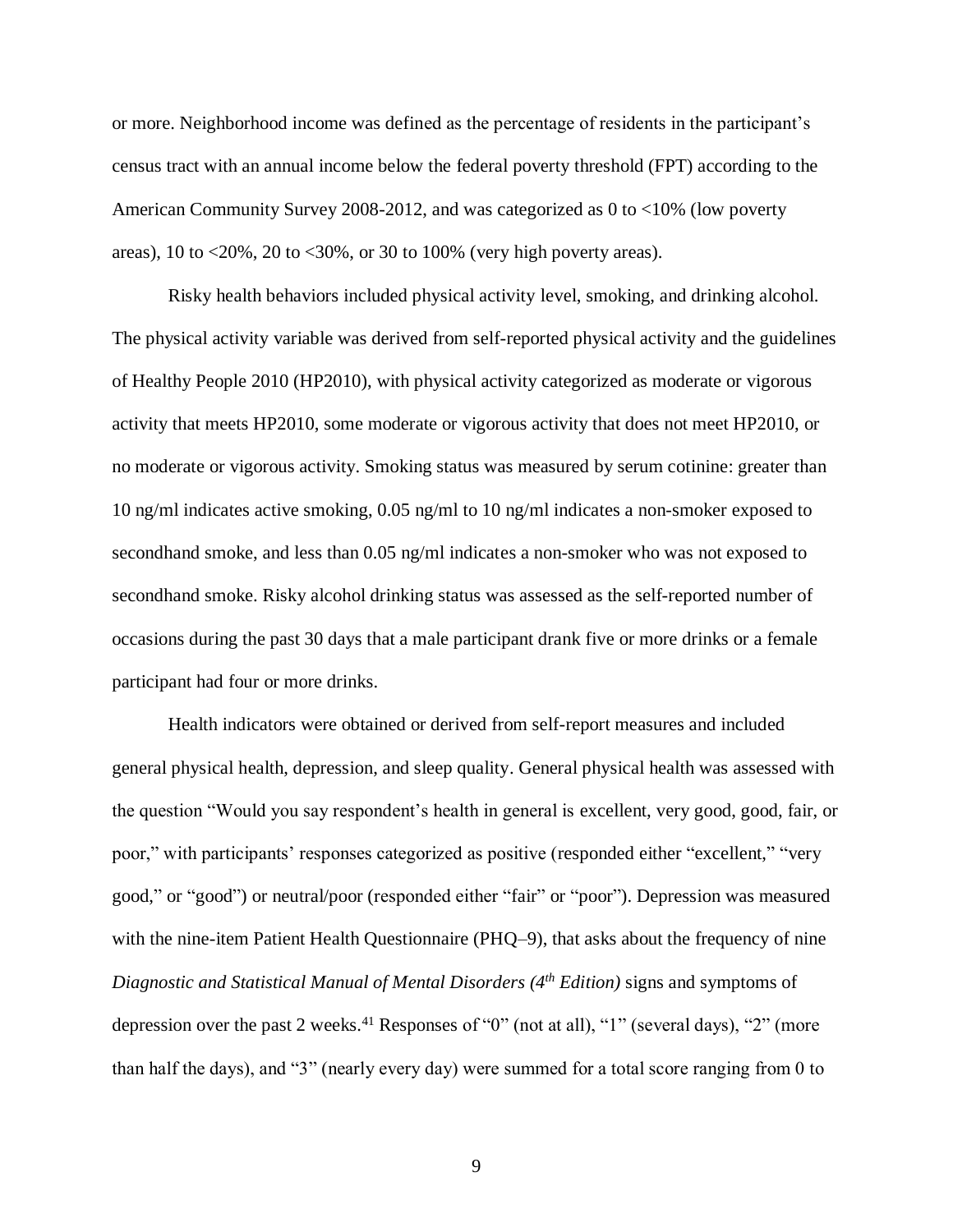27. Scores of 10 or more indicate moderate to severe clinical depression, as validated in previous studies.<sup>41,42</sup> Sleep quality was measured by the question "Over the last 2 weeks, how often have you been bothered by the following problems: trouble falling or staying asleep, or sleeping too much?" Participants' responses on sleep quality were categorized as having no sleep problems (responded "not at all"), mild sleep problems (responded "several days") or moderate to severe sleep problems (responded either "more than half the days" or "nearly every day").

#### **Data Analyses**

All data were weighted to account for the complex survey design, non-response, and post stratification (based on age, sex, race/ethnicity, New York City borough, education, and marital status, per the 2013 American Community Survey), to represent the non-institutionalized adult NYC population aged 20 years or older of 6,285,749. Means and standard deviations for the nine continuous indicators and percentages and standard errors for the two categorical indicators were used to describe the clinical health of the males and the females in the population.

Descriptive statistics were computed using frequencies for categorical variables and means for risky alcohol drinking. Row percentagaes and weighted population estimates were determined to estimate the prevalence rates of low allostatic load and high allostatic load in the population for all categorical variables. Prevalence rates (row percentagaes) were flagged for unreliability or suppression. If the prevalence rate had a row percent standard error of zero and a confidence interval width of zero, then the estimate was suppressed. If the prevalence rate had a relative standard error of greater than or equal to 0.5 and a confidence interval width of six or more, then the estimate was suppressed; however, if the prevalence rate had a relative standard error greater than or equal to 0.5 but a confidence interval width of less than 6, then the estimate was flagged as unreliable. If the prevalence rate had a relative standard error of less than 0.3 and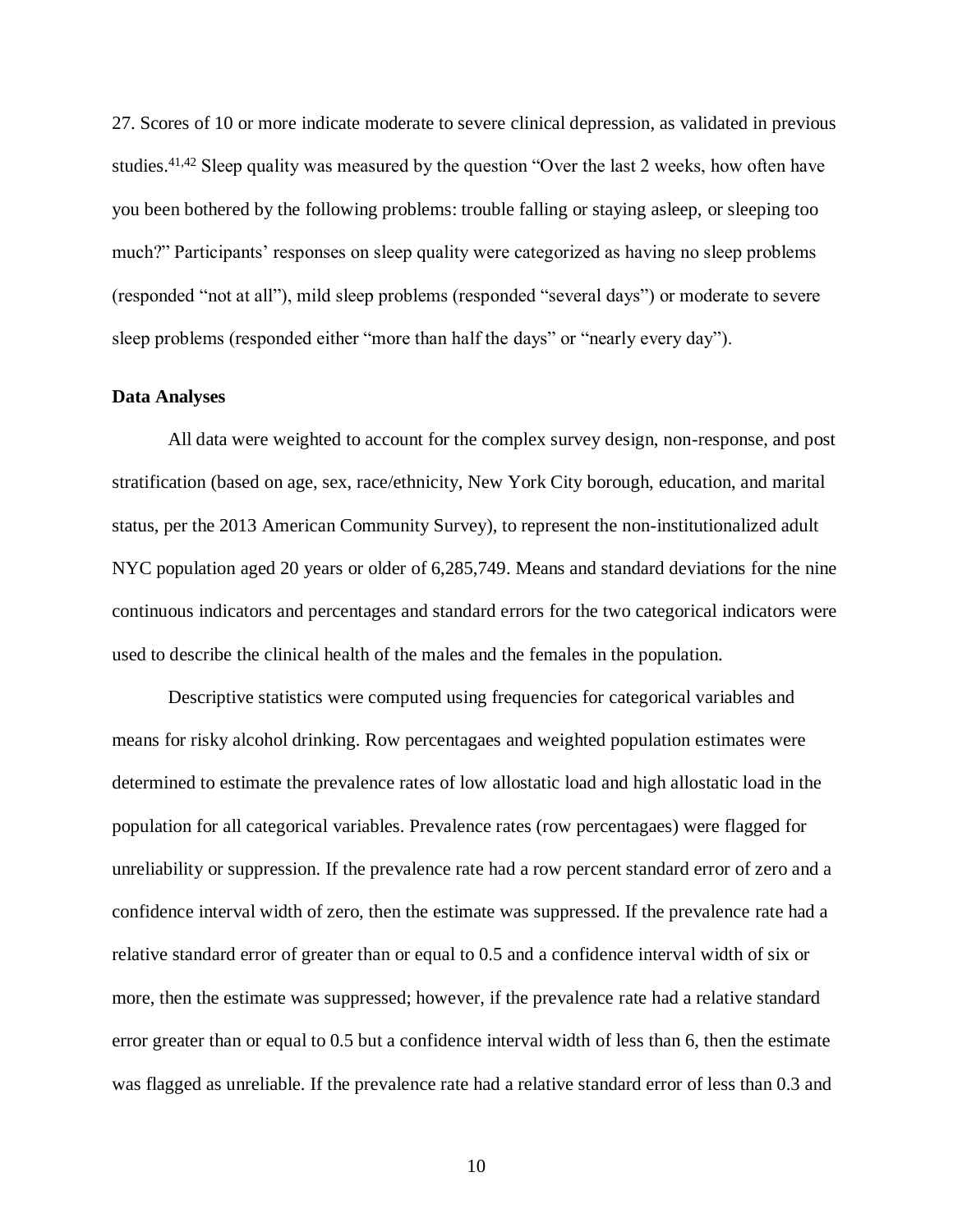a row sample size total of less than 50, then the estimate was flagged as unreliable. In addition, if the prevalence rate had a relative standard error of less than 0.3 and a row sample size total of 50 or more and a confidence interval half-width of more than 10, then the estimate was flagged as unreliable. Finally, if the prevalence rate had a relative standard error of greater than or equal to 0.3 but less than 0.5, then the estimate was flagged as unreliable. All prevalence rates that did not meet any of these criteria are considered reliable estimates.

Bivariate logistic regressions were used to identify differences among levels of the covariates compared to reference groups for each variable. Next, interactions between gender and race/ethnicity, race/ethnicity and nativity with duration of residence, and neighborhood income with race/ethnicity were assessed for significant effect modification (joint test *p* value < .05) by using logistic regression analyses with the full model, including all predictors and interaction terms. All variables and interactions were entered into the model, and backwards elimination was used to remove the least significant interaction term from the model until the final list of significant interaction terms was compiled. Once the interaction terms were tested in the full model, multiple models were tested to find the most concordance between the expected outcomes and the observed outcomes, and the predictors used within the models were chosen manually to reduce covariance and were chosen for their overall level of effect on the models. The c-statistic, Akaike information criterion (AIC), and Bayesian information criterion (BIC) from each model were compiled, and the best predictive model was chosen by looking for a model that maximized the c-statistic and, if possible, best minimized the AIC and BIC.

The final logistic model was used to determine the odds ratios and 95% confidence intervals for the main effects of the significant predictors of high allostatic load. The odds ratios and 95% confidence intervals of the interaction effects were also found by stratifying the model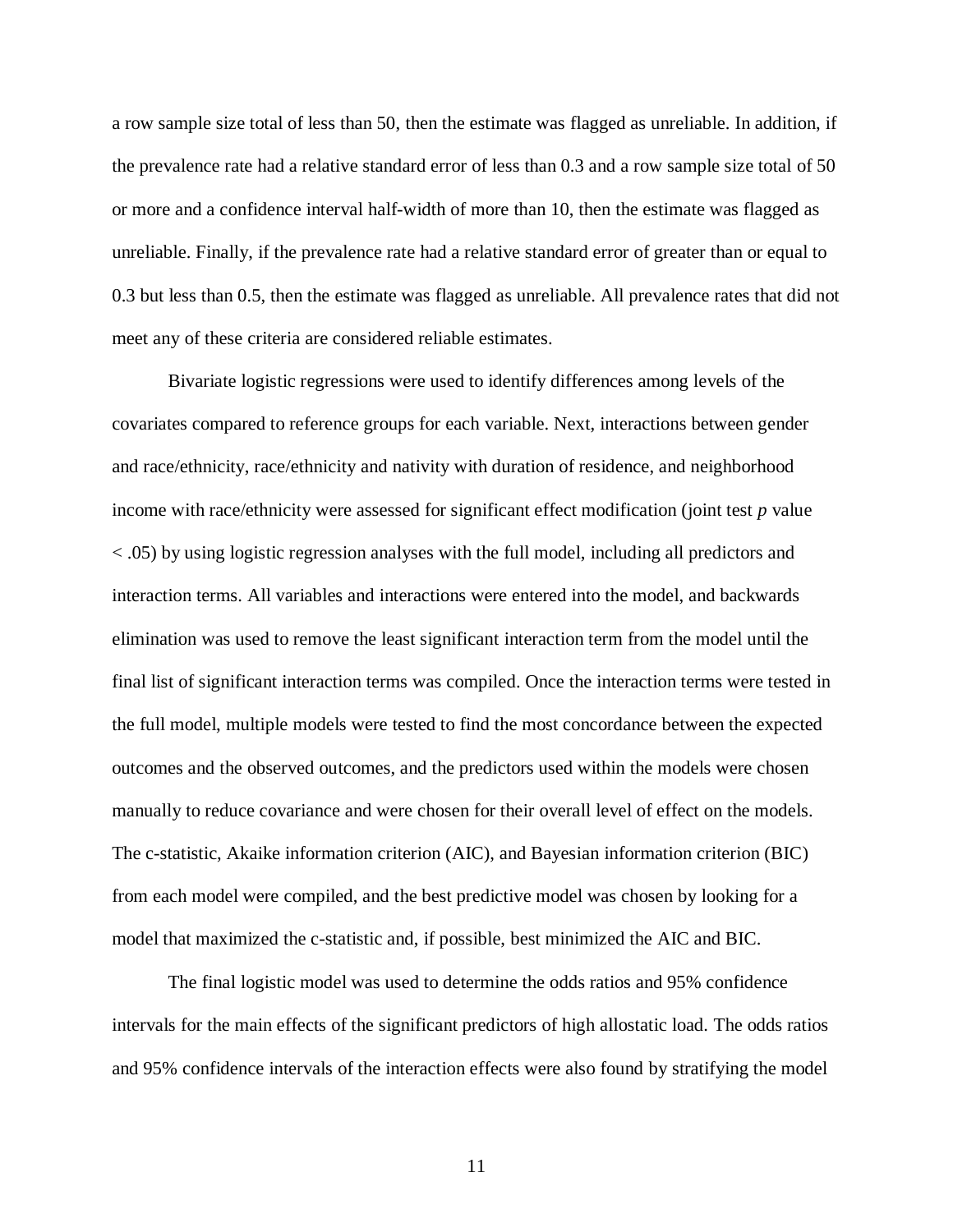by gender to obtain stratum-specific odds ratios. The significance of the joint association for the final predictors with allostatic load was determined using the Type 3 Analysis of Effects. If the joint effect of the predictor is significant, individual levels of the predictors were also assessed for significance. All survey analyses were completed using the statistical software package SAS version 9.4 (Cary, NC), and an alpha level of .05 was used to assess significance.

#### **Results**

The distributions of the eleven allostatic load indicators, stratified by gender, can be found in Appendix 1, Table 2. Men, on average, were more likely than women to have clinical concerns about systolic blood pressure, diastolic blood pressure, waist circumference, HDL-C, and eGFR. Women, on average, were more likely than men to have clinical concerns about resting pulse rate, total cholesterol, and BMI. Women also had a higher prevalence of selfreported asthma and inflammatory arthritis than men.

About half (49.0%) of the overall population had high allostatic load (Appendix 1, Table 3). Men were less likely than women to have high allostatic load, with men having 0.63 times the odds (95% CI: 0.49, 0.80) of high allostatic load than men (Appendix 1, Table 3). Age was positively associated with high allostatic load, with those 40 to 59 years of age having 2.92 times the odds (95% CI: 2.18, 3.92) of high allostatic load and those 60 years of age or older having 6.12 times the odds (95% CI: 4.29, 8.71) of high allostatic load when compared to those  $20 - 39$ years of age (Appendix 1, Table 3). Non-Hispanic blacks and Hispanics had greater odds of high allostatic load than non-Hispanic whites,  $OR = 2.31$  (95% CI: 1.61, 3.31) and  $OR = 1.83$  (95%) CI: 1.32, 2.55) respectively (Appendix 1, Table 3). Non-Hispanic other races/ethnicities also had greater odds of high allostatic load than non-Hispanic whites, but the values were unreliable. Nativity and immigrant generation were not found to be associated with high allostatic load.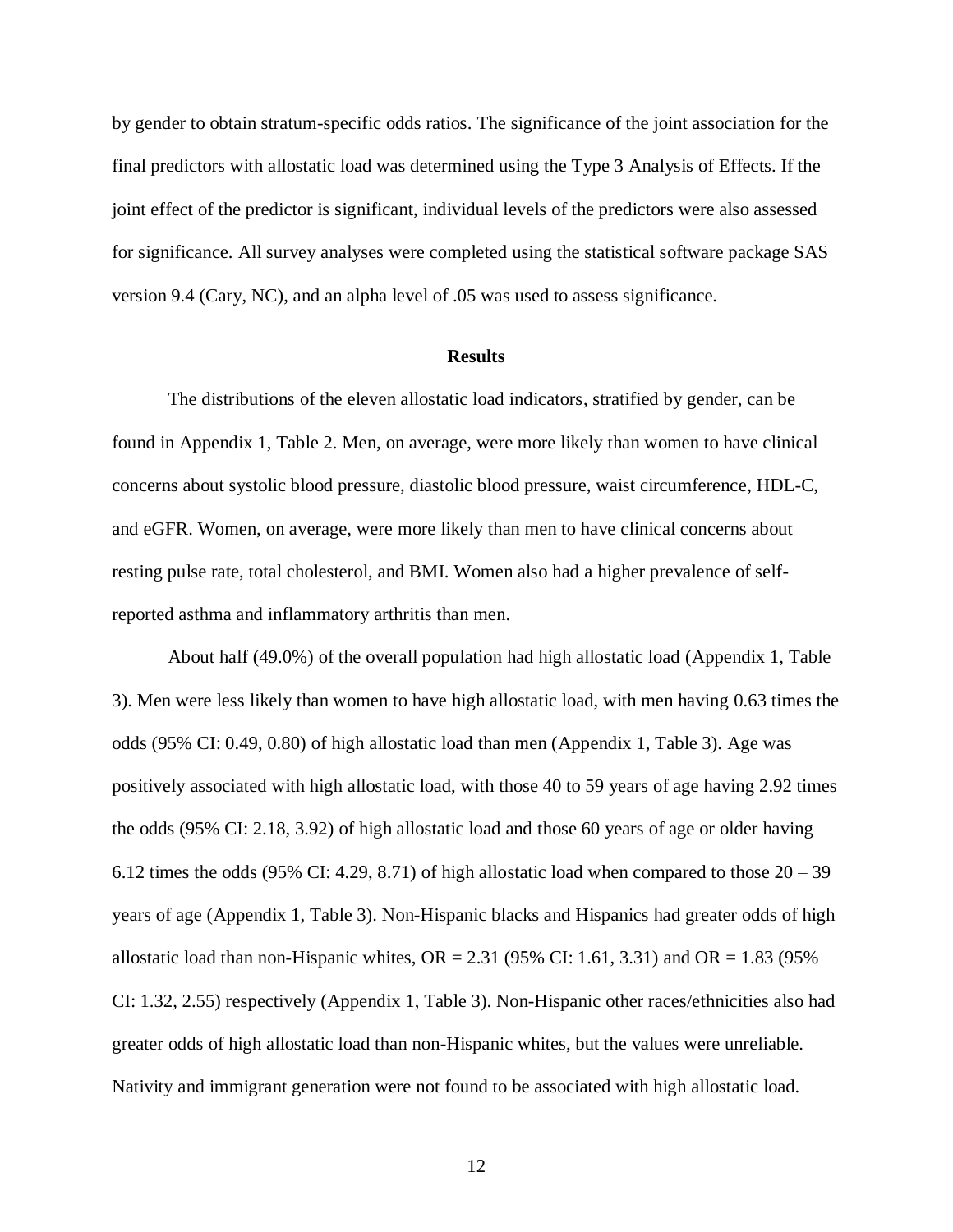Recent immigration with less than 15 years of residence in the U.S. was protective from high allostatic load,  $OR = 0.67$  (95% CI: 0.46, 0.97). Immigrants who were more accultured and had been in the U.S. for 15 years or more had 1.95 times the odds (95% CI: 1.46, 2.61) of high allostatic load compared to those who were U.S. born (Appendix 1, Table 3). Age of arrival in the U.S. was not as associated with high allostatic load as duration of U.S. residence, with only immigrants who had arrived in the U.S. at age 25 or older having significantly greater odds than those who were US-born (OR: 1.80; 95% CI: 1.30, 2.47) (Appendix 1, Table 3). Marital status and sexual orientation were not significantly associated with high allostatic load, and the prevalence estimates for sexual orientation were unreliable.

Level of education also showed a dose-response association with high allostatic load with those having the lowest level of educational attainment (high school diploma or less education) having 2.77 times the odds (95% CI: 2.07, 3.71) of high allostatic load and those with some college or an associate's degree having 1.68 times the odds (95% CI: 1.21, 2.31) of high allostatic load when compared to college graduates or those with higher levels of education (Appendix 1, Table 3). Those who were unemployed were less likely to have high allostatic load, but the estimates were unreliable. However, those not seeking employment had 3.28 times the odds (95% CI: 2.47, 4.35) of high allostatic load than those who were employed (Appendix 1, Table 3). Those with an annual individual income of less than \$20,000 had 1.81 times the odds (95% CI: 1.36, 2.42) of high allostatic load than those with an annual income of \$20,000 or more (Appendix 1, Table 3). While those who lived in neighborhoods with  $10$  to  $\lt 20\%$  of residents below the federal poverty threshold or 20 to < 30% of residents below the FPT were not significantly associated to high allostatic load, those living in the most impoverished neighborhoods (30 to 100% of residents below FPT) had 1.68 times the odds (95% CI: 1.12, 2.52)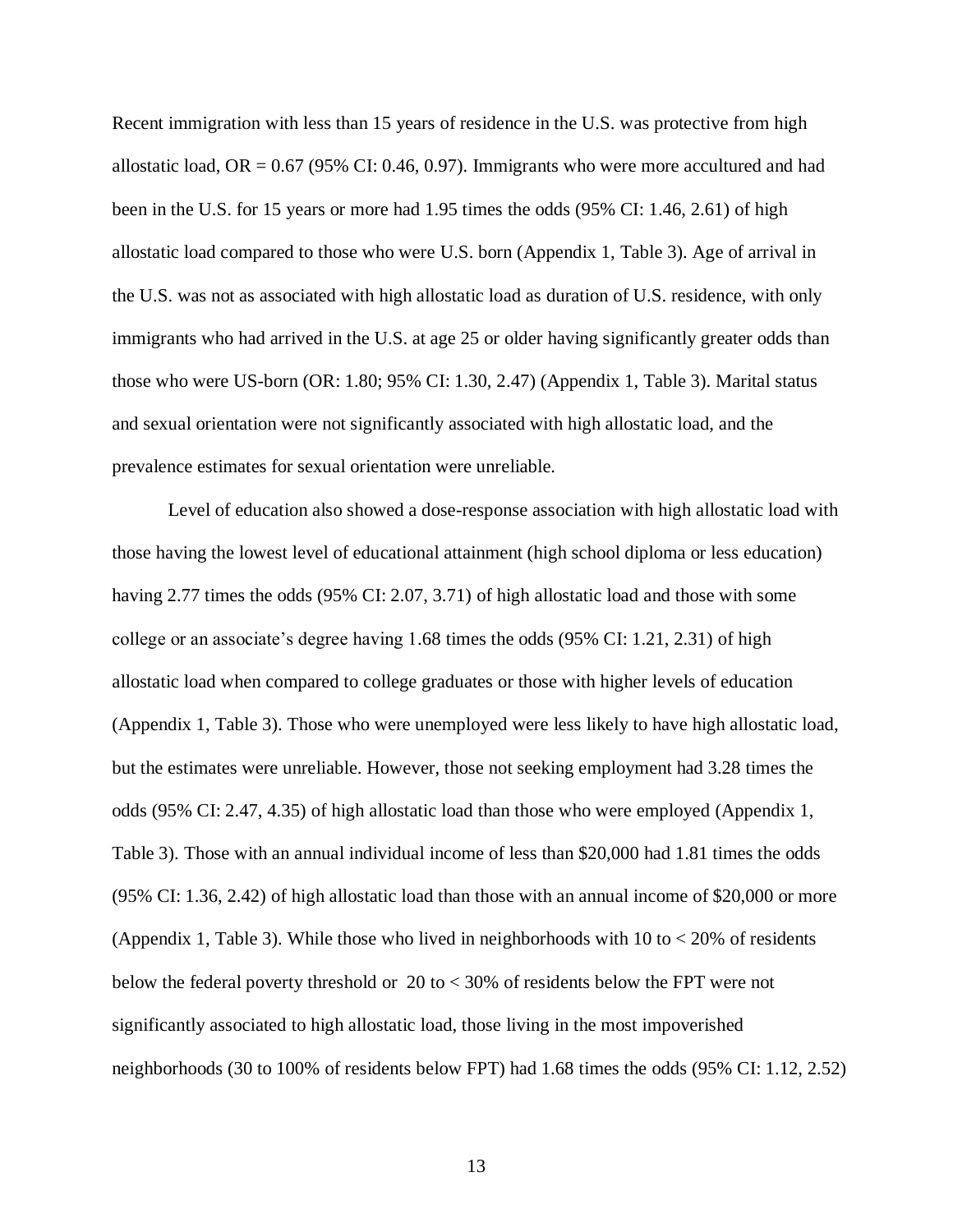of high allostatic load compared to those living in neighborhoods with  $0$  to  $< 10\%$  of residents below FPT (Appendix 1, Table 3). Those with no health insurance were protected against high allostatic load, having 0.57 times the odds (95% CI: 0.40, 0.80) of high allostatic load compared to those with health insurance (Appendix 1, Table 3). Those who had not received outpatient care within the last 12 months were also protected against high allostatic load, having 0.57 times the odds (95% CI: 0.42, 0.76) of high allostatic load compared to those who had received outpatient care within the last twelve months (Appendix 1, Table 3).

Those who had fair or poor general physical health had 3.37 times the odds (95% CI: 2.44, 4.65) of high allostatic load compared to those who reported excellent, very good, or good general physical health (Appendix 1, Table 3). Moderate to severe depression was not significantly associated with high allostatic load, though the estimates were unreliable. Those with no moderate or vigorous physical activity had 2.68 times the odds (95% CI: 1.88, 3.82) of high allostatic load compared to those with moderate or vigorous activity (Appendix 1, Table 3). Smoking, risky alcohol drinking, and sleep problems were not found to be associated with to having high allostatic load.

The final logistic regression model found to be the best predictive model had a c-statistic of 0.805, meaning that the model had 80.5% concordant pairs of expected and observed outcomes generating a strong predictive model. While this model was found to be the best predictive model according to the c-statistic, this model did not minimize the AIC or BIC statistics compared to the other models tested. The model included the gender, age group, race/ethnicity, nativity with duration of stay, marital status, sexual orientation, education, employment status, annual household income, neighborhood income, any health insurance, selfreported general physical health, physical activity, and sleep problems. For the main effects of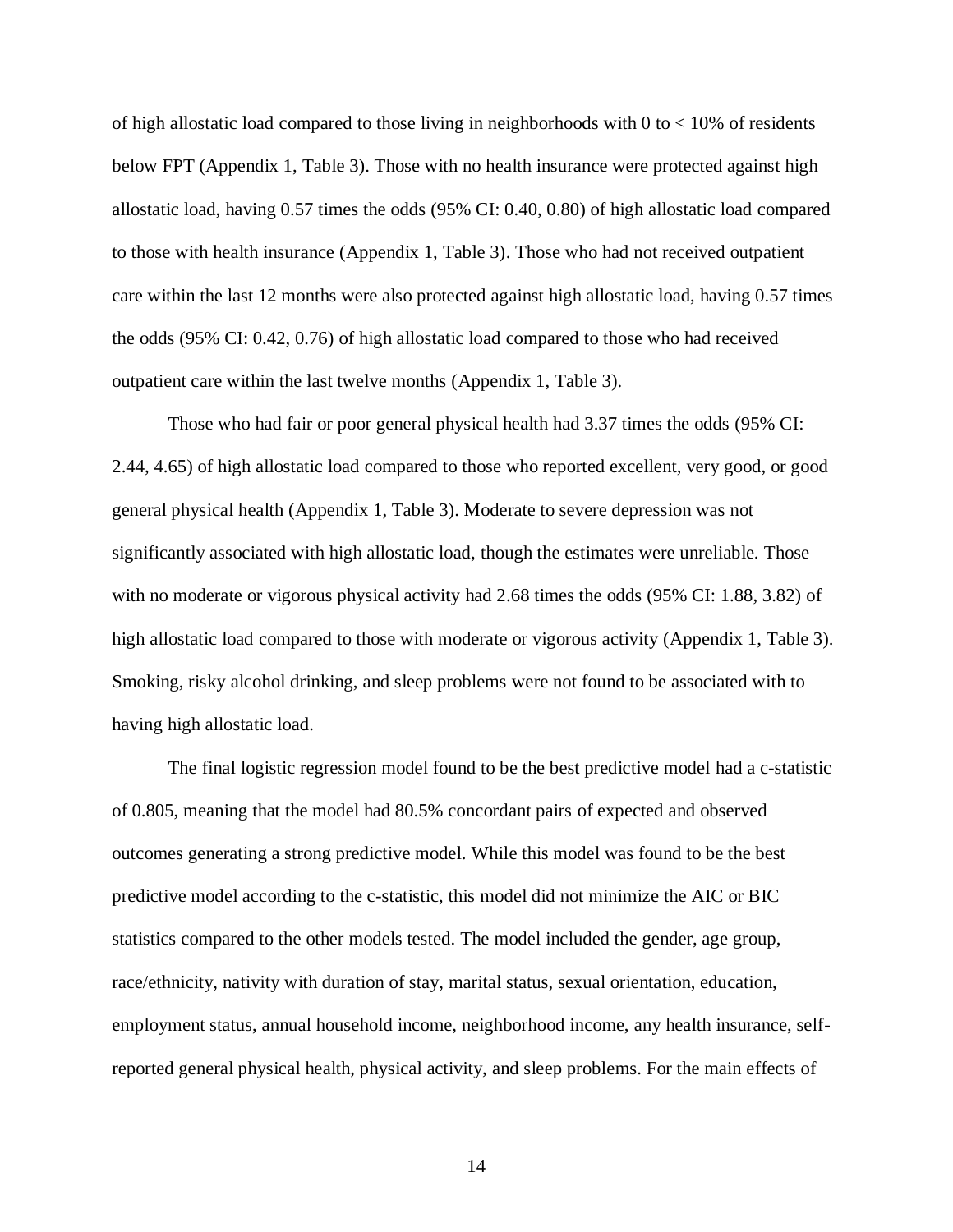the final predictive model, only age-group, employment status, any health insurance, and selfreported general physical health had significant joint associations with high allostatic load (Appendix 1, Table 4). The positive association of age with high allostatic load remained with those aged 40 to 59 year of age having 2.28 times the odds (95% CI: 1.50, 3.46) of high allostatic load and those aged 60 years or more having 4.34 times the odds (95% CI: 2.50, 7.52) of high allostatic load compared to those aged 20 to 39 years of age (Appendix 1, Table 4). While those who were unemployed did not suffer a higher allostatic load than those who were employed, those who were not seeking employment had 2.05 times higher odds (95% CI: 1.28, 3.29) of high allostatic load than those who were employed (Appendix 1, Table 4). Those who reported not having health insurance were protected against high allostatic load, having lower odds (OR: 0.52; 95% CI: 0.32, 0.85) of high allostatic load than those who reported having health insurance (Appendix 1, Table 4). Those who reported having fair or poor general physical health had a 3.15 times the odds (95% CI: 1.74, 5.72) of higher allostatic load than those who reported having excellent, very good, or good general physical health (Appendix 1, Table 4). There was also one significant interaction term between gender and race/ethnicity that was kept in the predictive model, and these results can be found in Table 5. Stratum-specific odds ratios were obtained by stratifying the model by gender. While non-Hispanic black men were found to have a nonsignificant 2.07 times the odds (95% CI: 0.88, 4.85) 2.07 of high allostatic load compared to non-Hispanic white men, non-Hispanic black women had 4.70 times the odds (95% CI: 2.10, 10.49) of non-Hispanic white women (Appendix 1, Table 5). Hispanic men and women had similar odds of high allostatic load when compared to non-Hispanic white men and women, with no significant differences. While non-Hispanic Asian men had lower odds of high allostatic load than non-Hispanic white men and non-Hispanic Asian women had higher odds of high allostatic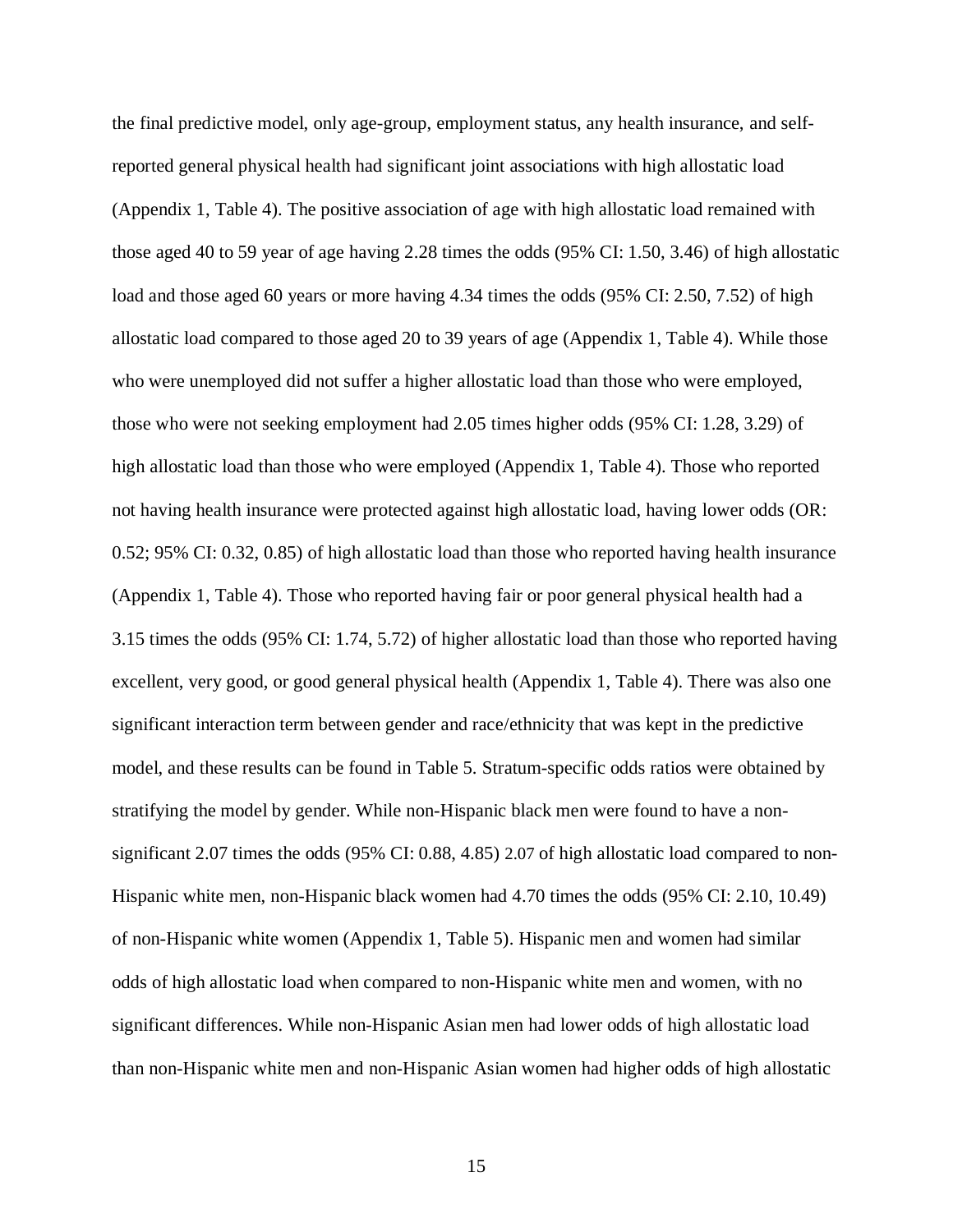load than non-Hispanic white women, the stratified associations were not significant. Non-Hispanic men of other races/ethnicities had non-significantly greater odds of high allostatic load than non-Hispanic white men; however, non-Hispanic women of other races/ethnicities had 3.32 times the odds (95% CI: 1.24, 8.92) of high allostatic load compared to non-Hispanic white women (Appendix 1, Table 5).

#### **Discussion**

Gender, age group, race/ethnicity, nativity with duration of stay, marital status, sexual orientation, education, employment status, annual household income, neighborhood income, any health insurance, self-reported general physical health, physical activity, and sleep problems were all found to be important in predicting high allostatic load in the NYC population. While both non-Hispanic black men and women were likely to have high allostatic load, non-Hispanic black women had the greatest risk, which is consistent with the literature.<sup>3,6</sup> Many demographic, socioeconomic, and health-related variables were found to predict high allostatic load, but only age, employment status, health insurance, and general physical health were significantly associated with high allostatic load. The odds of having high allostatic load increased with increasing age, with those who were not seeking employment, and with those reporting fair or poor physical health. Unexpectedly, those who reported having no health insurance were found to be protected against high allostatic load; that is, they were more likely to have low allostatic load. Only 6.8% of those who reported having no health insurance were 60 years or older, and the distribution of age significantly differed by health insurance group ( $p < 0.0001$ ). Therefore, this association could be attributed to the distribution of age for those who reported no health insurance, as older age was found to be highly associated with high allostatic load.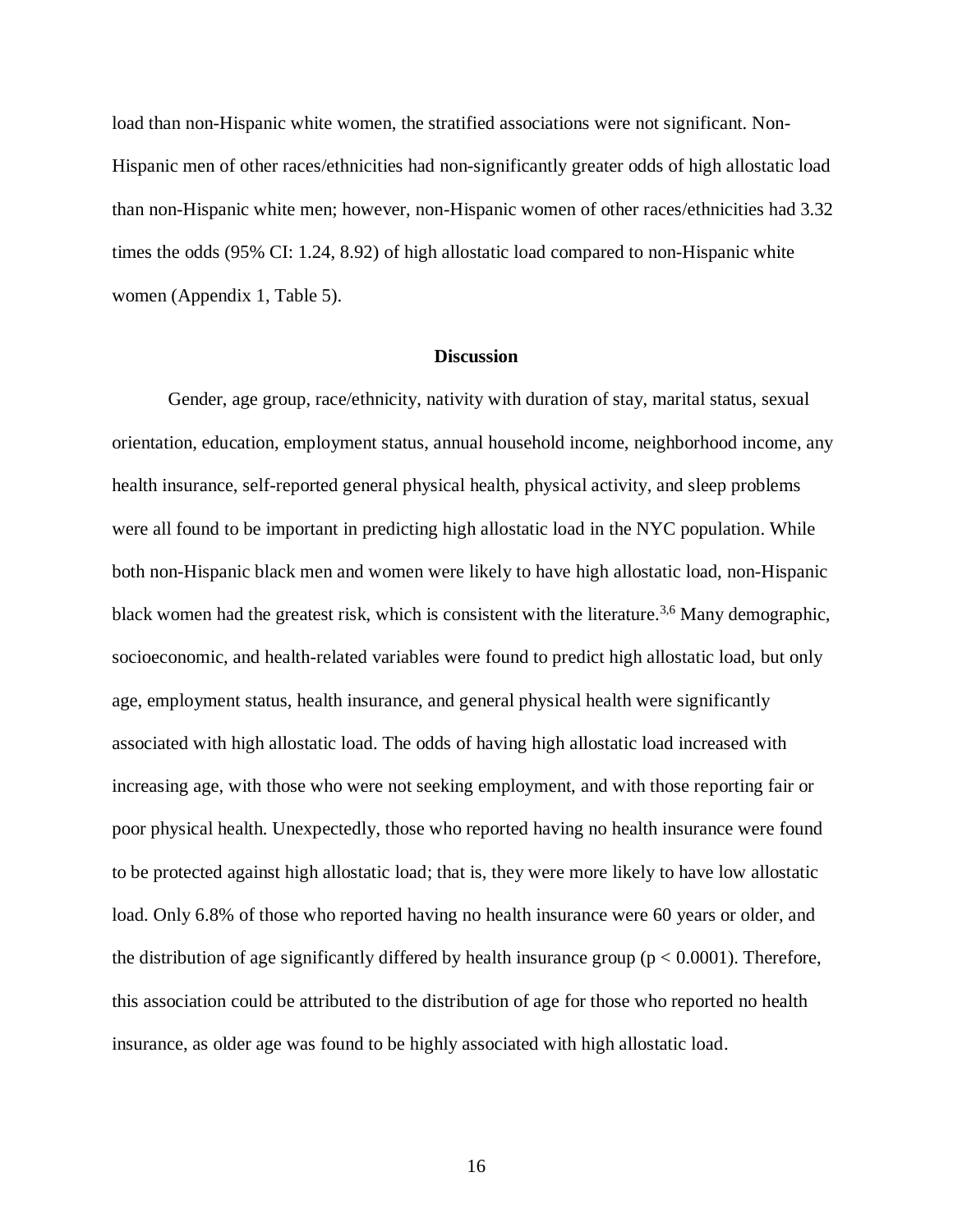#### **Strengths**

This study benefitted the large sample representing the New York City adult population. New York City has a large and diverse population, and demographics such as immigrant status and sexual orientation are more easily studied in large populations. In addition, NYC HANES provided data from the interview, exam, and laboratory components of the survey, which allowed for a diverse selection of covariates and an adequate selection of allostatic load indicators. Clinical ranges, rather than other sample-specific methods of scoring, were used to determine high risk biological indicators for the allostatic load score. Therefore, this study may have more clinical relevance and utility than studies that use other sample-specific methods of scoring, and using clinical ranges to define allostatic load indicators as high risk also allows for valid comparison across studies.

### **Limitations**

While this study did look at a large and representative sample, it had several limitations. First, the study was cross sectional. With an observational, cross-sectional study, temporality between the health-related predictors and the allostatic load outcome cannot be assessed, meaning that there can be no discernment between whether certain covariates occurred before or after high allostatic load has occurred. Furthermore, there could also be reverse causality between the health-related variables and high allostatic load such that high allostatic load may have caused respondents to report poor or fair physical health, to be depressed, to avoid physical activity, to smoke, to drink in excess, or to have sleep problems. This study looked at the New York City adults and, therefore, can be generalized only to the New York City adult population. New Yorkers may have higher levels of chronic stress and allostatic load compared to other regions of the United States, or to the United States as a whole, due to living in a fast-paced city.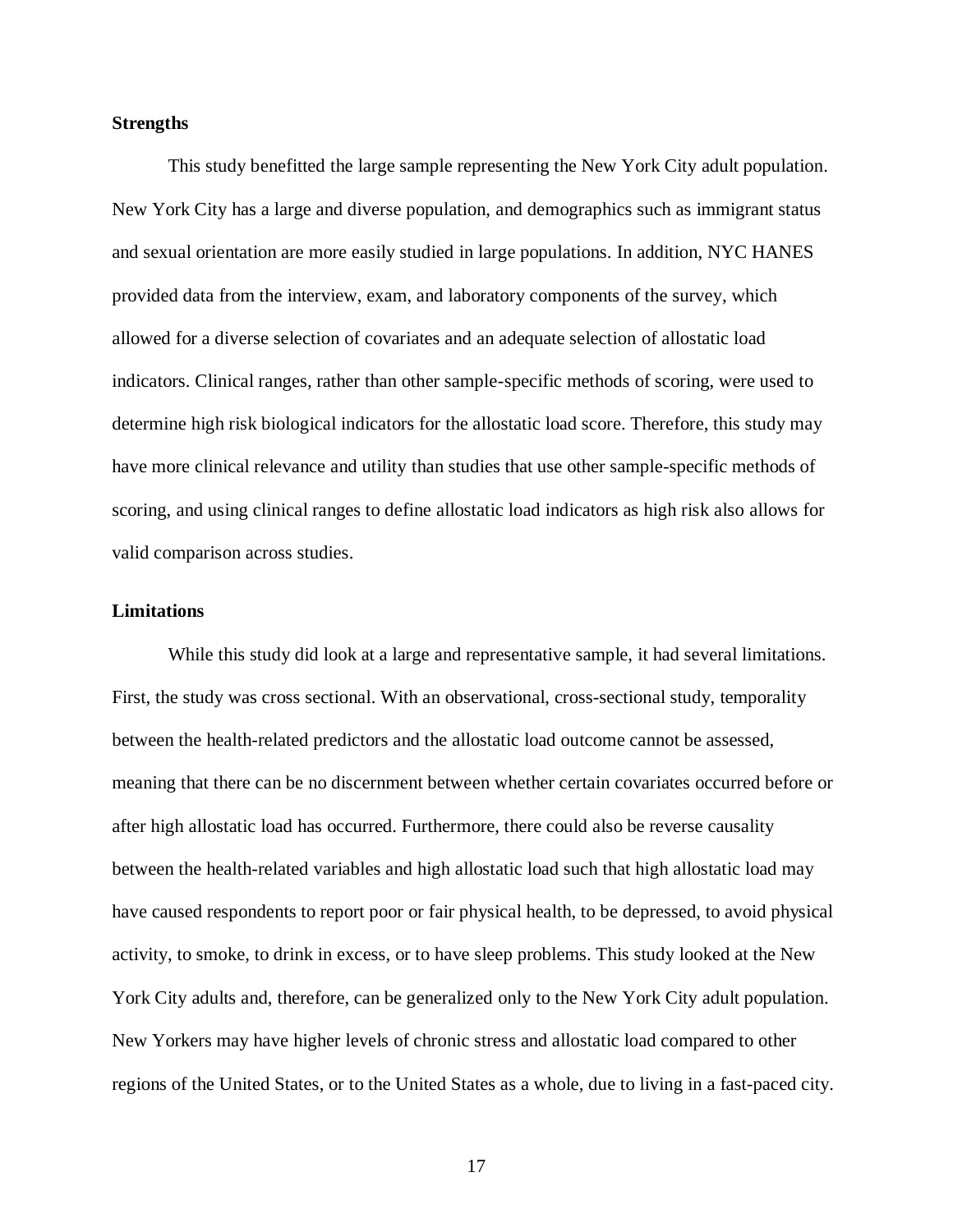Conversely, New Yorkers may be healthier due to higher levels of daily physical activity, having a larger and more diverse selection of healthy foods, and having higher levels of education and income than residents of other U.S. regions.

Since this study was a secondary analysis of existing data, these data were not collected with this study in mind. Therefore, the biological indicators used in the calculation of allostatic load may not match those indicators used in previous studies, making it hard to compare measured allostatic load. Furthermore, there may have been misclassification of the indicators into high-risk and low-risk categories. Use of medications for blood pressure, cholesterol, and diabetes were not taken into account, and classification of the allostatic load indicators used older standards of care, which may not reflect newer methodologies, policies, and standards of care regarding hypertension, hypercholesterolemia, and diabetes.<sup>44,45,46</sup>

These data were not analyzed with specialized survey software such as SUDAAN that would have provided more appropriate confidence intervals, chi-square statistics, and p-values. While this study did have a large sample size, some stratified estimates were considered unreliable due to smaller sample sizes or high variability causing wider confidence intervals. This study was missing nearly 300 participants (19.4%) from the total sample size, with most of these participants missing indicators taken from the blood sample. Therefore, the data missingness may not be at random, which could have induced some selection bias. Most of the predictors for this study were self-reported in the interview component of the NYC HANES 2013–2014, thereby relying on the honesty, reliability, and understanding of the respondents, potentially causing response bias and misclassification. Lastly, for this study, the c-statistic was used as a measure of goodness of fit for the binary outcome of allostatic load in the final logistic regression model. The c-statistic, or the area under the receiver operating characteristic (ROC)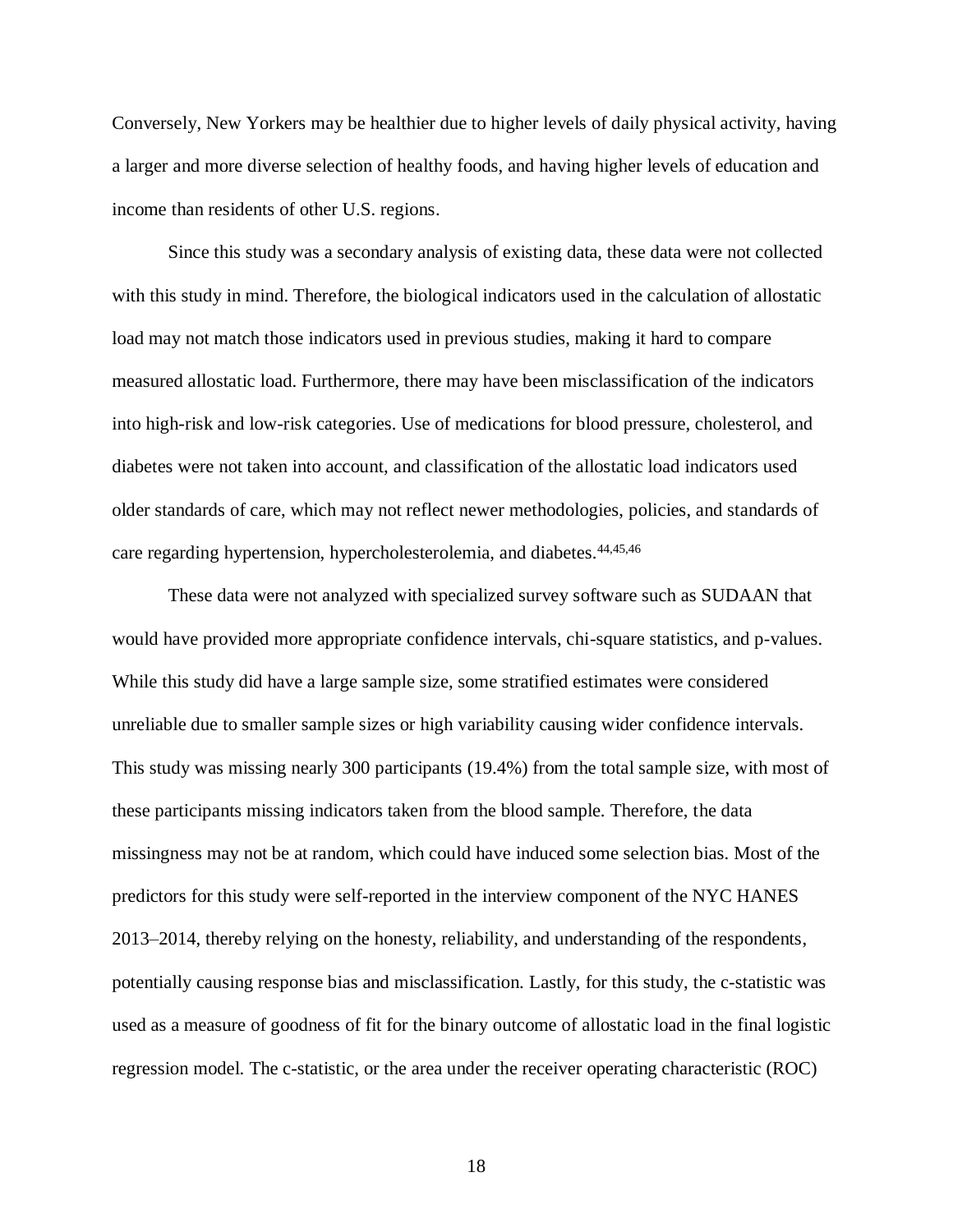curve, summarizes the discrimination of the model but does not take into account the calibration of the model. <sup>47</sup> Therefore, the c-statistic as a single number does not provide information about the overall magnitude of accurate risk prediction.<sup>47</sup>

### **Conclusions**

As a method for quantifying the effects of chronic stress on an individual, allostatic load holds implications for future research on the biopsychosocial correlates of prolonged stress. Future studies should assess the association of additional covariates with allostatic load. Factors at the macro-system level (e.g., socioeconomics, demographics, spirituality), exo-system level (e.g., neighborhood characteristics, social networks), micro-system level (e.g., family, work, or peer-group related), and individual level (e.g., genetics, personality) should be assessed over time to understand not only the association of these factors with allostatic load but also the causal pathways protecting against or fostering high allostatic load.<sup>48</sup> Finally, these predictors of allostatic load should be studied again to see if these results can be replicated and verified within the New York City population. Once these predictors have been verified, the New York City Department of Health could more precisely apply the City's resources to the health needs of the New York City population by designing interventions around these predictors.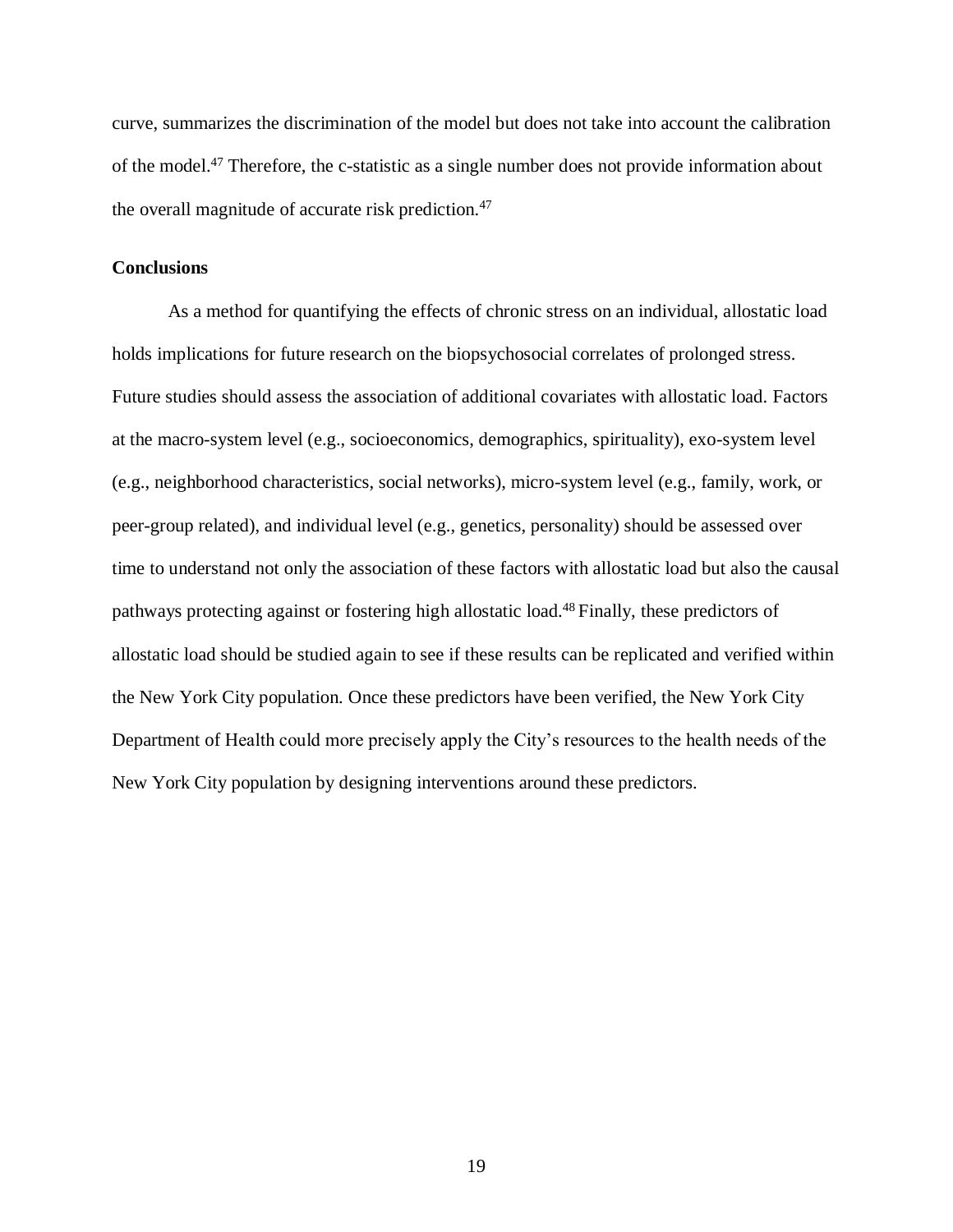#### **References**

- 1. McEwen BS, Stellar E. Stress and the individual: mechanisms leading to disease. *Archives of Internal Medicine*. 1993;153(18):2093-2101.
- 2. Read S, Grundy E. Allostatic load–a challenge to measure multisystem physiological dysregulation. *Pathways Node at NCRM*. 2012;1-10.
- 3. Bird CE, Seeman T, Escarce JJ, Basurto-Dávila R, Finch BK, Dubowitz T, Heron M, Hale L, Merkin SS, Weden M, Lurie N, Alcoa PO. Neighbourhood socioeconomic status and biological 'wear and tear' in a nationally representative sample of US adults. *Journal of Epidemiology and Community Health*. 2010;64(10):860-865.
- 4. Mattei J, Noel SE, Tucker KL. A meat, processed meat, and French fries dietary pattern is associated with high allostatic load in Puerto Rican older adults. *Journal of the American Dietetic Association*. 2011;111(10):1498-1506.
- 5. King KE, Morenoff JD, House JS. Neighborhood context and social disparities in cumulative biological risk factors. *Psychosomatic Medicine*. 2011;73(7):572-579.
- 6. Chyu L, Upchurch DM. Racial and ethnic patterns of allostatic load among adult women in the United States: findings from the National Health and Nutrition Examination Survey 1999–2004. *Journal of Women's Health*. 2011;20(4):575-583.
- 7. Arévalo SP, Tucker KL, Falcón LM. Life events trajectories, allostatic load, and the moderating role of age at arrival from Puerto Rico to the US mainland. *Social Science & Medicine.* 2014;120:301-310.
- 8. Rainisch BKW, Upchurch DM. Sociodemographic correlates of allostatic load among a national sample of adolescents: Findings from the National Health and Nutrition Examination Survey, 1999–2008. *Journal of Adolescent Health*. 2013;53(4):506-511.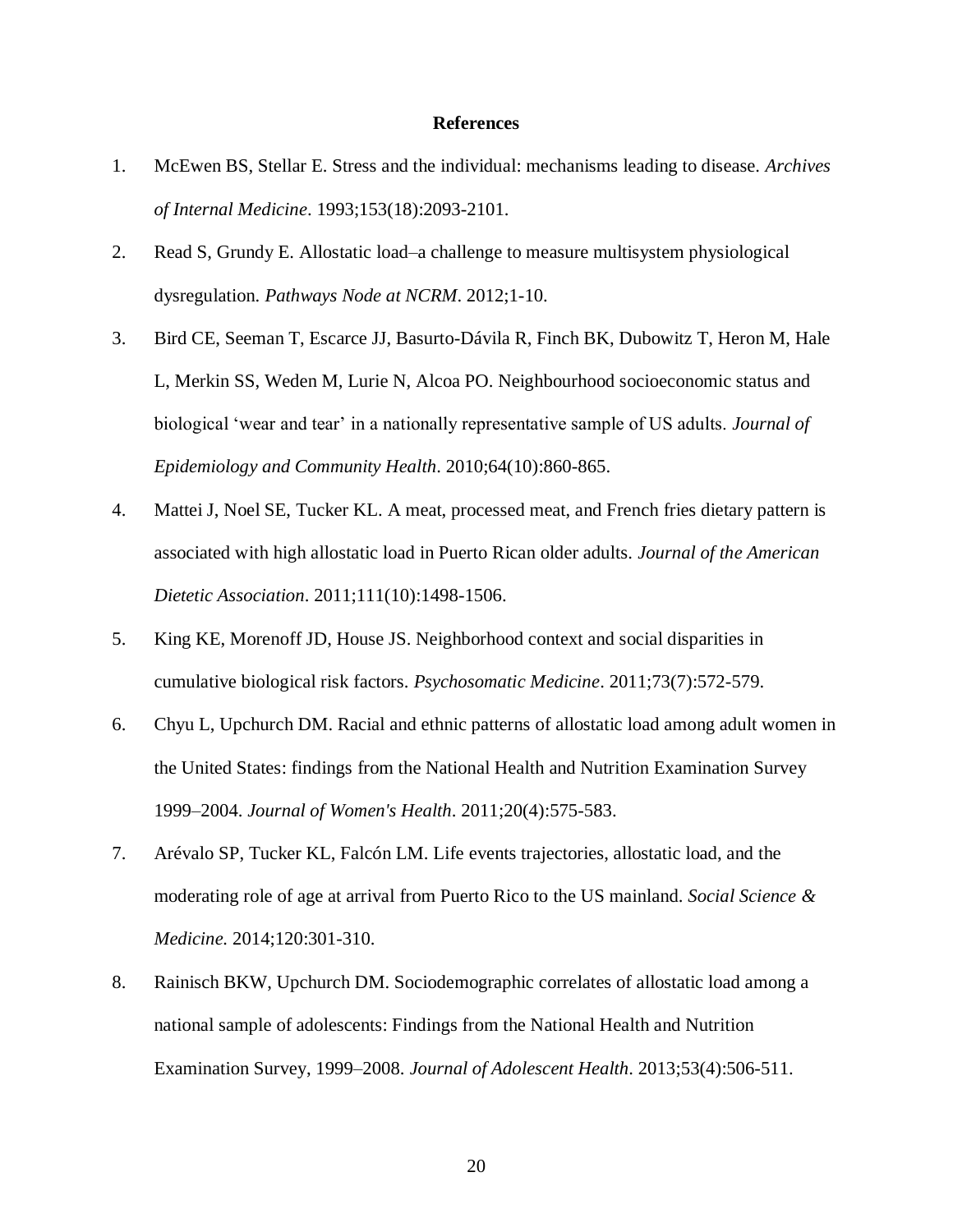- 9. Peek MK, Cutchin MP, Salinas JJ, Sheffield KM, Eschbach K, Stowe RP, Goodwin JS. Allostatic load among non-Hispanic whites, non-Hispanic blacks, and people of Mexican origin: effects of ethnicity, nativity, and acculturation. *American Journal of Public Health*. 2010;100(5):940-946.
- 10. Doamekpor LA, Dinwiddie GY. Allostatic load in foreign-born and US-born blacks: evidence from the 2001–2010 National Health and Nutrition Examination Survey. *American Journal of Public Health*. 2015;105(3):591-597.
- 11. Drury SS, Mabile E, Brett ZH, Esteves K, Jones E, Shirtcliff EA, Theall KP. The association of telomere length with family violence and disruption. *Pediatrics*. 2014;134(1):e128-e137.
- 12. Merkin SS, Karlamangla A, Diez Roux AV, Shrager S, Seeman TE. Life course socioeconomic status and longitudinal accumulation of allostatic load in adulthood: multiethnic study of atherosclerosis. *American Journal of Public Health*. 2014;104(4):e48-e55.
- 13. Gustafsson PE, Janlert U, Theorell T, Westerlund H, Hammarström A. Socioeconomic status over the life course and allostatic load in adulthood: results from the Northern Swedish Cohort. *Journal of Epidemiology and Community Health*. 2011;65(11):986-992.
- 14. Danese A, McEwen BS. Adverse childhood experiences, allostasis, allostatic load, and agerelated disease. *Physiology & Behavior*. 2012;106(1):29-39.
- 15. Friedman EM, Karlamangla AS, Gruenewald TL, Koretz B, Seeman TE. Early life adversity and adult biological risk profiles. *Psychosomatic Medicine*. 2014;77(2):176-185.
- 16. Brody GH, Lei MK, Chen E, Miller GE. Neighborhood poverty and allostatic load in African American youth. *Pediatrics.* 2014;134(5):e1362-e1368.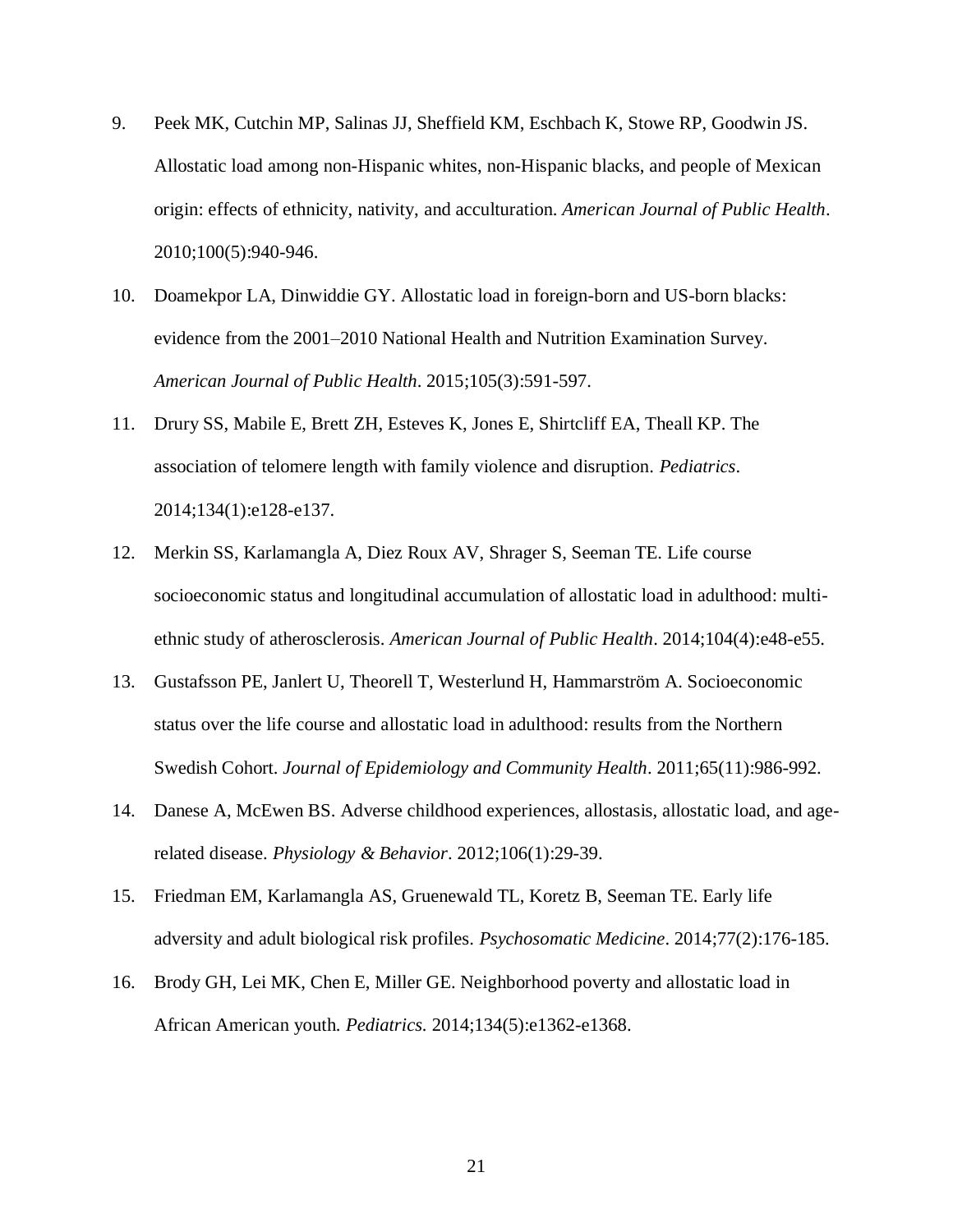- 17. Gustafsson PE, San Sebastian M, Janlert U, Theorell T, Westerlund H, Hammarström A. Life-course accumulation of neighborhood disadvantage and allostatic load: empirical integration of three social determinants of health frameworks. *American Journal of Public Health*. 2014;104(5):904-910.
- 18. Theall KP, Drury SS, Shirtcliff EA. Cumulative neighborhood risk of psychosocial stress and allostatic load in adolescents. *American Journal of Epidemiology*. 2012;176(7):S164- S174.
- 19. Sinha R. Chronic stress, drug use, and vulnerability to addiction. *Annals of the New York Academy of Sciences*. 2008;*1141*(1):105-130.
- 20. Dallman MF, Pecoraro NC, la Fleur SE. Chronic stress and comfort foods: self-medication and abdominal obesity. *Brain, behavior, and immunity*. 2005;*19*(4):275-280.
- 21. Chen X, Redline S, Shields AE, Williams DR, Williams MA. Associations of allostatic load with sleep apnea, insomnia, short sleep duration, and other sleep disturbances: findings from the National Health and Nutrition Examination Survey 2005 to 2008. *Annals of Epidemiology.* 2014;24(8):612-619.
- 22. Seeman TE, Singer BH, Rowe JW, Horwitz RI, McEwen BS. Price of adaptation allostatic load and its health consequences: MacArthur studies of successful aging. *Archives of Internal Medicine*. 1997;157(19):2259-2268.
- 23. Sandberg S, Paton JY, Ahola S, McCann DC, McGuinness D, Hillary CR, Oja H. The role of acute and chronic stress in asthma attacks in children. *The Lancet*. 2000;*356*(9234):982- 987.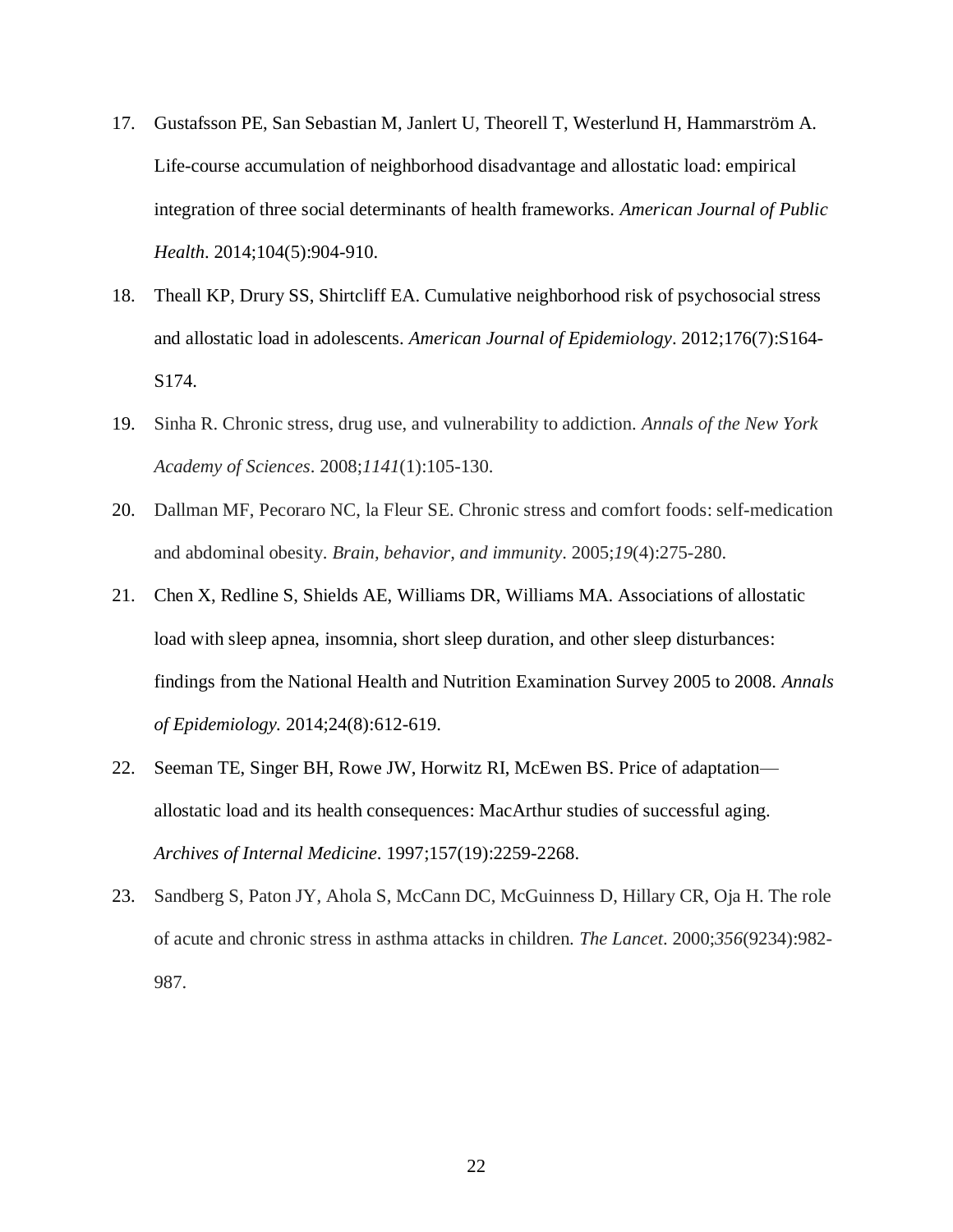- 24. Kobrosly RW, Seplaki CL, Cory‐Slechta DA, Moynihan J, Wijngaarden E. Multisystem physiological dysfunction is associated with depressive symptoms in a population‐based sample of older adults. *International Journal of Geriatric Psychiatry*. 2013;28(7):718-727.
- 25. McEwen BS. Protection and damage from acute and chronic stress: allostasis and allostatic overload and relevance to the pathophysiology of psychiatric disorders. *Annals of the New York Academy of Sciences*. 2004;*1032*(1), 1-7.
- 26. United States Census Bureau. American Fact Finder, Community Facts, New York City, New York: Selected Household Characteristics in the United States: 2009-2014 American Community Survey 5-Year Estimates. Washington, DC: US Census Bureau; 2000. https://factfinder.census.gov/faces/nav/jsf/pages/community\_facts.xhtml. Accessed December 26, 2016.
- 27. United States Census Bureau. American Fact Finder, Community Facts, New York City, New York: Selected Household Characteristics in the United States: 2009-2013 American Community Survey 5-Year Estimates. Washington, DC: US Census Bureau; 2000. https://factfinder.census.gov/faces/nav/jsf/pages/community\_facts.xhtml. Accessed December 26, 2016.
- 28. Thorpe LE, Greene C, Freeman A, Snell E, Rodriguez-Lopez JS, Frankel M, Punsalang Jr. A, Chernov C, Lurie E, Friedman M, Koppaka R, Perlman SE. Rationale, design and respondent characteristics of the 2013–2014 New York City Health and Nutrition Examination Survey (NYC HANES 2013–2014). *Preventive Medicine Reports*. 2015;2:580-585.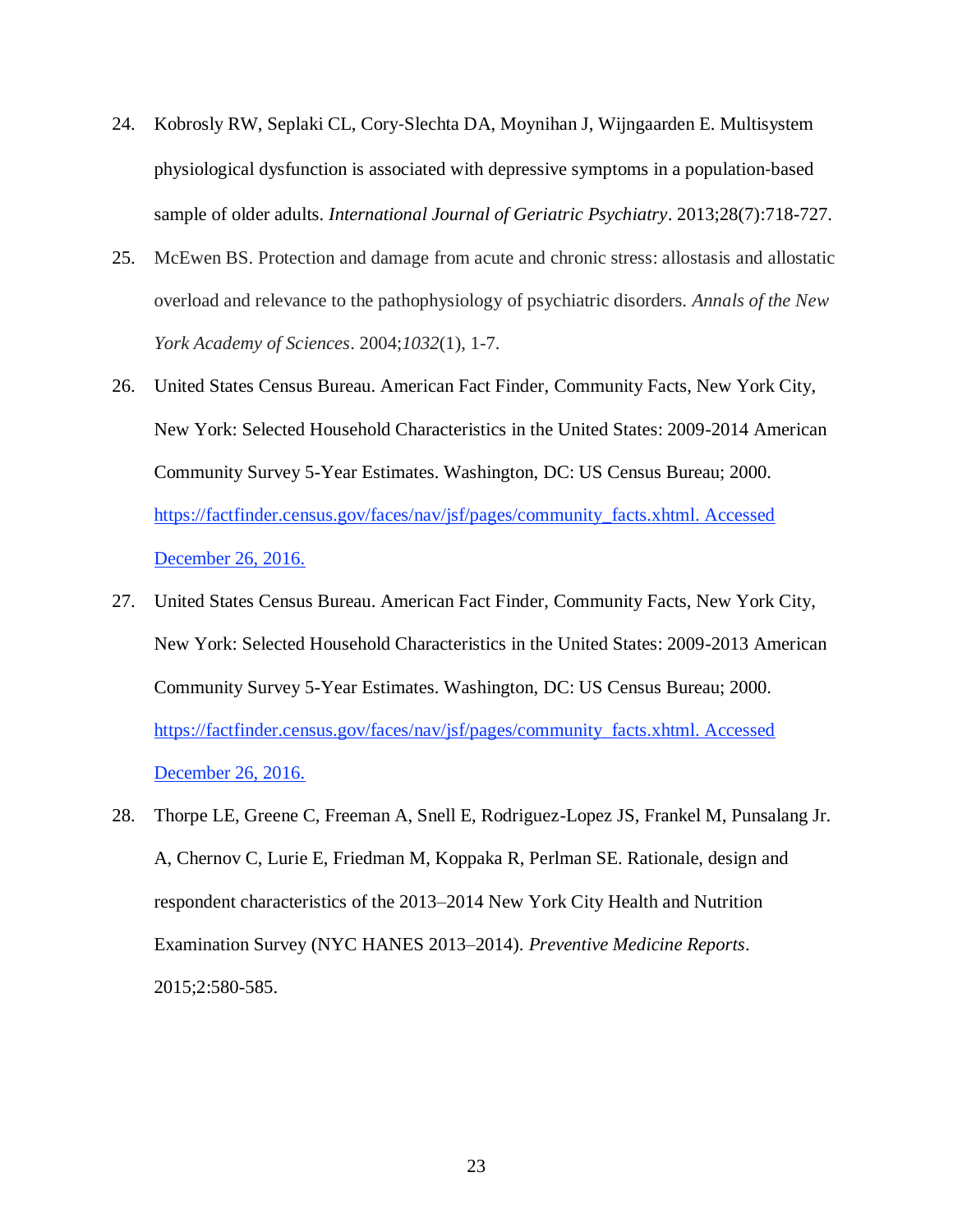- 29. Levey AS, Stevens LA, Schmid CH, Zhang YL, Castro AF, Feldman HI, Kusek JW, Eggers P, Van Lente F, Greene T, Coresh J. A new equation to estimate glomerular filtration rate. Annals of internal medicine. 2009;150(9):604-12.
- 30. National High Blood Pressure Education Program. The seventh report of the Joint National Committee on prevention, detection, evaluation, and treatment of high blood pressure. NIH publication No. 04-5230. 2004;1-104.
- 31. American Heart Association. Tachycardia: Fast heart rate. [http://www.heart.org/HEARTORG/Conditions/Arrhythmia/AboutArrhythmia/Tachycardia-](http://www.heart.org/HEARTORG/Conditions/Arrhythmia/AboutArrhythmia/Tachycardia-Fast-Heart-Rate_UCM_302018_Article.jsp#.WJI33EUrJE5)[Fast-Heart-Rate\\_UCM\\_302018\\_Article.jsp#.WJI33EUrJE5.](http://www.heart.org/HEARTORG/Conditions/Arrhythmia/AboutArrhythmia/Tachycardia-Fast-Heart-Rate_UCM_302018_Article.jsp#.WJI33EUrJE5) Updated December 15, 2016. Accessed February 1, 2017.
- 32. National Heart, Lung, and Blood Institute. Cholesterol levels: What you need to know. *NIH Medline Plus*. 2012;*7*(2):6-7.
- 33. Williams L. Third report of the National Cholesterol Education Program (NCEP) expert panel on detection, evaluation, and treatment of high blood cholesterol in adults (Adult Treatment Panel III) final report. *Circulation*. 2002;*106*(25):3143-3143.
- 34. National Institute of Diabetes and Digestive and Kidney Diseases. The A1C test and diabetes. NIH publication No. 14-7816. 2014;1-11.
- 35. National Institute of Diabetes and Digestive and Kidney Diseases. Reporting Glomerular Filtration Rate (GFR). [https://www.niddk.nih.gov/health-information/health](https://www.niddk.nih.gov/health-information/health-communication-programs/nkdep/lab-evaluation/gfr/reporting/Pages/reporting.aspx)[communication-programs/nkdep/lab-evaluation/gfr/reporting/Pages/reporting.aspx.](https://www.niddk.nih.gov/health-information/health-communication-programs/nkdep/lab-evaluation/gfr/reporting/Pages/reporting.aspx) Accessed February 1, 2017.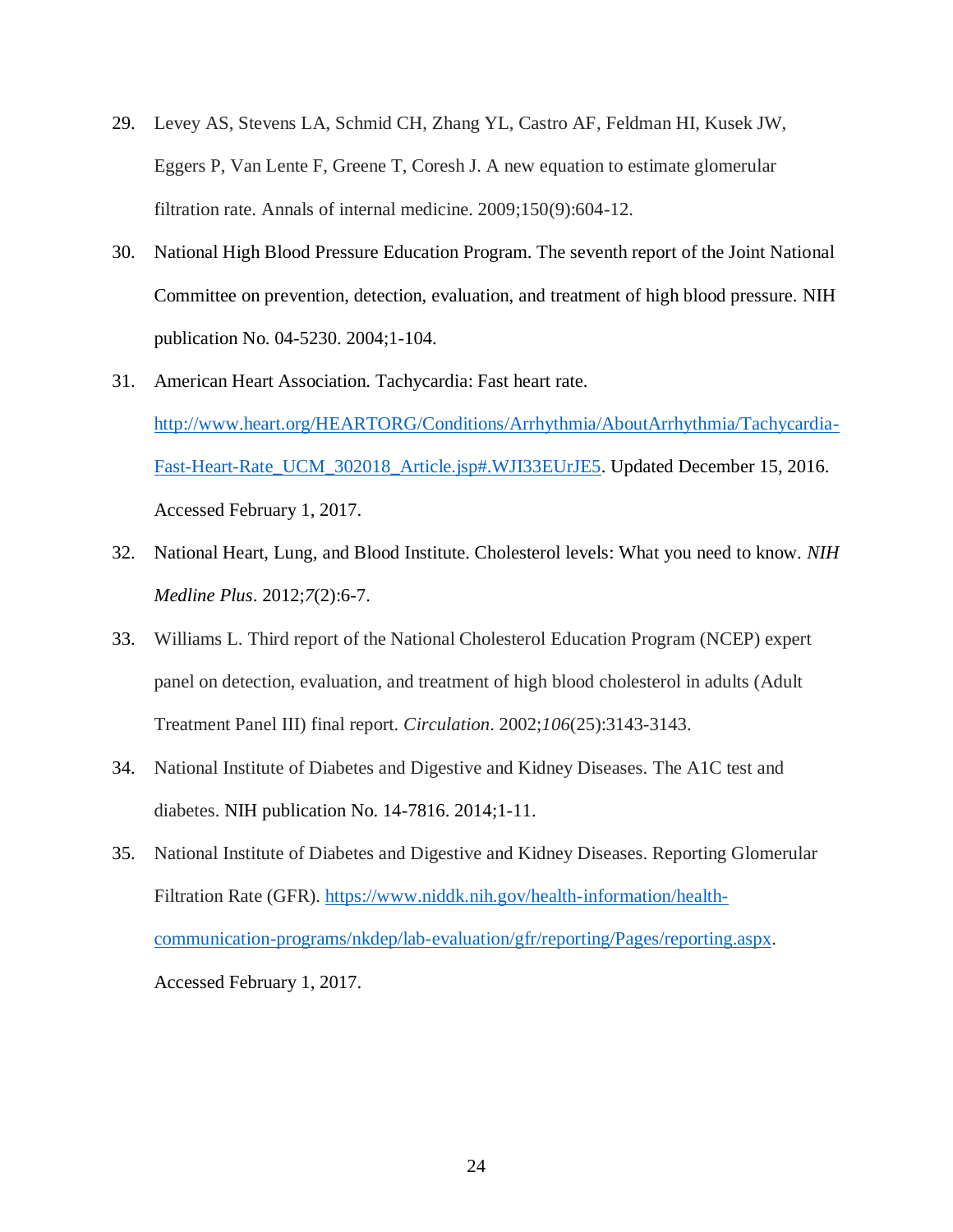- 36. Centers for Disease Control and Prevention. About Adult BMI. [https://www.cdc.gov/healthyweight/assessing/bmi/adult\\_bmi/.](https://www.cdc.gov/healthyweight/assessing/bmi/adult_bmi/) Updated May 15, 2015. Accessed February 1, 2017.
- 37. National Institutes of Health. Rheumatoid arthritis: When your immune system attacks your body. *NIH Medline Plus*. 2014;*9*(2):12-13.
- 38. Villanova F, Di Meglio P, Nestle FO. Biomarkers in psoriasis and psoriatic arthritis. *Annals of the rheumatic diseases*. 2013;*72*(suppl 2):ii104-ii110.
- 39. Geronimus AT, Hicken M, Keene D, Bound J. Weathering and age patterns of allostatic load scores among Blacks and Whites in the United States. Am J Public Health. 2006;96(5):826---833.
- 40. Crimmins EM, Kim JK, Alley DE, Karlamangla A, Seeman T. Hispanic paradox in biological risk profiles. Am J Public Health. 2007;97(7):1305---1310.
- 41. Kroenke K, Spitzer RL. The PHQ-9: A new depression diagnostic and severity measure. *Psychiatric Annals*. 2002;*32*(9):509–515.
- 42. Pratt LA, Brody DJ Depression in the U.S. household population, 2009–2012. *NCHS Data Brief*. 2014;172. Hyattsville, MD: National Center for Health Statistics.
- 43. James PA, Oparil S, Carter BL, Cushman WC, Dennison-Himmelfarb C, Handler J, Lackland DT, LeFevre ML, MacKenzie TD, Ogedegbe O, Smith Jr SC, Svetkey LP, Taler SJ, Townsend RR, Wright Jr JT, Narva AS, Ortiz E. 2014 evidence-based guideline for the management of high blood pressure in adults: report from the panel members appointed to the Eighth Joint National Committee (JNC 8). *JAMA*. 2014;*311*(5):507-520.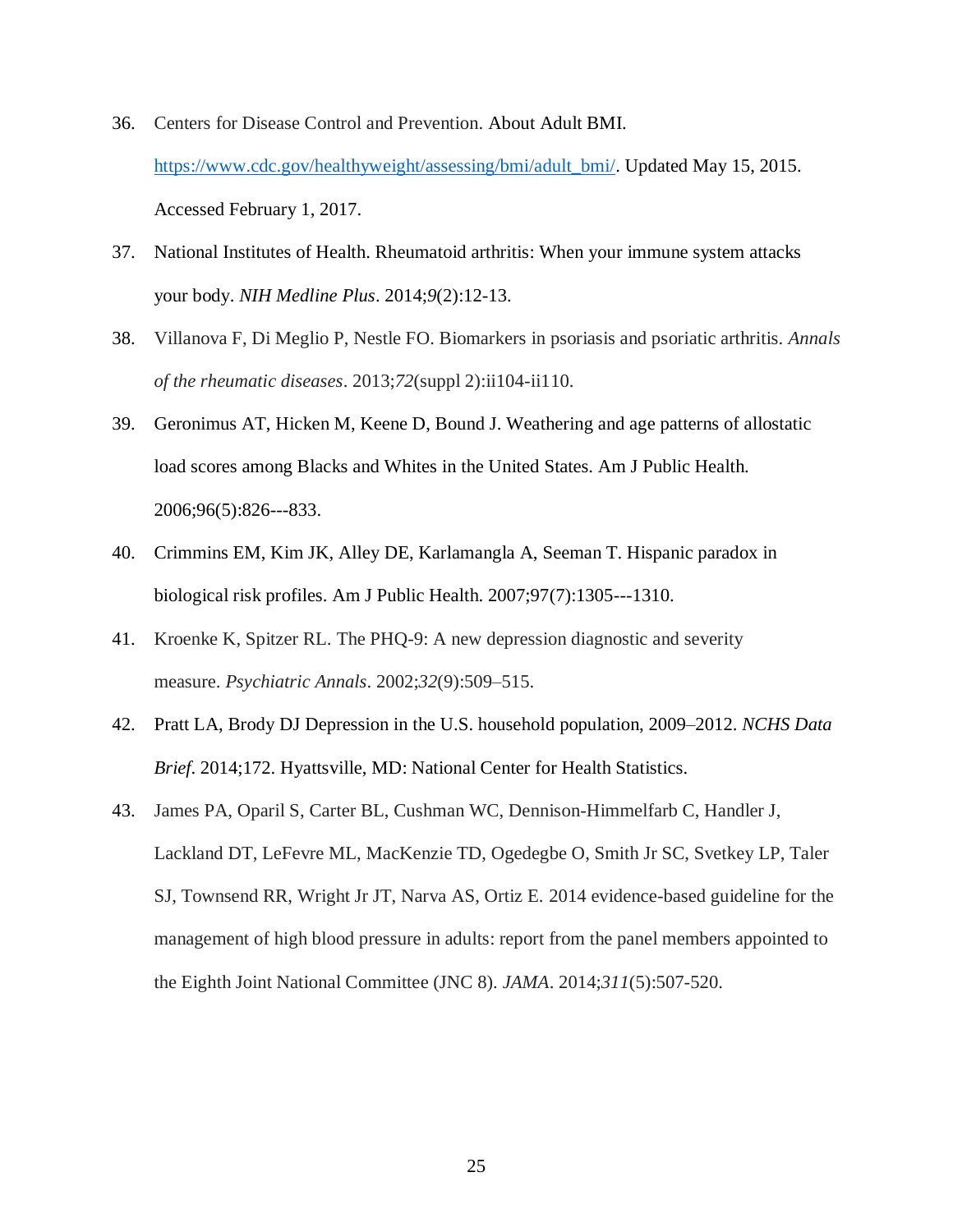- 44. Pencina MJ, Navar-Boggan AM, D'Agostino Sr RB, Williams K, Neely B, Sniderman AD, Peterson ED. Application of new cholesterol guidelines to a population-based sample. *N Engl J Med*. 2014;*2014*(370):1422-1431.
- 45. American Diabetes Association. Standards of Medical Care in Diabetes 2016. The Journal of Clinical and Applied Research and Education. 2016;39(1):S1-S112.
- 46. Pencina MJ, D'Agostino RB. Evaluating discrimination of risk prediction models: the C statistic. *JAMA.* 2015;*314*(10):1063-1064.
- 47. Juster RP, McEwen BS, Lupien SJ. Allostatic load biomarkers of chronic stress and impact on health and cognition. *Neuroscience & Biobehavioral Reviews*. 2010;*35*(1):2-16.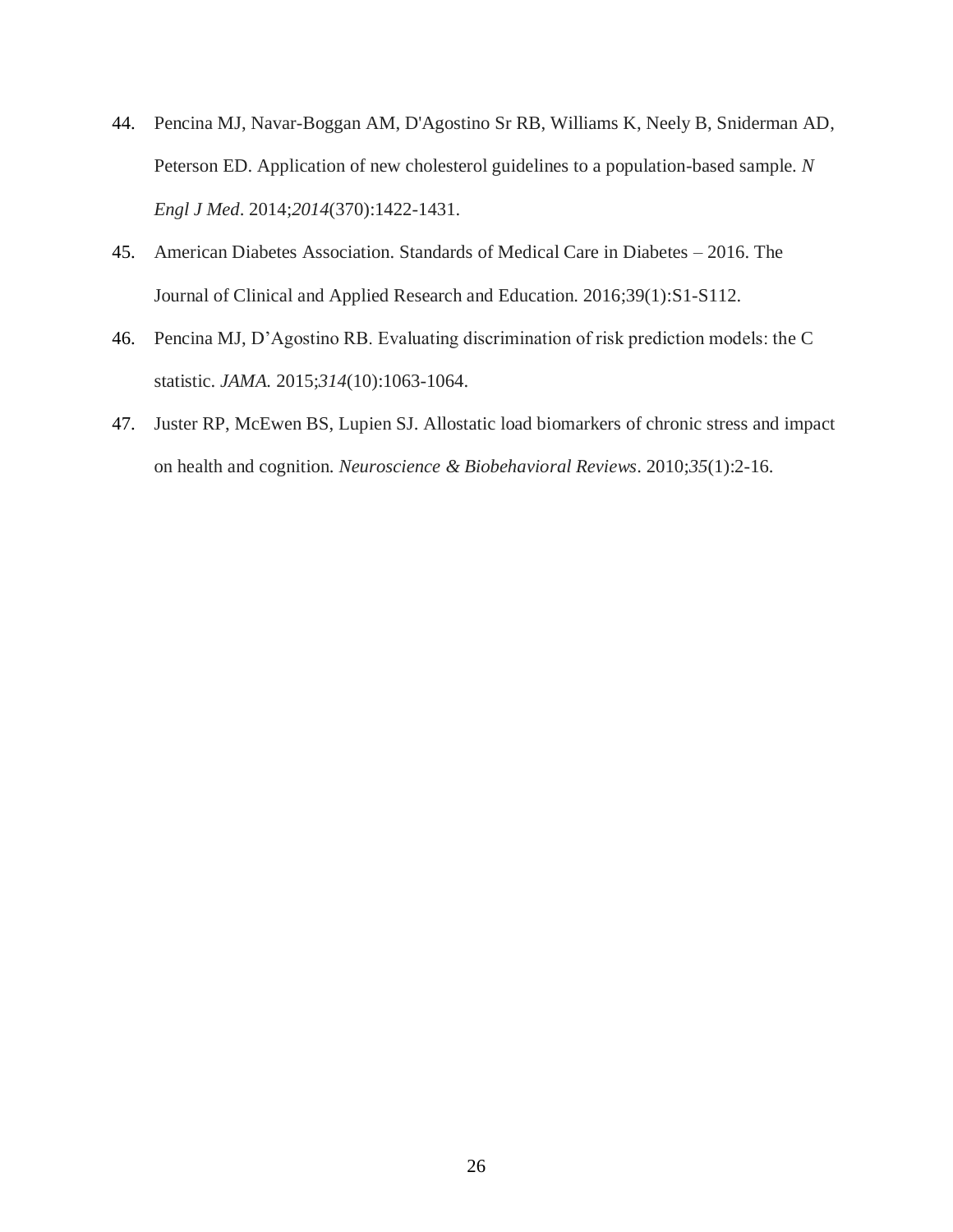# **Appendix A. Tables**

|                                                          | <b>High Risk</b><br>Criteria  | Low Risk<br>Criteria                |
|----------------------------------------------------------|-------------------------------|-------------------------------------|
| Systolic Blood Pressure, mmHg                            | $\geq$ 140                    | < 140                               |
| Diastolic Blood Pressure, mmHg                           | $\geq 90$                     | < 90                                |
| Resting Pulse Rate, BPM                                  | >100                          | $\leq 100$                          |
| Total Cholesterol, mg/dL                                 | $\geq$ 240                    | < 240                               |
| High-Density Lipoprotein<br>Cholesterol (HDL-C), mg/dL   | Men: $< 40$<br>Women: $<$ 50  | Men: $\geq$ 40<br>Women: $\geq 50$  |
| <b>Glomerular Filtration Rate</b><br>(eGFR)              | < 60                          | $\geq 60$                           |
| Glycohemoglobin %<br>(Hemoglobin A1c)                    | $\geq 6.5$                    | < 6.5                               |
| BMI, $\text{kg/m}^2$                                     | $\geq 30$                     | $<$ 30                              |
| Waist Circumference, cm                                  | Men: $> 102$<br>Women: $> 88$ | Men: $\leq 102$<br>Women: $\leq 88$ |
| Ever Diagnosed with Asthma                               | Yes                           | No                                  |
| Ever Diagnosed with<br>Rheumatoid or Psoriatic Arthritis | Yes                           | No.                                 |

#### **Table 1–Clinical Risk Criteria for Allostatic Load Indicators, NYC HANES 2013–2014**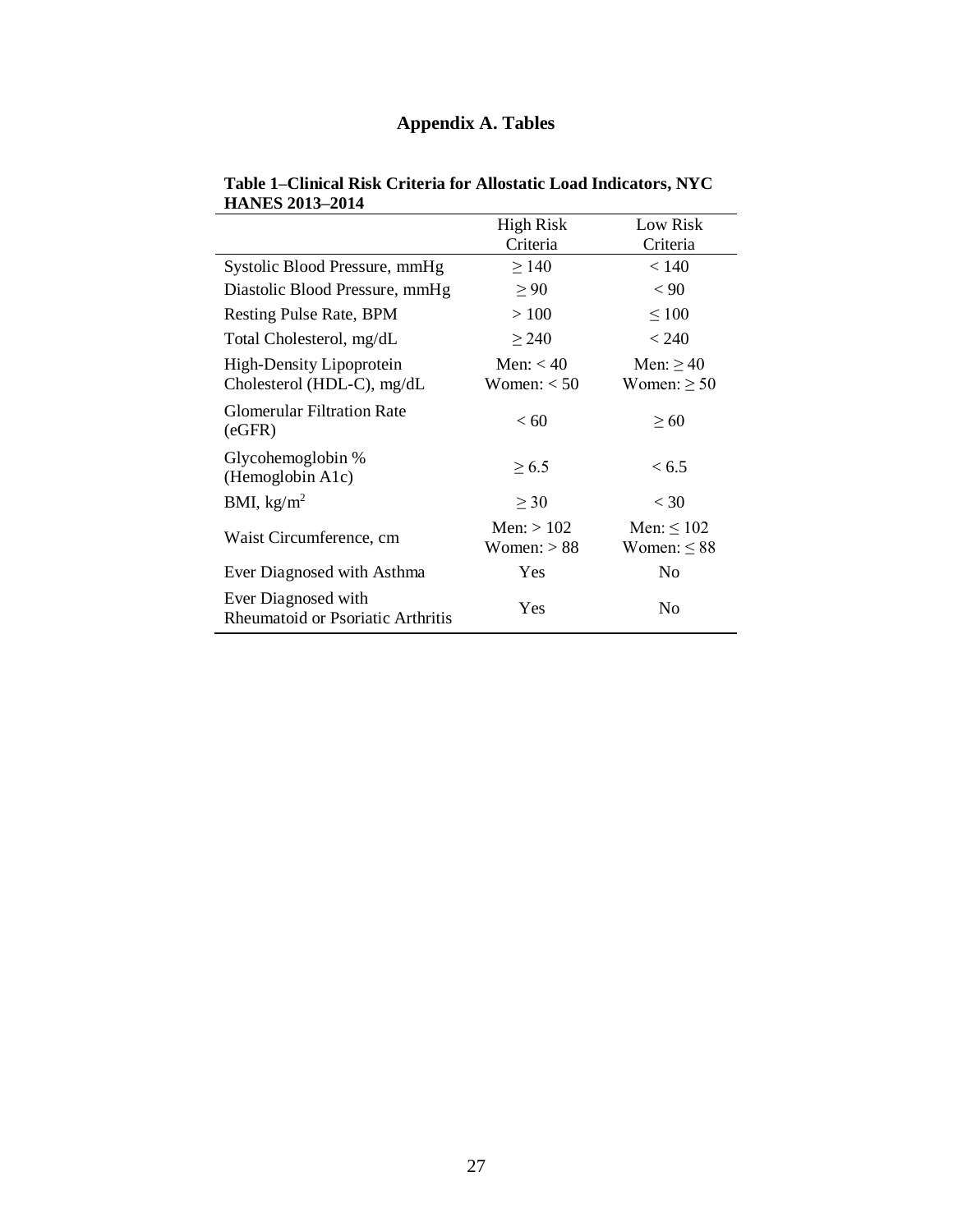|                                                          | Male              | Female             |
|----------------------------------------------------------|-------------------|--------------------|
|                                                          | $(\mu \pm SE)$    | $(\mu \pm SE)$     |
| <b>Systolic Blood Pressure</b>                           | $127.5 \pm 0.9$   | $120.2 \pm 0.9$    |
| Diastolic Blood Pressure                                 | $79.5 \pm 0.6$    | $76.7 \pm 0.5$     |
| <b>Resting Pulse Rate</b>                                | $71.4 \pm 0.6$    | $73.9 \pm 0.5$     |
| Total Cholesterol, mg/dL                                 | $183.9 \pm 2.0$   | $188.0 \pm 1.7$    |
| High-Density Lipoprotein<br>Cholesterol (HDL-C), mg/dL   | $50.6 \pm 0.7$    | $61.2 \pm 0.8$     |
| <b>Glomerular Filtration Rate (eGFR)</b>                 | $98.5 \pm 1.1$    | $101.4 \pm 1.0$    |
| Hemoglobin A1c                                           | $5.6 \pm 0.05$    | $5.6 \pm 0.05$     |
| <b>BMI</b>                                               | $28.2 \pm 0.3$    | $28.7 \pm 0.3$     |
| Waist Circumference, cm                                  | $97.3 \pm 0.7$    | $94.6 \pm 0.7$     |
|                                                          | (Pop. % $\pm$ SE) | $(Pop. \% \pm SE)$ |
| Ever Diagnosed with Asthma                               | $15.5 \pm 1.8$    | $16.6 \pm 1.5$     |
| Ever Diagnosed with Rheumatoid or<br>Psoriatic Arthritis | $2.0 \pm 0.8$     | $5.3 \pm 0.9$      |

**Table 2–Distribution for Allostatic Load Indicators, NYC HANES 2013– 2014**

*Note.* SE = standard error.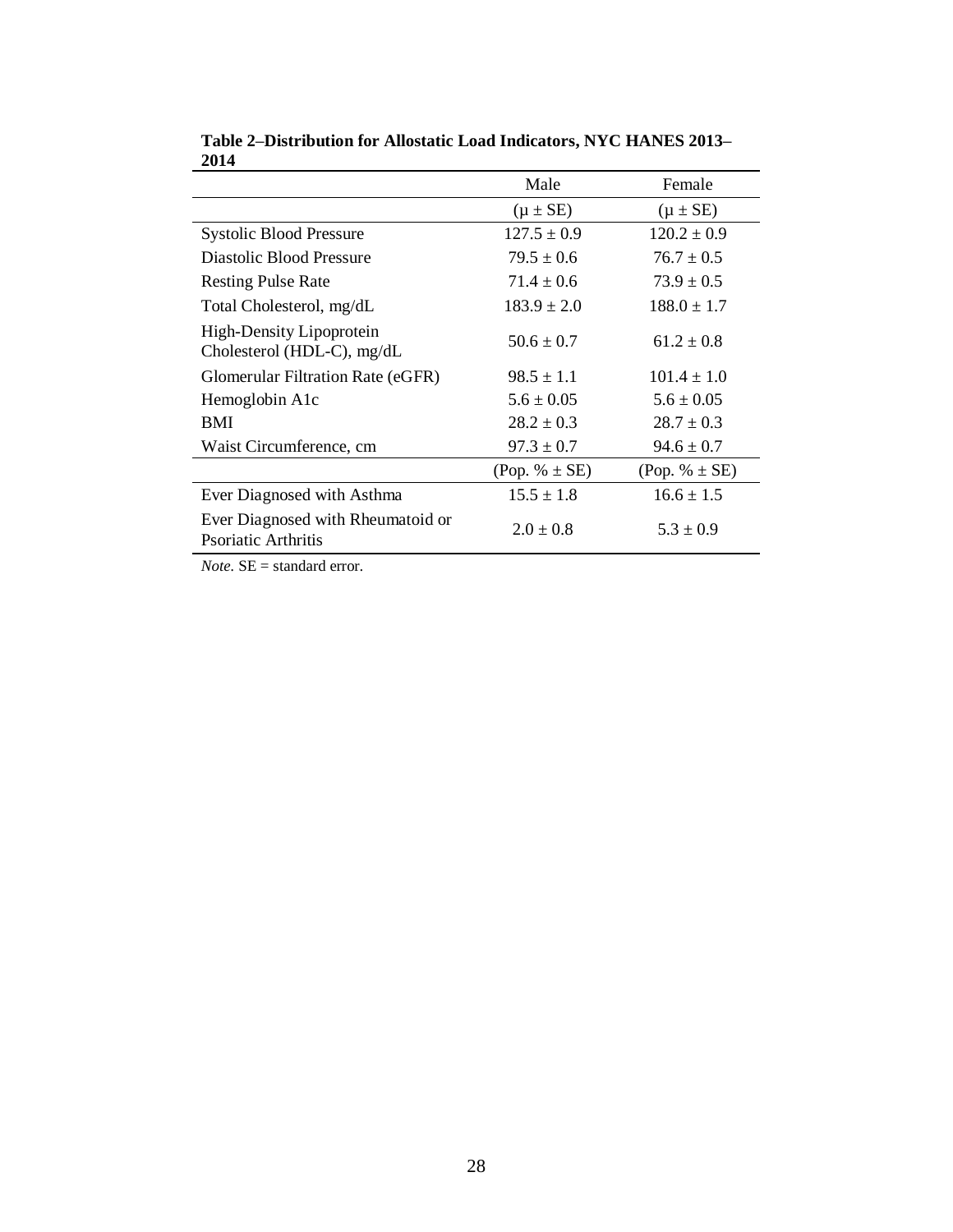|                                                     |        | Low Allostatic Load        |         | <b>High Allostatic Load</b>          |         |                      |
|-----------------------------------------------------|--------|----------------------------|---------|--------------------------------------|---------|----------------------|
|                                                     | Sample | % of NYC<br>Pop. (95% CI)  | Pop.^   | % of NYC Pop.<br>$(95\% \text{ CI})$ | Pop.^   | Crude OR<br>(95% CI) |
| Total                                               | 1231   | 51.0 (47.7, 54.2)          | 3203000 | 49.0 (45.8, 52.3)                    | 3083000 |                      |
| Gender                                              |        |                            |         |                                      |         |                      |
| Male                                                | 517    | 57.2(52.4, 62.0)           | 1676000 | 42.8 (38.0, 47.6)                    | 1256000 | 0.63(0.49, 0.80)     |
| Female (Ref)                                        | 714    | 45.5(41.4, 49.6)           | 1527000 | 54.5 (50.4, 58.6)                    | 1827000 | 1.00                 |
| Age Group                                           |        |                            |         |                                      |         |                      |
| $20-39$ (Ref)                                       | 543    | 69.8 (65.4, 74.2)          | 1817000 | 30.2(25.8, 34.6)                     | 786000  | 1.00                 |
| 40-59                                               | 431    | 44.2 (38.9, 49.5)          | 991000  | 55.8 (50.5, 61.1)                    | 1252000 | 2.92(2.18, 3.92)     |
| $60+$                                               | 257    | 27.4(21.6, 33.3)           | 395000  | 72.6 (66.7, 78.4)                    | 1045000 | 6.12(4.29, 8.71)     |
| Race/Ethnicity                                      |        |                            |         |                                      |         |                      |
| Non-Hispanic White (Ref)                            | 433    | 59.4 (54.2, 64.6)          | 1308000 | 40.6(35.4, 45.8)                     | 894000  | 1.00                 |
| Non-Hispanic Black                                  | 264    | 38.8 (32.0, 45.7)          | 519000  | 61.2(54.3, 68.0)                     | 818000  | 2.31(1.61, 3.31)     |
| Hispanic                                            | 320    | 44.4 (38.2, 50.6)          | 757000  | 55.6 (49.4, 61.8)                    | 947000  | 1.83(1.32, 2.55)     |
| Non-Hispanic Asian                                  | 155    | 62.4(53.2, 71.5)           | 549000  | 37.6(28.5, 46.8)                     | 331000  | 0.88(0.57, 1.38)     |
| Non-Hispanic Other                                  | 59     | $43.1\uparrow(30.1, 56.0)$ | 71000   | 56.9† (44.0, 69.9)                   | 93000   | 1.94(1.09, 3.45)     |
| Nativity                                            |        |                            |         |                                      |         |                      |
| U.S. Born (Ref)                                     | 645    | 54.2 (49.8, 58.6)          | 1720000 | 45.8 (41.4, 50.2)                    | 1454000 | 1.00                 |
| Foreign-Born                                        | 580    | 48.1 (43.3, 52.9)          | 1479000 | 51.9 (47.1, 56.7)                    | 1597000 | 1.28(0.99, 1.66)     |
| <b>Immigrant Generation</b>                         |        |                            |         |                                      |         |                      |
| Not of Immigrant Status (Ref)                       | 397    | 52.0 (46.3, 57.7)          | 1006000 | 48.0 (42.3, 53.7)                    | 928000  | 1.00                 |
| <b>First Generation Immigrant</b>                   | 580    | 48.1 (43.3, 52.9)          | 1479000 | 51.9(47.1, 56.7)                     | 1597000 | 1.17(0.87, 1.58)     |
| <b>Second Generation Immigrant</b>                  | 233    | 57.5 (50.3, 64.8)          | 672000  | 42.5 (35.2, 49.7)                    | 496000  | 0.80(0.55, 1.17)     |
| Nativity + Duration                                 |        |                            |         |                                      |         |                      |
| U.S. Born $(50 \text{ States } \& \text{DC})$ (Ref) | 645    | 54.2 (49.8, 58.6)          | 1720000 | 45.8 (41.4, 50.2)                    | 1454000 | 1.00                 |
| Immigrant, $<$ 15 Years in U.S.                     | 213    | 63.9 (56.3, 71.6)          | 759000  | 36.1 (28.4, 43.7)                    | 428000  | 0.67(0.46, 0.97)     |
| Immigrant, $\geq$ 15 Years in U.S.                  | 353    | 37.7 (32.2, 43.2)          | 686000  | 62.3(56.8, 67.8)                     | 1132000 | 1.95(1.46, 2.61)     |

**Table 3–Subject Characteristics by Allostatic Load Score from NYC HANES 2013–2014**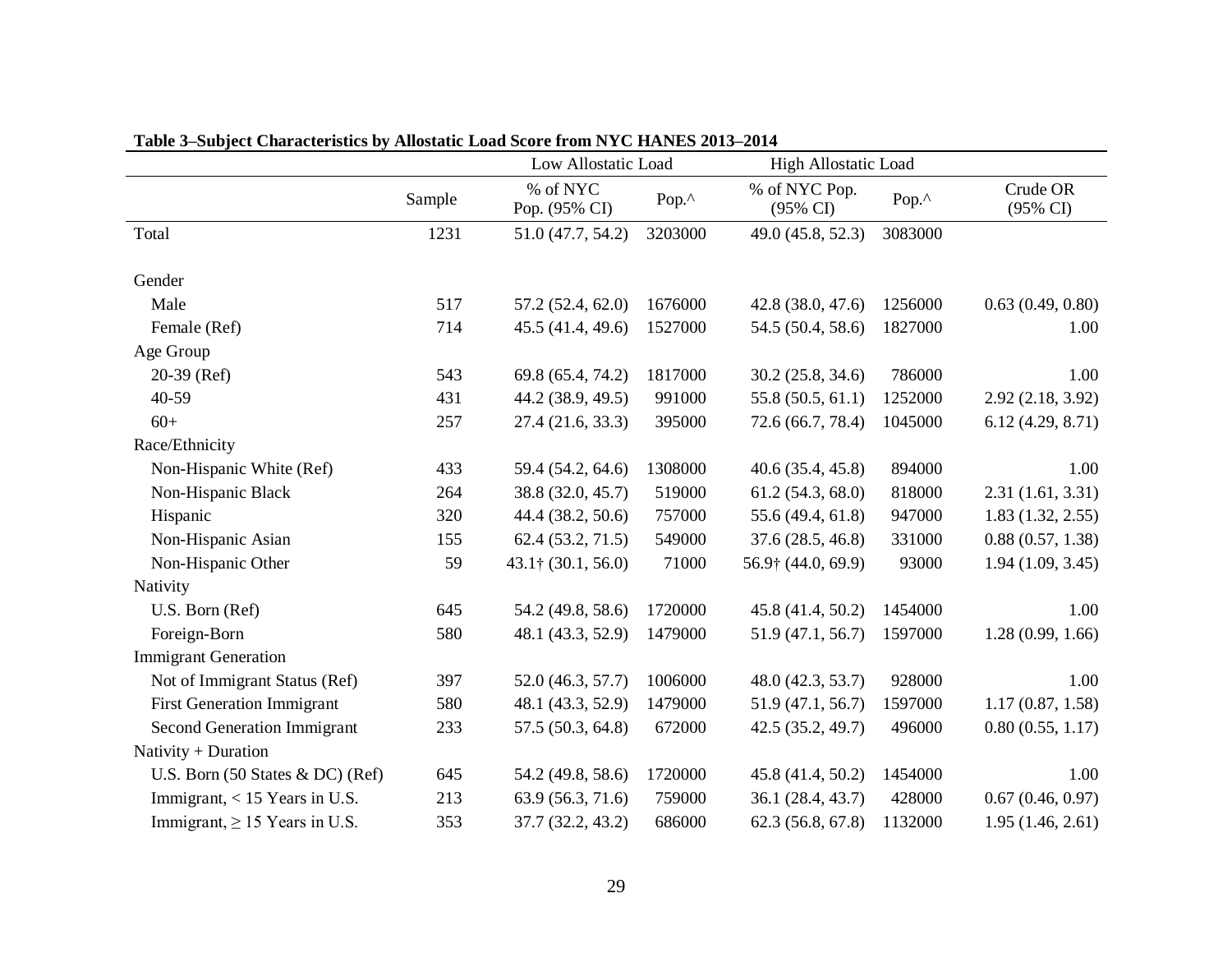## **Table 3 (Continued)**

|                                                           |        | Low Allostatic Load       |         | <b>High Allostatic Load</b> |         |                      |
|-----------------------------------------------------------|--------|---------------------------|---------|-----------------------------|---------|----------------------|
|                                                           | Sample | % of NYC<br>Pop. (95% CI) | Pop.^   | % of NYC Pop.<br>(95% CI)   | Pop.^   | Crude OR<br>(95% CI) |
| Nativity + Arrival                                        |        |                           |         |                             |         |                      |
| U.S. Born (Ref)                                           | 645    | 54.2 (49.8, 58.6)         | 1720000 | 45.8 (41.4, 50.2)           | 1454000 | 1.00                 |
| Immigrant, Younger than 25<br>Years Old                   | 272    | 58.0 (51.4, 64.6)         | 797000  | 42.0(35.4, 48.6)            | 578000  | 0.86(0.62, 1.19)     |
| Immigrant, 25 Years or Older                              | 294    | 39.7 (33.3, 46.1)         | 647000  | 60.3(53.9, 66.7)            | 982000  | 1.80(1.30, 2.47)     |
| <b>Marital Status</b>                                     |        |                           |         |                             |         |                      |
| Never Married, Single, Widowed,<br>Divorced, or Separated | 648    | 51.8 (47.5, 56.0)         | 1611000 | 48.2 (44.0, 52.5)           | 1502000 | 0.94(0.73, 1.20)     |
| Married, Living With Partner<br>(Ref)                     | 583    | 50.2 (45.5, 54.8)         | 1591000 | 49.8 (45.2, 54.5)           | 1581000 | 1.00                 |
| <b>Sexual Orientation</b>                                 |        |                           |         |                             |         |                      |
| Heterosexual (Ref)                                        | 900    | 53.5 (49.8, 57.3)         | 2439000 | 46.5(42.7, 50.2)            | 2117000 | 1.00                 |
| Not of Heterosexual Orientation                           | 94     | $60.7$ † (49.7, 71.6)     | 286000  | 39.3† (28.4, 50.3)          | 185000  | 0.75(0.46, 1.22)     |
| Education                                                 |        |                           |         |                             |         |                      |
| High School Diploma or Less                               | 439    | 39.2 (34.1, 44.4)         | 1018000 | 60.8(55.6, 65.9)            | 1577000 | 2.77(2.07, 3.71)     |
| Some College or Associate's<br>Degree                     | 282    | 51.6 (45.2, 58)           | 765000  | 48.4 (42.0, 54.8)           | 717000  | 1.68(1.21, 2.31)     |
| College Graduate or More (Ref)                            | 508    | 64.1 (59.5, 68.8)         | 1410000 | 35.9 (31.2, 40.5)           | 789000  | 1.00                 |
| <b>Employment Status</b>                                  |        |                           |         |                             |         |                      |
| Employed (Ref)                                            | 760    | 59.5 (55.6, 63.4)         | 2239000 | 40.5(36.6, 44.4)            | 1524000 | 1.00                 |
| Unemployed                                                | 103    | 64.3† (53.2, 75.4)        | 347000  | $35.7\uparrow$ (24.6, 46.8) | 193000  | 0.82(0.49, 1.35)     |
| Not Seeking Employment                                    | 367    | 30.9(25.8, 36.1)          | 612000  | 69.1 (63.9, 74.2)           | 1367000 | 3.28(2.47, 4.35)     |
| Annual Income                                             |        |                           |         |                             |         |                      |
| Less than $$20,000$                                       | 331    | 41.0(35.2, 46.9)          | 692000  | 59.0 (53.1, 64.8)           | 995000  | 1.81(1.36, 2.42)     |
| \$20,000 or More (Ref)                                    | 829    | 55.8 (51.8, 59.7)         | 2347000 | 44.2 (40.3, 48.2)           | 1862000 | 1.00                 |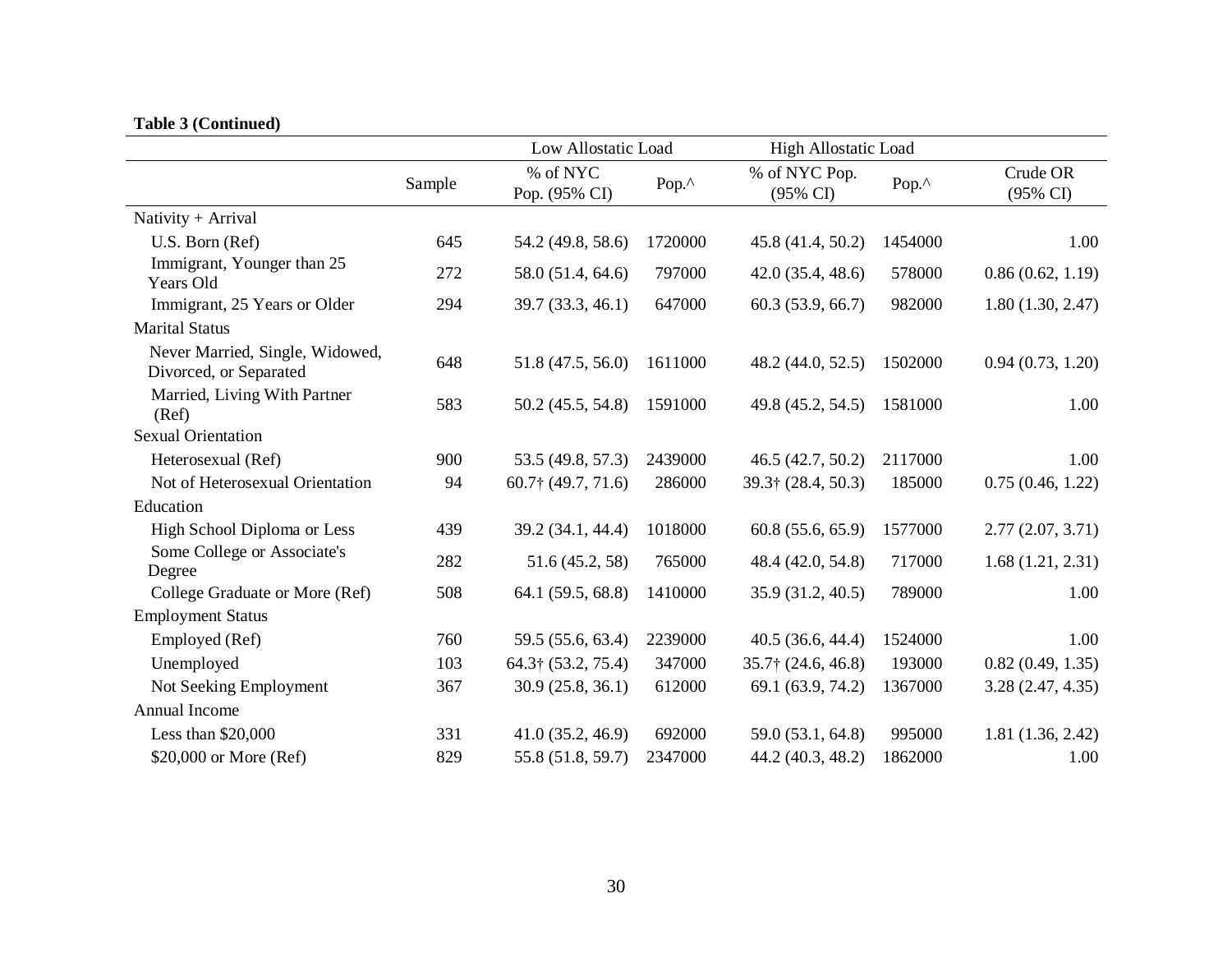## **Table 3 (Continued)**

|                                                |        | Low Allostatic Load         |         | <b>High Allostatic Load</b>          |         |                  |
|------------------------------------------------|--------|-----------------------------|---------|--------------------------------------|---------|------------------|
|                                                | Sample | % of NYC<br>Pop. (95% CI)   | Pop.^   | % of NYC Pop.<br>$(95\% \text{ CI})$ | Pop.^   | Crude OR         |
| Neighborhood <sup>a</sup> Income               |        |                             |         |                                      |         |                  |
| 30 to 100% Below Federal Poverty<br>Threshhold | 218    | 39.3 (31.7, 46.9)           | 473000  | 60.7(53.1, 68.3)                     | 730000  | 1.68(1.12, 2.52) |
| 20 to <30% Below FPT                           | 261    | 56.2 (49.2, 63.2)           | 729000  | 43.8 (36.8, 50.8)                    | 568000  | 0.85(0.58, 1.24) |
| 10 to <20% Below FPT                           | 418    | 53.5 (47.9, 59.1)           | 1104000 | 46.5(40.9, 52.1)                     | 960000  | 0.95(0.68, 1.33) |
| 0 to $<$ 10% Below FPT (Ref)                   | 334    | 52.1 (45.9, 58.3)           | 897000  | 47.9 (41.7, 54.1)                    | 825000  | 1.00             |
| Any Health Insurance                           |        |                             |         |                                      |         |                  |
| Yes (Ref)                                      | 1024   | 48.5(45.0, 51.9)            | 2507000 | 51.5(48.1, 55.0)                     | 2666000 | 1.00             |
| No                                             | 204    | 62.5(54.8, 70.2)            | 684000  | 37.5(29.8, 45.2)                     | 411000  | 0.57(0.40, 0.80) |
| Any Outpatient Care in Last 12<br>Months       |        |                             |         |                                      |         |                  |
| In Care (Ref)                                  | 912    | 47.4(43.6, 51.1)            | 2213000 | 52.6 (48.9, 56.4)                    | 2457000 | 1.00             |
| Not in Care                                    | 316    | 61.4(55.4, 67.5)            | 986000  | 38.6 (32.5, 44.6)                    | 619000  | 0.57(0.42, 0.76) |
| Self-Reported General Physical Health          |        |                             |         |                                      |         |                  |
| Fair/Poor                                      | 256    | 28.4 (22.4, 34.3)           | 383000  | 71.6 (65.7, 77.6)                    | 969000  | 3.37(2.44, 4.65) |
| Excellent/Very Good/Good (Ref)                 | 975    | 57.1 (53.6, 60.7)           | 2819000 | 42.9(39.3, 46.4)                     | 2114000 | 1.00             |
| Depression                                     |        |                             |         |                                      |         |                  |
| <b>Moderate to Severe</b>                      | 101    | $42.1\uparrow$ (31.3, 53.0) | 211000  | $57.9$ † (47.0, 68.7)                | 290000  | 1.57(0.99, 2.48) |
| No Moderate or Severe Depression<br>(Ref)      | 1075   | 53.3 (49.9, 56.7)           | 2920000 | 46.7(43.3, 50.1)                     | 2559000 | 1.00             |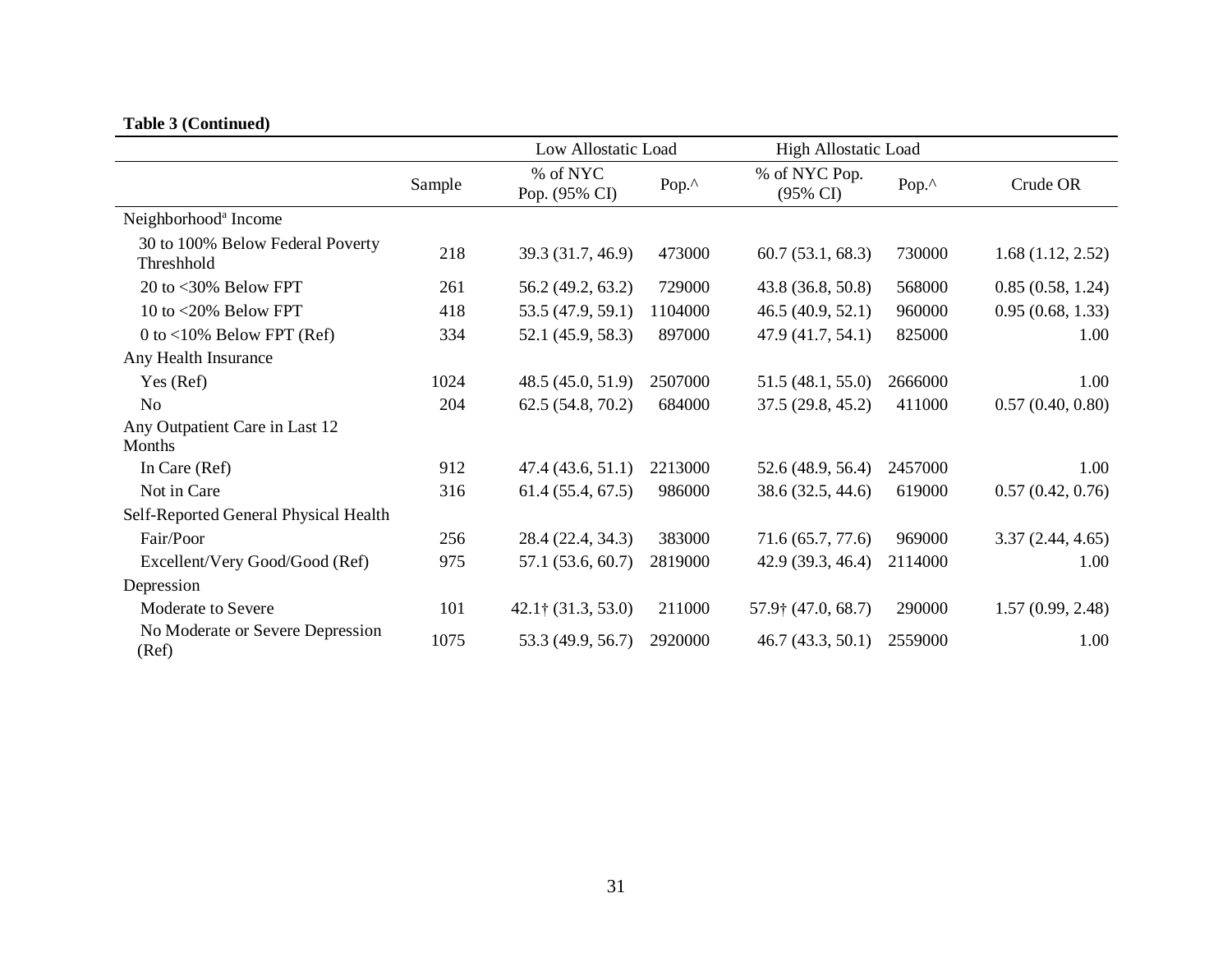### **Table 3 (Continued)**

|                                                          |        | Low Allostatic Load       |         | <b>High Allostatic Load</b> |               |                  |
|----------------------------------------------------------|--------|---------------------------|---------|-----------------------------|---------------|------------------|
|                                                          | Sample | % of NYC<br>Pop. (95% CI) | Pop.^   | % of NYC Pop.<br>(95% CI)   | Pop. $\wedge$ | Crude OR         |
| Physical Activity - Healthy People<br>2010               |        |                           |         |                             |               |                  |
| Moderate HP2010 or Vigorous<br>Activity (Ref)            | 361    | 60.3(54.7, 66.0)          | 1132000 | 39.7 (34.0, 45.3)           | 745000        | 1.00             |
| Some Moderate or Vigorous but not<br>HP 2010             | 456    | 55.8 (50.7, 60.9)         | 1247000 | 44.2 (39.1, 49.3)           | 988000        | 1.20(0.90, 1.63) |
| No Moderate or Vigorous Activity                         | 348    | 36.2(30.2, 42.2)          | 664000  | 63.8(57.8, 69.8)            | 1170000       | 2.68(1.88, 3.82) |
| Smoking (serum cotinine)                                 |        |                           |         |                             |               |                  |
| Smoker                                                   | 235    | 58.2 (51.2, 65.3)         | 738000  | 41.8 (34.7, 48.8)           | 529000        | 0.83(0.58, 1.17) |
| Non-smoker, exposed to SHS                               | 323    | 56.7 (50.8, 62.7)         | 941000  | 43.3 (37.3, 49.2)           | 718000        | 0.88(0.65, 1.19) |
| Non-smoker, non-exposed (Ref)                            | 570    | 53.5 (48.8, 58.2)         | 1506000 | 46.5(41.8, 51.2)            | 1308000       | 1.00             |
| <b>Risky Alcohol Drinking Status</b><br>$(\mu \pm SE)^b$ | 921    | $1.3 \pm 0.1$             | 3545000 | $1.0 \pm 0.2$               | 1930000       | 0.96(0.89, 1.02) |
| Sleep Problems During the Last Two<br>Weeks              |        |                           |         |                             |               |                  |
| None (Ref)                                               | 665    | 51.1 (46.7, 55.5)         | 1743000 | 48.9 (44.5, 53.3)           | 1669000       | 1.00             |
| Mild                                                     | 317    | 56.3(50.1, 62.4)          | 882000  | 43.7 (37.6, 49.9)           | 685000        | 0.81(0.60, 1.10) |
| Moderate to Severe                                       | 195    | 50.8 (43.0, 58.5)         | 511000  | 49.2 (41.5, 57.0)           | 495000        | 1.01(0.71, 1.44) |

*Note.* CI = confidence interval;  $OR = odds ratio$ ,  $SE = standard error$ .

^Rounded to the nearest 1000 population.

<sup>a</sup> Neighborhoods defined by census tract. Percentage below FPT from American Community Survey 2008-2012.

<sup>b</sup>Risk Alcohol Drinking Status defined as number of times during past 30 days did male respondent have 5 or more drinks or one occasion or did female respondent have 4 or more drinks on one occasion.

†Value is unreliable.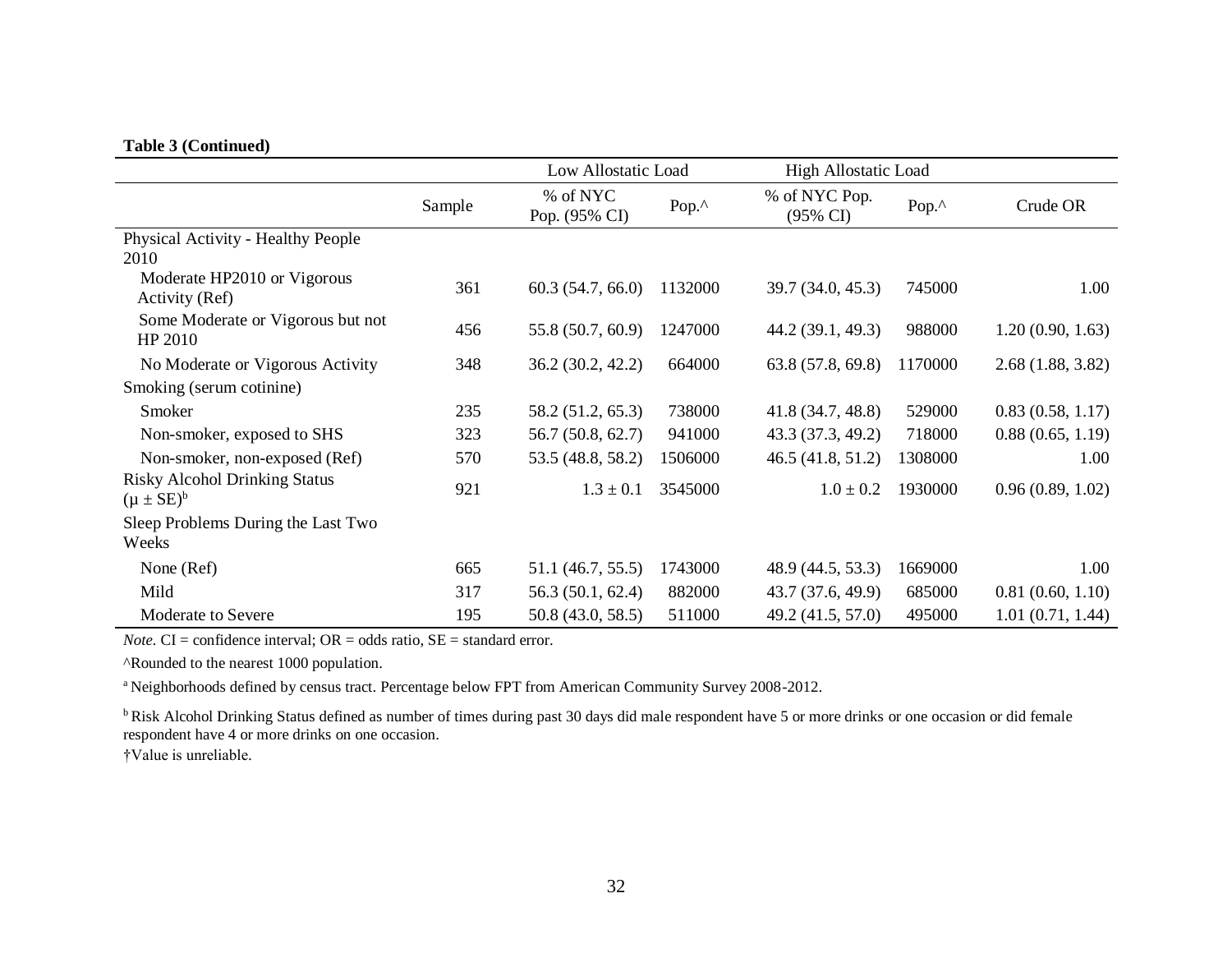| Table 4–Predictors of Filgh Anostatic Load from N TC FIANES 2013–2014 | AOR (95% CI)                     | $\mathbf P$ |
|-----------------------------------------------------------------------|----------------------------------|-------------|
| Gender                                                                |                                  | 0.377       |
| Male                                                                  | $0.73$ [0.50, 1.05] <sup>b</sup> |             |
| Female (Ref)                                                          | 1.00                             |             |
| Age Group                                                             |                                  | < .001      |
| 20-39 (Ref)                                                           | 1.00                             |             |
| 40-59                                                                 | 2.28 [1.50, 3.46]                |             |
| $60+$                                                                 | 4.34 [2.50, 7.52]                |             |
| Race/Ethnicity                                                        |                                  | < .001      |
| Non-Hispanic White (Ref)                                              | 1.00                             |             |
| Non-Hispanic Black                                                    | $2.88$ [1.69, 4.91] <sup>b</sup> |             |
| Hispanic                                                              | 1.69 $[0.99, 2.86]$ <sup>b</sup> |             |
| Non-Hispanic Asian                                                    | $0.88$ [0.46, 1.72] <sup>b</sup> |             |
| Non-Hispanic Other                                                    | 2.41 $[1.18, 4.90]$ <sup>b</sup> |             |
| Nativity + Duration                                                   |                                  | 0.098       |
| U.S. Born $(50$ States & DC $)$ (Ref)                                 | 1.00                             |             |
| Immigrant, $<$ 15 Years in U.S.                                       | $0.86$ [0.48, 1.55]              |             |
| Immigrant, $\geq$ 15 Years in U.S.                                    | 1.52 [0.97, 2.40]                |             |
| <b>Marital Status</b>                                                 |                                  | 0.344       |
| Never Married, Single, Widowed, Divorced, or                          |                                  |             |
| Separated                                                             | $0.84$ [0.58, 1.21]              |             |
| Married, Living With Partner (Ref)                                    | 1.00                             |             |
| <b>Sexual Orientation</b>                                             |                                  | 0.553       |
| Heterosexual (Ref)                                                    | 1.00                             |             |
| Not of Heterosexual Orientation                                       | $0.84$ [0.48, 1.48]              |             |
| Education                                                             |                                  | 0.179       |
| High School Diploma or Less                                           | 1.61 [0.97, 2.68]                |             |
| Some College or Associate's Degree                                    | $1.17$ [0.75, 1.83]              |             |
| College Graduate or More (Ref)                                        | 1.00                             |             |
| <b>Employment Status</b>                                              |                                  | 0.012       |
| Employed (Ref)                                                        | 1.00                             |             |
| Unemployed                                                            | 1.08 [0.59, 1.97]                |             |
| Not Seeking Employment                                                | 2.05 [1.28, 3.29]                |             |
| <b>Annual Income</b>                                                  |                                  | 0.177       |
| Less than \$20,000                                                    | $0.71$ [0.44, 1.17]              |             |
| \$20,000 or More (Ref)                                                | 1.00                             |             |
| Neighborhood <sup>a</sup> Income                                      |                                  | 0.395       |
| 30 to 100% Below Federal Poverty Threshold                            | 1.12[0.58, 2.16]                 |             |
| 20 to <30% Below FPT                                                  | $0.74$ [0.43, 1.25]              |             |
| 10 to $<$ 20% Below FPT                                               | 1.08 [0.67, 1.73]                |             |
| $0$ to <10% Below FPT (Ref)                                           | 1.00                             |             |
|                                                                       |                                  |             |

**Table 4–Predictors of High Allostatic Load from NYC HANES 2013–2014**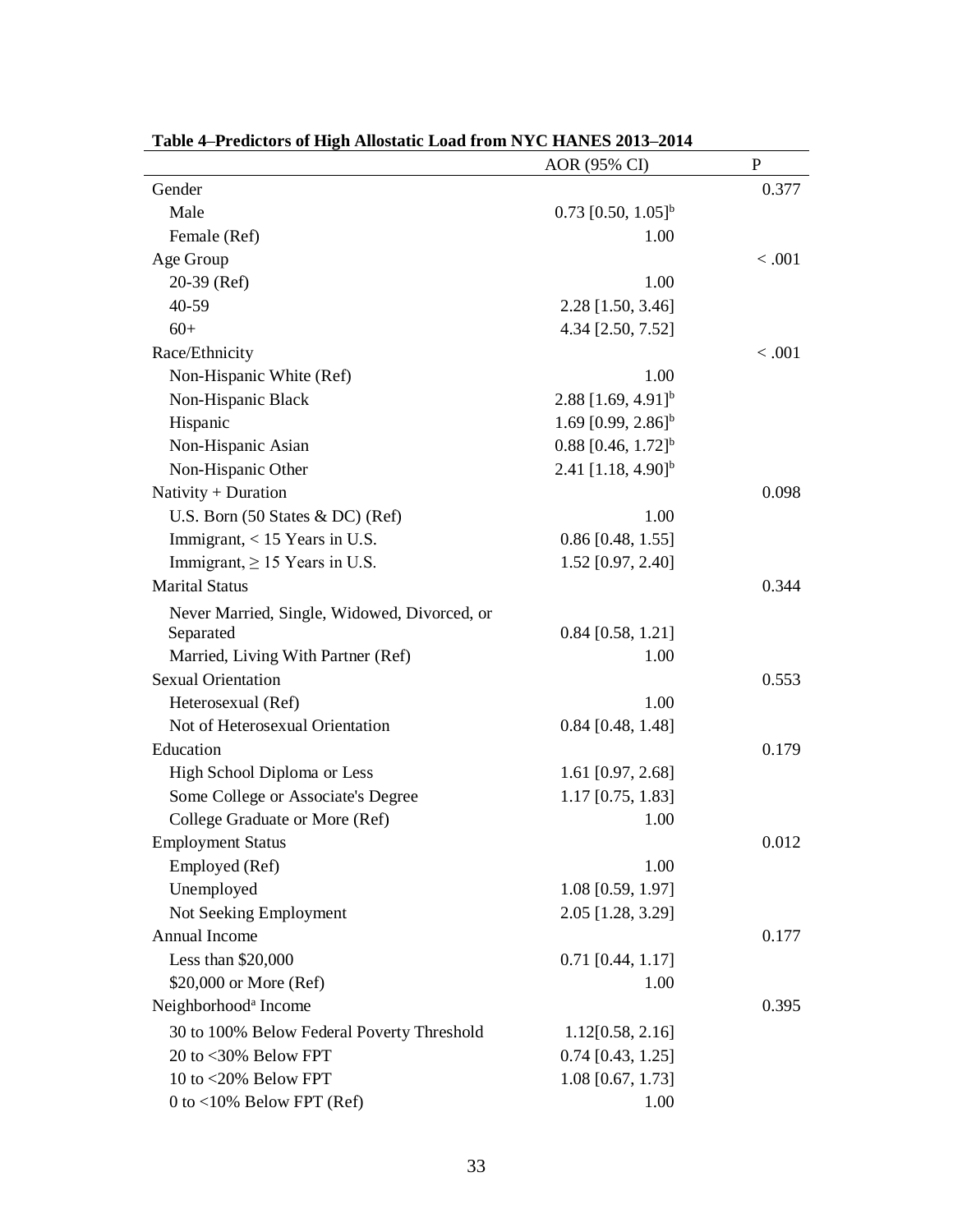# **Table 4 (Continued)**

|                                            | AOR (95% CI)        | P       |
|--------------------------------------------|---------------------|---------|
| Any Health Insurance                       |                     | 0.010   |
| Yes (Ref)                                  | 1.00                |         |
| No                                         | $0.52$ [0.32, 0.85] |         |
| General Physical Health                    |                     | < 0.001 |
| Fair/Poor                                  | $3.15$ [1.74, 5.72] |         |
| Excellent/Very Good/Good (Ref)             | 1.00                |         |
| Physical Activity - Healthy People 2010    |                     | 0.231   |
| Moderate HP2010 or Vigorous Activity (Ref) | 1.00                |         |
| Some Moderate or Vigorous but not HP 2010  | 1.19 [0.80, 1.79]   |         |
| No Moderate or Vigorous Activity           | 1.56 [0.94, 2.58]   |         |
| Sleep Problems During the Last Two Weeks   |                     | 0.068   |
| None (Ref)                                 | 1.00                |         |
| Mild                                       | $0.72$ [0.48, 1.08] |         |
| Moderate to Severe                         | $0.56$ [0.31, 0.99] |         |

*Note.* AOR = adjusted odds ratio; CI = confidence interval. Model Statistics and Fit: c-statistic = 0.805, p < .0001.

<sup>a</sup> Neighborhoods defined by census tract. Percentage below FPT from American Community Survey 2008-2012.

b Reported as main effect odds ratios due to significant interaction term.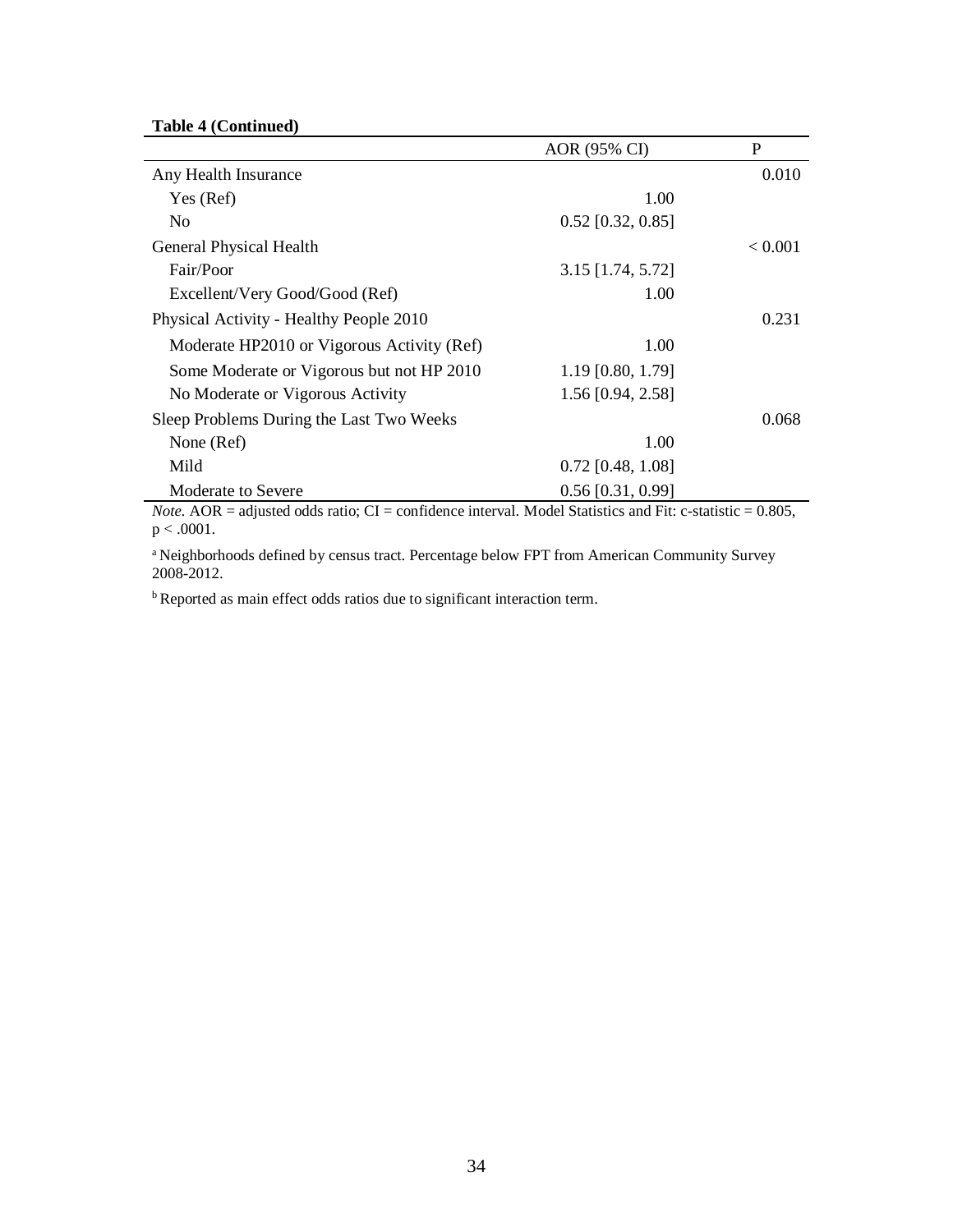|                          | Male             | Female                |
|--------------------------|------------------|-----------------------|
|                          | AOR (95% CI)     | AOR (95% CI)          |
| Race/Ethnicity           |                  |                       |
| Non-Hispanic White (Ref) | 1.00             | 1.00                  |
| Non-Hispanic Black       | 2.07(0.88, 4.85) | $4.70(2.10, 10.49)^*$ |
| Hispanic                 | 1.79(0.74, 4.32) | 1.76(0.88, 3.52)      |
| Non-Hispanic Asian       | 0.50(0.17, 1.47) | 1.37(0.63, 2.97)      |
| Non-Hispanic Other       | 1.88(0.60, 5.88) | $3.32(1.24, 8.92)^*$  |

**Table 5–Association between High Allostatic Load and Race/Ethnicity Stratified by Gender, NYC HANES 2013–2014**

*Note.* AOR = adjusted odds ratio; CI = confidence interval. Model adjusted for main effects of age, nativity with duration of U.S. residence, marital status, sexual orientation, education, employment status, health insurance, household income, neighborhood income, physical activity, general health, and sleep problems.

 $*P < .05$ .